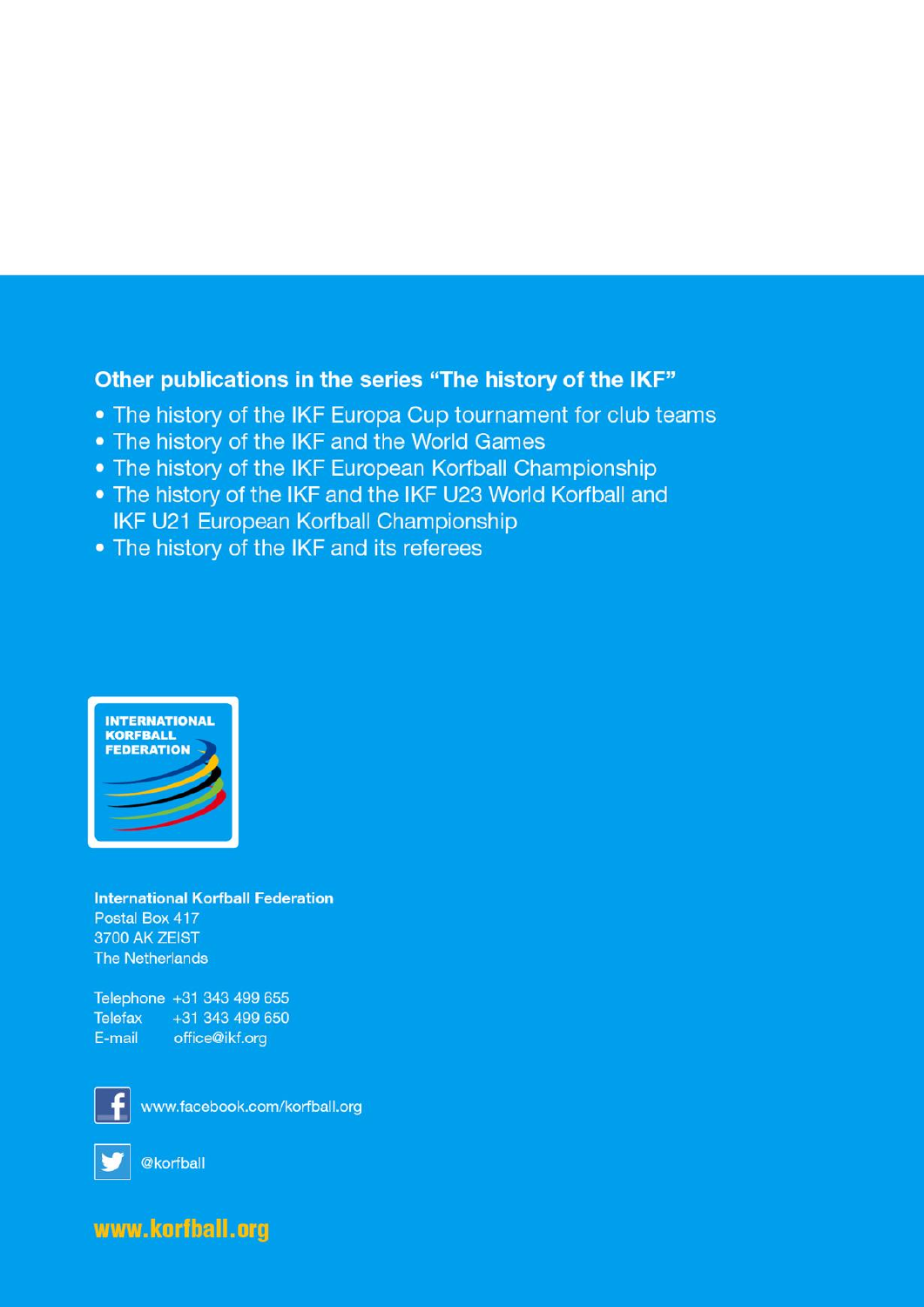# **History of the IKF and** the IKF World Korfball Championship



**Edition February 2012**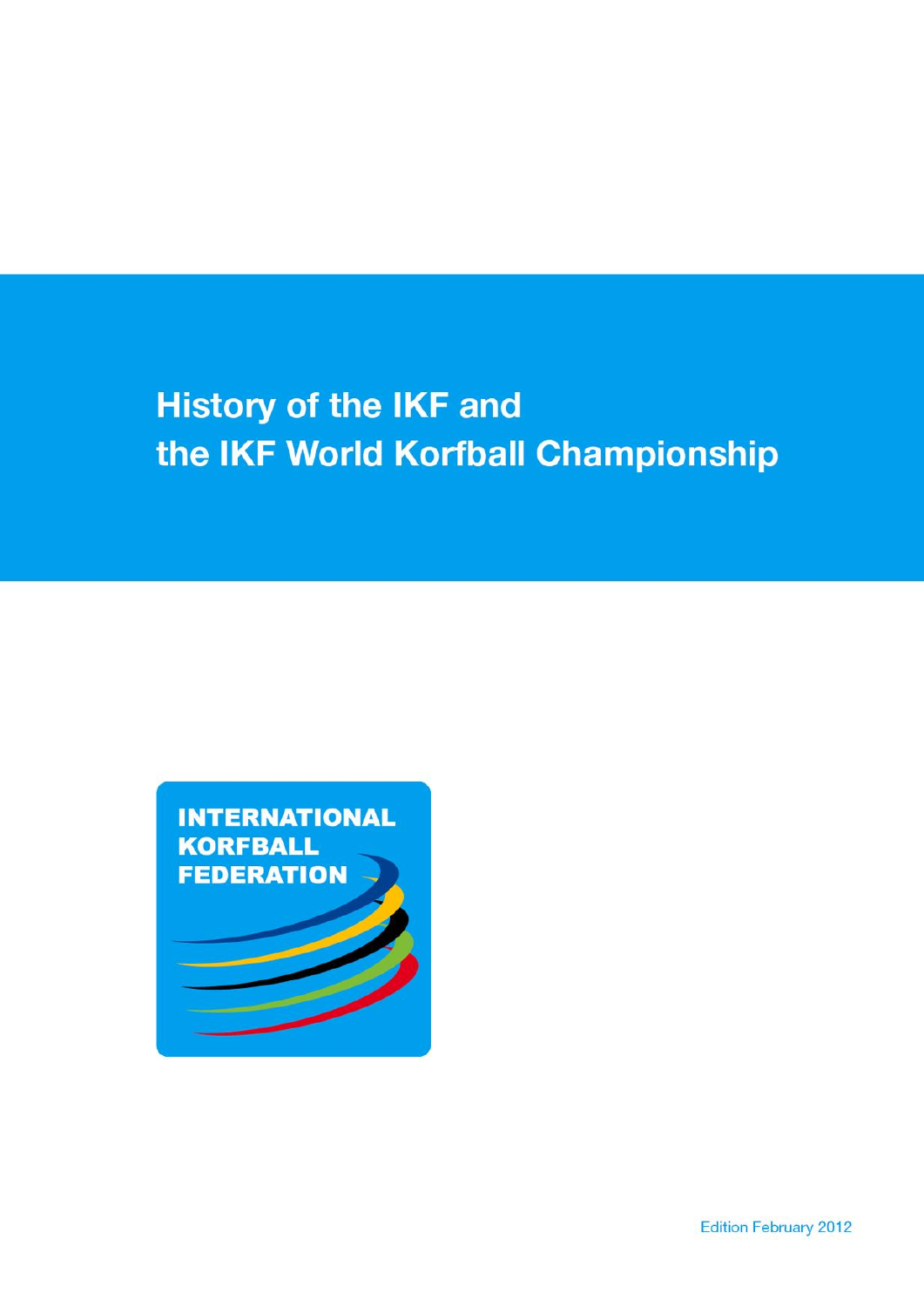

# <span id="page-2-0"></span>**CONTENTS**

| Results and final rankings of the first IKF World Korfball Championship in 1978 (The Netherlands)16     |  |
|---------------------------------------------------------------------------------------------------------|--|
|                                                                                                         |  |
| Results and final rankings of the second IKF World Korfball Championship in 1984 (Belgium)19            |  |
|                                                                                                         |  |
| Results and final rankings of the third IKF World Korfball Championship in 1987 (The Netherlands)21     |  |
|                                                                                                         |  |
| Results and final rankings of the fourth IKF World Korfball Championship in 1991 (Belgium)25            |  |
|                                                                                                         |  |
| Results and final rankings of the fifth IKF World Korfball Championship in 1995 (India)30               |  |
|                                                                                                         |  |
| Results and final rankings of the sixth IKF World Korfball Championship in 1999 (Adelaide, Australia)35 |  |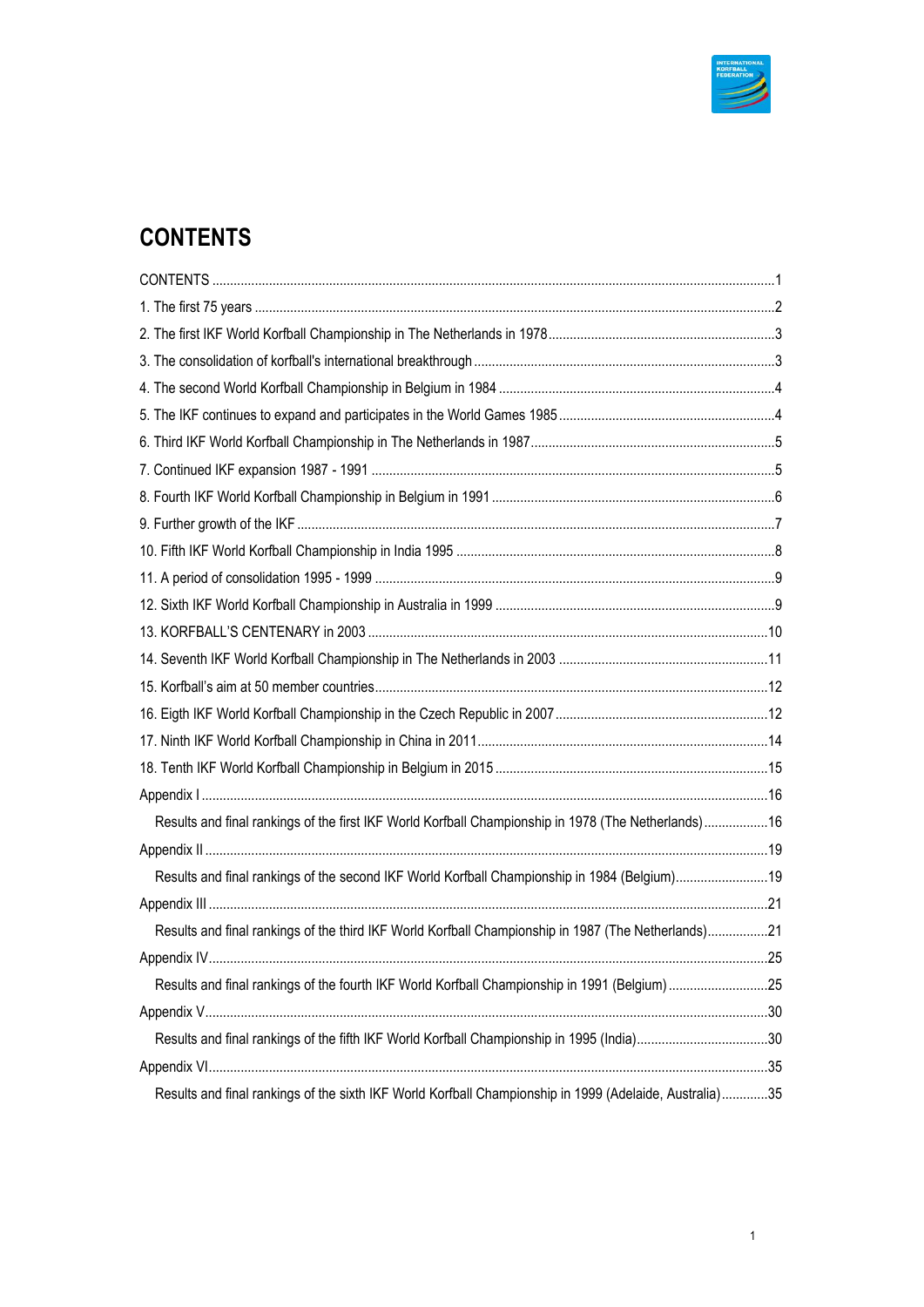

| Results and final rankings of the seventh IKF World Korfball Championship in 2003 (The Netherlands)39    |  |
|----------------------------------------------------------------------------------------------------------|--|
|                                                                                                          |  |
| Results and final rankings of the eigth IKF World Korfball Championship in 2007 (Brno, Czech Republic)44 |  |
|                                                                                                          |  |
| Results and final rankings of the ninth IKF World Korfball Championship in 2011 (Shaoxing, China)51      |  |
|                                                                                                          |  |
|                                                                                                          |  |
|                                                                                                          |  |
|                                                                                                          |  |

## <span id="page-3-0"></span>**1. The first 75 years**

To commemorate the 75<sup>th</sup> anniversary of the Royal Netherlands Korfball Association (KNKV) in 1978 it was decided to hold a first IKF World Championship Korfball. One might well ask: why did 75 years have to pass before an IKF World Korfball Championship was organised? We can only understand this in the light of korfball's history and expansion, and what follows is a brief summary of that early history.

As far back as 1902, inspired by a game he had seen during a summer course in Sweden, Dutch school teacher Nico Broekhuysen developed korfball as an outdoor sport for mixed groups of boys and girls in Amsterdam. This led a year later to the establishment of a Netherlands Korfball Association. Thereafter the game spread to the rest of the country and to the then Dutch colonial territories of Indonesia, Surinam and the Dutch Antilles. Korfball was demonstrated at the Olympic Games of 1920 in Antwerp - which led to the establishment of the Belgian Korfball Association in 1921- and 1928 in Amsterdam. An International Korfball Bureau was set up in 1924, which in 1933 changed its name into Fédération Internationale de Korfball (FIK). There was, however, no money available at that time to widen the international scope of the federation and it was not until after World War II that the situation began to change. Even then, activities were only incidental and could only be undertaken as long as korfball clubs and players in The Netherlands and Belgium were prepared to support them financially by means of individual and voluntary contributions. Korfball core-groups were established in a number of countries, but once again the lack of a guaranteed annual income of any significance made it impossible to sustain or build on the contacts already made. No wonder then that of all those core-groups formed in 1946, only one, the British Korfball Association, was still active in 1960.

A new day dawned, however, and The Netherlands and Belgium were gradually able to release more funds for international korfball promotion, resulting in a sharp increase in the number of international activities. The only tangible result of this considerable initial input was the affiliation in 1964 of the Deutscher Turnerbund (DTB) in the then Federal Republic of Germany. Meanwhile the FIK pushed ahead to broaden its international match programme. A very intensive match contact had existed from the beginning between the clubs and national teams of the affiliated countries and in the 1960's the federation took it upon itself to bring a certain order into the organisation of those events. The first FIK tournament between the Netherlands, Belgian and British national teams was held in 1963 and it continued annually in this form until 1974 when the Federal Republic of Germany sent its national team to participate, whereupon the tournament was transformed into an IKF European Championship for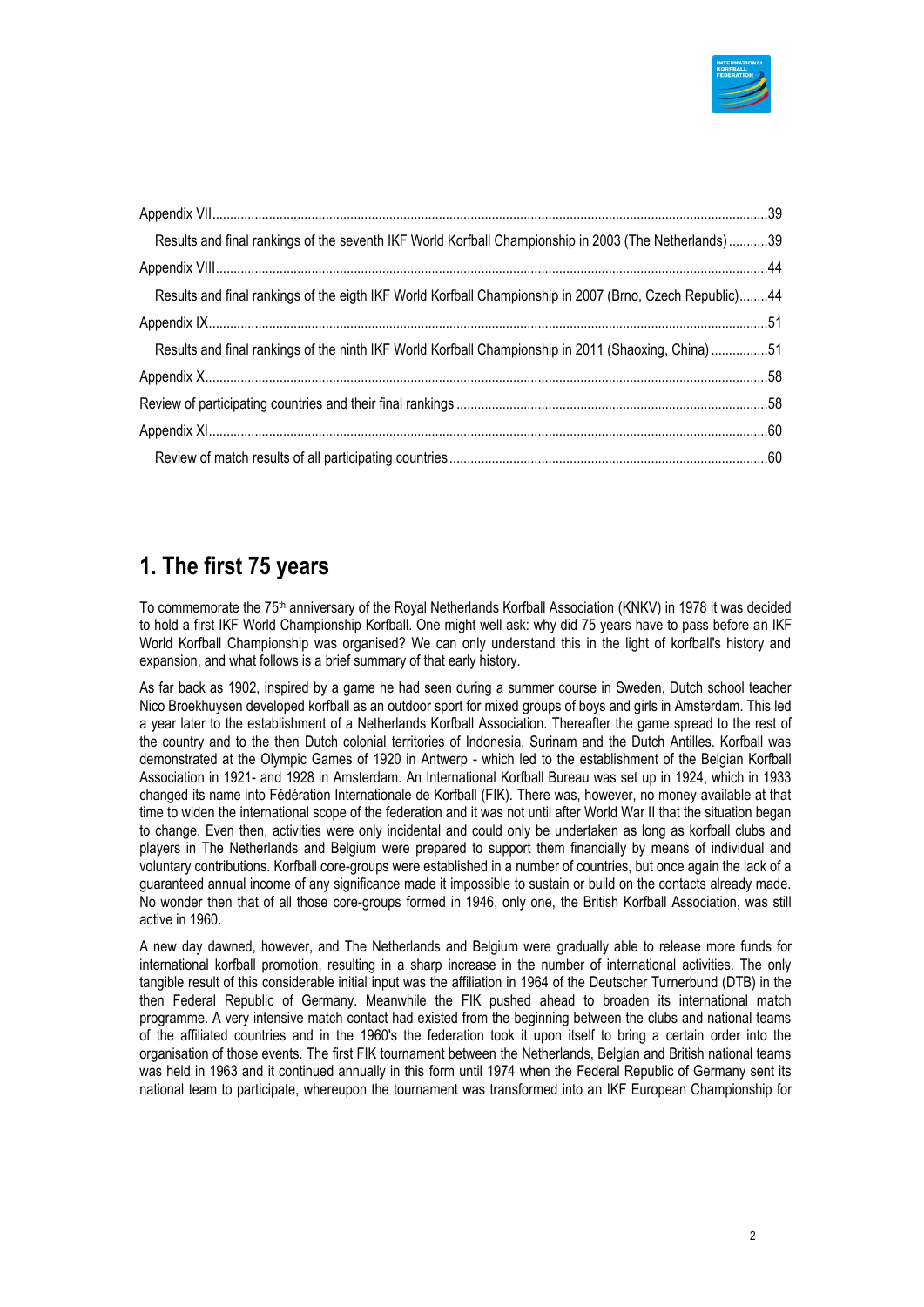

National Youth Teams. This event still lives on and is played every four years as an indoor tournament. (See the booklet: The History of the IKF U23 World Korfball and U21 European Korfball Championship).

The first IKF European Cup Tournament for Club Teams was played in 1967 between the champion and runners-up teams of The Netherlands, Belgium and Great Britain and this tournament has been played annually ever since despite several changes to its format over the years. Nowadays the indoor champions of the affiliated European countries play annually in the IKF European Cup tournament for club teams. (See the booklet: The History of the IKF European Cup tournament for Club Teams).

Having reached the year 1970 without any dramatic developments, the FIK finally embarked on a period of real growth.

The Surinam Korfball Association, established as early as 1935, 'started the ball rolling' by joining the federation in 1971, followed by Papua New Guinea in 1973, where English teacher and korfball player Roy Kirkby had been instrumental in the establishment of a korfball association. Spain followed also in 1973, thanks to valuable groundwork by resident Dutch korfball player Kees Terol. The activities of the Belgian Association brought Luxemburg into the federation in 1976. Dutch demonstration teams also visited the United States; their efforts were rewarded by the affiliation of the United States Korfball Federation in 1978. That same year, the FIK welcomed Australia's membership, thanks again to Roy Kirkby's hard work and support.

It was this steady expansion which inspired the FIK, together with the Royal Netherlands Korfball Association then celebrating its 75th anniversary, to organize the first-ever IKF World Korfball Championship in 1978.

## <span id="page-4-0"></span>**2. The first IKF World Korfball Championship in The Netherlands in 1978**

All ten countries affiliated at that time were invited to send their Under-21 teams to the tournament, and only Surinam and Australia were unable to do so. Korfball players in The Netherlands contributed towards the travel expenses of the Papua New Guinea team.

The eight participating countries played in two groups. All Pool A matches were played in the North of The Netherlands and the Pool B matches in the South, with the cross-finals and finals in Amsterdam.

The European countries were, of course, particularly interested in what kind of performance the new member countries, USA and Papua New Guinea, would present. The American team members who had already had some match experience in Europe, played surprisingly well. Victories against Spain (twice!) and Luxemburg gave them fifth place. Papua New Guinea, despite its total lack of international experience, held its head high throughout its games and finished in seventh place by beating Luxemburg. The final match was, of course, the well-known confrontation between the korfball pioneers, The Netherlands and Belgium, both teams scoring ten goals in a truly exciting game. In extra time The Netherlands went on to win 14-13 thus making sure that the first IKF World Cup stayed in The Netherlands. The battle for third place between Great Britain and the Federal Republic of Germany also ended in a draw (14-14) but in extra time the Germans showed their strength by bringing the score to 20-15.

## <span id="page-4-1"></span>**3. The consolidation of korfball's international breakthrough**

The FIK's growth and the success of the first IKF World Championship encouraged 'older' korfball countries to pursue their own potential to expand. More money became available, the number of volunteers actively involved increased and korfball clubs were much more inclined than ever before to establish contacts with clubs in other countries. A Development and Promotion Committee (DPC) was formed in 1979 which then set up working committees responsible for specific continents and groups of countries. Coaches and demonstration teams made journeys to many countries abroad and 1980 saw the publication of the first issue of the FIK Newsletter, which since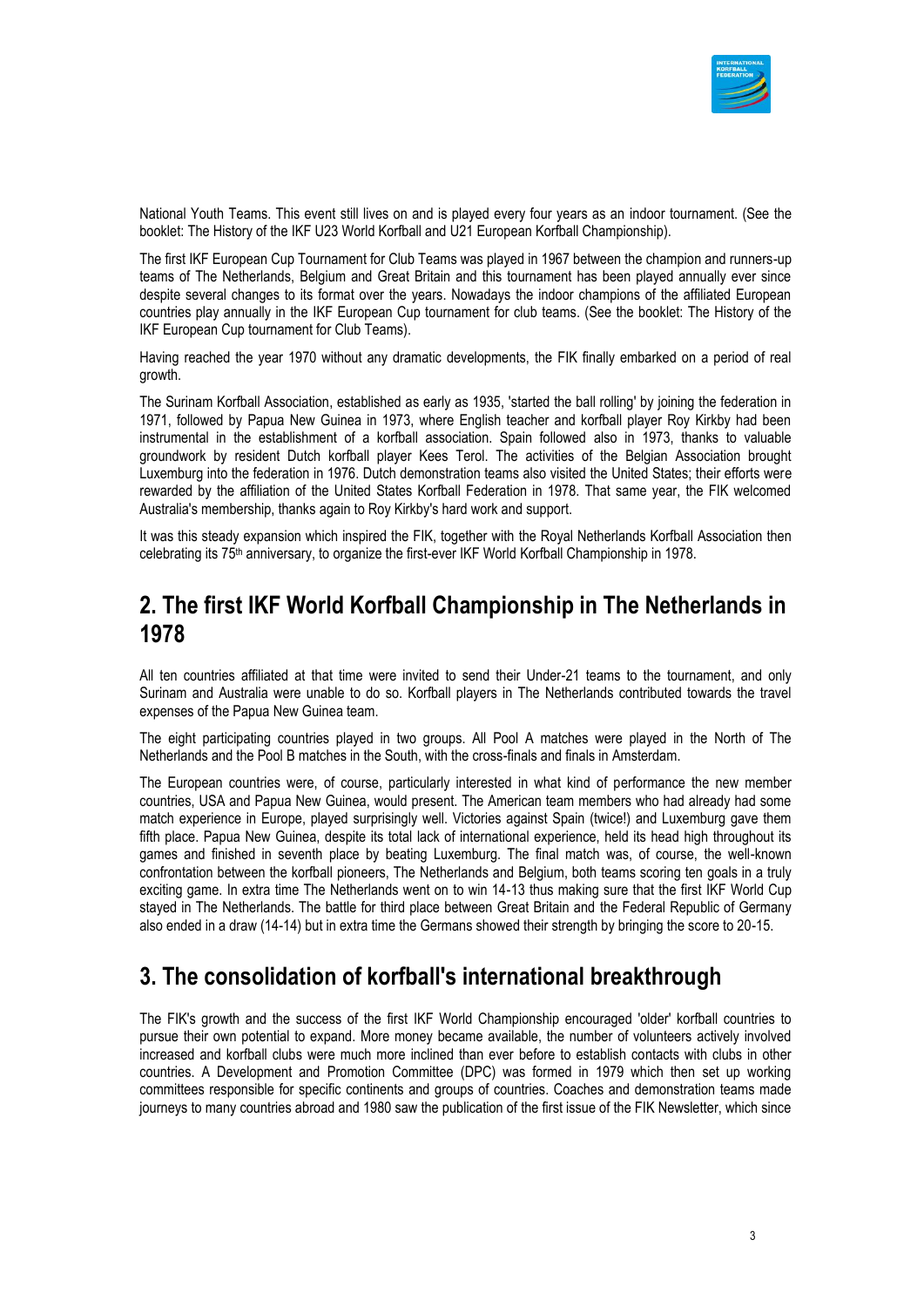

then has appeared quarterly under the name of "Korfball International". The end of the 1970's also brought the first of the famous summer courses for coaches, which were later broadened to include specific instruction for referees; these courses have all been held at the Netherlands National Sport Centre in Papendal, and have for many years provided an annual meeting place for scores of korfball enthusiasts from all over the world. One of the highlights of this period in the federation's history was Adri Zwaanswijk's ("Swan") world tour, as head of the training department, where on all his stops along the way he was able to carry out a programme of workshops, renew old contacts and establish new ones.

All these activities were influential in forming new korfball core-groups and in more countries becoming eligible for FIK membership. India made its entry into the federation in 1980, followed by France and Aruba in 1982 and by Indonesia in 1984. Several other countries set up korfball committees under the auspices of the FIK, in preparation for their later official affiliation to the federation. This degree of expansion meant that the federation - which had changed its name in 1982 into International Korfball Federation (IKF) - could now satisfy the conditions set down for membership of the General Association of International Sports Federations (GAISF), since 2009 rebranded to SportAccord. An official application for membership of the GAISF and its sister organisation the International World Games Association (IWGA) was submitted in 1982.

One of the main aims of the IWGA is to organize World Games for non-olympic sports and sport disciplines, once every four years. The IKF was granted GAISF/IWGA membership in October 1982 and then set about the task, with success, of getting korfball into the official programme of World Games II to be held in London in 1985. The number of countries participating in each of the team sports was restricted to 6 in order to keep the organising country's financial burden within reasonable proportions.

## <span id="page-5-0"></span>**4. The second World Korfball Championship in Belgium in 1984**

The enormous financial outlays involved in the organization of an IKF World Championship tournament are such that it was not until 1984 that the 2nd IKF World Championship could be held, this time in Belgium. In the early preparatory stages of the event everything pointed to ten teams participating, but shortly before the opening it became apparent that only eight countries would be able to confirm their registration. Competing for the second time were Belgium, The Netherlands, the Federal Republic of Germany, Great Britain, Spain and the USA; Australia took the place of the Papua New Guinea team, and France replaced Luxemburg. The players were accommodated in Antwerp, and preliminary pool matches took place in Antwerp, Hasselt and Louvain-la-Neuve, with Ghent as the venue for the final games.

True to tradition, the Dutch and Belgian players had to decide which country would take the first prize - and The Netherlands it was with a 11-9 score. For third ("the best of the rest") place, the 1978 contestants Germany and Great Britain met again, and Germany was again victorious (7-5). For fifth place too, the 1978 situation was repeated between Spain and USA, although this time with an equal score, with Spain winning the subsequent penalty shoot-out. The two newcomers, Australia and France, played a very close game for seventh place with Australia the 8-7 winners.

## <span id="page-5-1"></span>**5. The IKF continues to expand and participates in the World Games 1985**

In London, 2,000 athletes demonstrated their skills in 23 non-Olympic sports and sport disciplines in the 2nd edition of the World Games. The IKF sent teams from The Netherlands, Belgium, Great Britain, the USA, India and the F.R. of Germany to the korfball tournament in the sport hall at the Crystal Palace National Sports Centre. The Germans had qualified by winning a play-off match against France.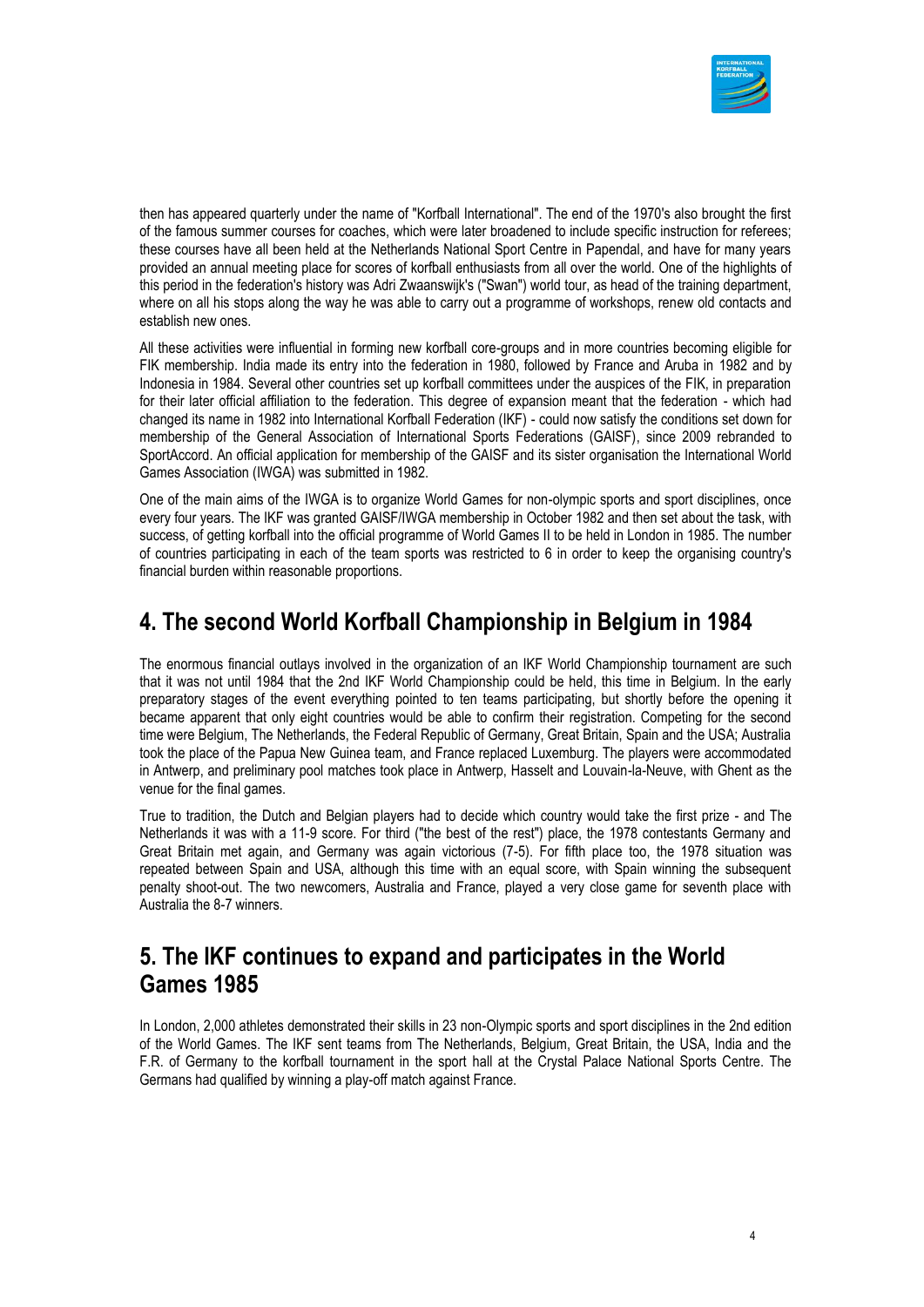

The first place was a matter for The Netherlands and Belgium to decide and The Netherlands took the title with a 12-8 score. India, entirely new to the international arena, lost all its matches, but not without honour. The USA won 10-5 against Great Britain but later lost against Germany, after which Great Britain deservedly earned its victory over the German players. At this point, three teams had a same number of points and it was time for a penalty shoot-out; USA took third place, whilst Great Britain and Germany with equal scores, shared the fourth/fifth positions. The IKF decided, following the success of the tournament, to continue its participation in the World Games, and in order to reach an even spread of top events it was also decided that, like the World Games, the IKF World Championship would be held every four years. The World Championship and the World Games would then alternate at two yearly intervals, and the results of the World Championship matches could be used to determine which countries would be allowed to compete in the subsequent World Games. For more detailed information on korfball at the World Games the reader is referred to to the booklet "The History of the IKF and the World Games".

The work of international korfball expansion knew no let-up; Chinese Taipei was granted membership in 1985 and by sending coaches and teams to Europe and by organizing large-scale activities in its own country, it has done everything possible to bring its standard of play as quickly as possible to a high level. The Caribbean islands of Curaçao and Bonaire, where korfball had been played for a long time, affiliated in 1986 and 1987, the latter year being also the year of Portugal's entry into the federation. The increase in membership enabled the IKF to set up the 1987 World Championship in The Netherlands for twelve competing countries.

## <span id="page-6-0"></span>**6. Third IKF World Korfball Championship in The Netherlands in 1987**

Of the twelve countries now admitted to the contest, six had also taken part in the two earlier World Championships, namely The Netherlands, Belgium, Federal Republic of Germany, Great Britain, Spain and the USA. Two other countries, Australia and France had previously only participated in the 2<sup>nd</sup> IKF World Championship. Four new countries were now included: Indonesia, Chinese Taipei, Aruba and Portugal. All the teams were accommodated in Zeist in the centre of The Netherlands, with good access to the five korfball club-owned sport halls spread around the country, where the matches were played in two pools.

The Netherlands won all its matches in pool A. Chinese Taipei, the Federal Republic of Germany and the USA each were victorious in three of their matches. After a penalty shoot-out the team of newcomers Chinese Taipei finished in second place.

In spite of some very spectacular korfball by Aruba -another newcomer- there were no surprises in pool B, Belgium finishing first ahead of Great Britain.

The final matches put Spain in 11<sup>th</sup> position after winning 10-7 against France; Portugal won 8-5 against Indonesia and took 9<sup>th</sup> place whilst the USA beat Aruba 12-6 for  $7<sup>th</sup>$  place. And after beating Australia 10-7, the Federal Republic of Germany finished this time in 5<sup>th</sup> place.

The matches between the first and second teams of both pools, were played before a crowd of 7,000 enthusiastic people in the Ahoy Sport Palace in Rotterdam. The first was a confrontation between Chinese Taipei and Great Britain with plenty of fireworks. The match ended in a 4-4 draw, but Chinese Taipei capitulated in extra time and Great Britain's winning score of 9-5 earned the team third place. The final match also produced a close score (9-7), once again in favour of The Netherlands against its old rival Belgium.

## <span id="page-6-1"></span>**7. Continued IKF expansion 1987 - 1991**

The years that followed were very much in the IKF's favour. Korfball had developed to such an extent in New Zealand that its Development Group qualified for membership in 1988. Chinese Taipei had done much to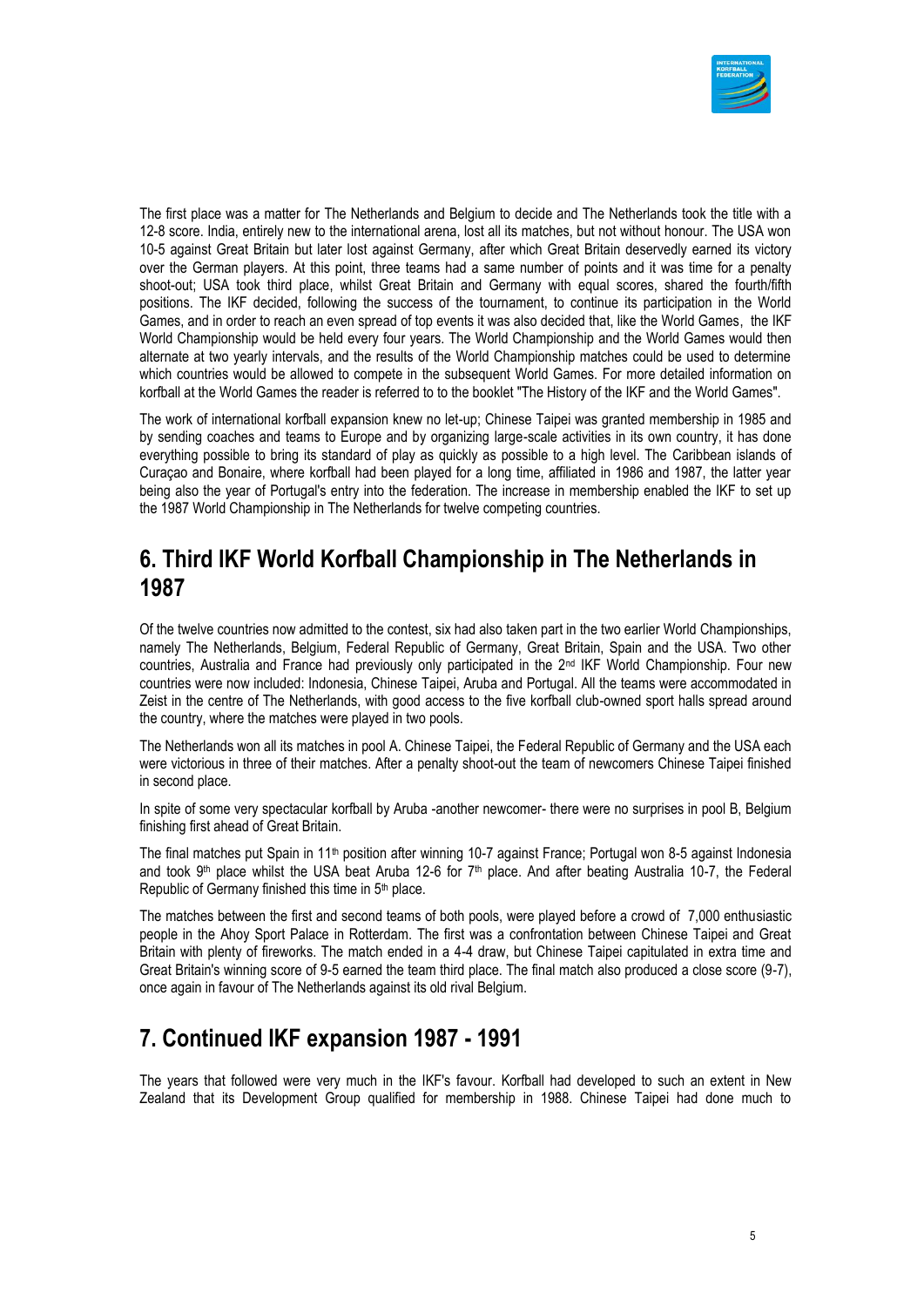

encourage korfball in Hong Kong and Singapore so that these two countries were granted IKF membership in 1988 and 1989 respectively. The same trend was apparent in Europe with Poland and Denmark entering the federation in 1988, followed by Czechoslovakia in 1989.

At the same time, student korfball within the IKF had made great strides since it began in The Netherlands in 1974 and later in the Federal Republic of Germany, Belgium and Great Britain. International student tournaments had been held annually and Rob Blokpoel, the IKF's student korfball coordinator, having seen the need for a European student championship brought it to fruition. The first of such championships was held in Nottingham (GBR) in 1988 and every year since the various universities have competed for the title.

The IKF continued its upward surge in so that in 1990 Japan and Armenia could be welcomed to Federation membership. The first IKF Asia/Oceania Championship was held in Jakarta (INA) from 28 February - 2 March 1990; Chinese Taipei became the first champion of the event with a 11-7 win against Australia; Hong Kong came third and Indonesia fourth.

Special mention should be made of the fact that it has always been the custom for non-European teams and the "new" European teams to arrive in Belgium or The Netherlands several weeks in advance of a tournament, where they are the guests of local korfball clubs and their families. They then embark on a period of intensive training and match practice, from which long-lasting friendships between the clubs evolve and grow. As a consequence, the visiting countries are assured of a large contingent of supporters from the hosting clubs to cheer them on in their matches. But more important perhaps is that in the years that follow, visits are made back and forth between the clubs. This has even meant that western European clubs make regular trips to places as far afield as the USA, South Africa, India and Australia where they take part in a programme of matches and strengthen the bonds.

## <span id="page-7-0"></span>**8. Fourth IKF World Korfball Championship in Belgium in 1991**

It had been decided to have once again twelve countries participate in the 4<sup>th</sup> IKF World Championship from 2 - 6 April 1991 in Belgium. Nine countries were admitted automatically to the event on the basis of previous tournament results and/or their geographical position: Australia, Belgium, Germany, Great Britain, India, Indonesia, The Netherlands, Chinese Taipei and the USA. A series of qualifying matches had to be played for the remaining three places which eventually went to Aruba, Portugal and Armenia.

The 12 teams and all officials were accommodated in Antwerp where the hotel was also the venue for a two-day IKF congress and the IKF Annual General Meeting. After much discussion the Congress agreed that henceforth the emphasis should be on quality rather than quantity; on strengthening the structure of existing member countries rahther than trying to involve new countries.

The tournament matches were played in the Arena sports hall in Deurne (Antwerp) -where the semi-finals and finals were also played- and in Ghent, Brussels, Turnhout and Berchem. One of the burning questions was how Armenia and India would present themselves, never before having taken part in a World Korfball Championship. They did not disappoint.

The final ranking of the tournament had an added dimension in that the top six teams would win themselves a place in World Games IV, to be held in The Hague (NED) in 1993. However, whatever happened, the top two of the non-European countries would be among the six.

As expected the home team won its five pool A matches in no uncertain terms. Germany took second place by beating its main rivals Australia, USA and Portugal in very exciting matches by the odd goal. Indonesia suffered from a lack of experience and lost its five matches.

Final ranking Group A: 1. Belgium; 2. Germany; 3. Portugal; 4. USA; 5. Australia; 6. Indonesia.

In pool B a similar development occurred, The Netherlands winning and India losing all their matches. Chinese Taipei beat Great Britain for second place.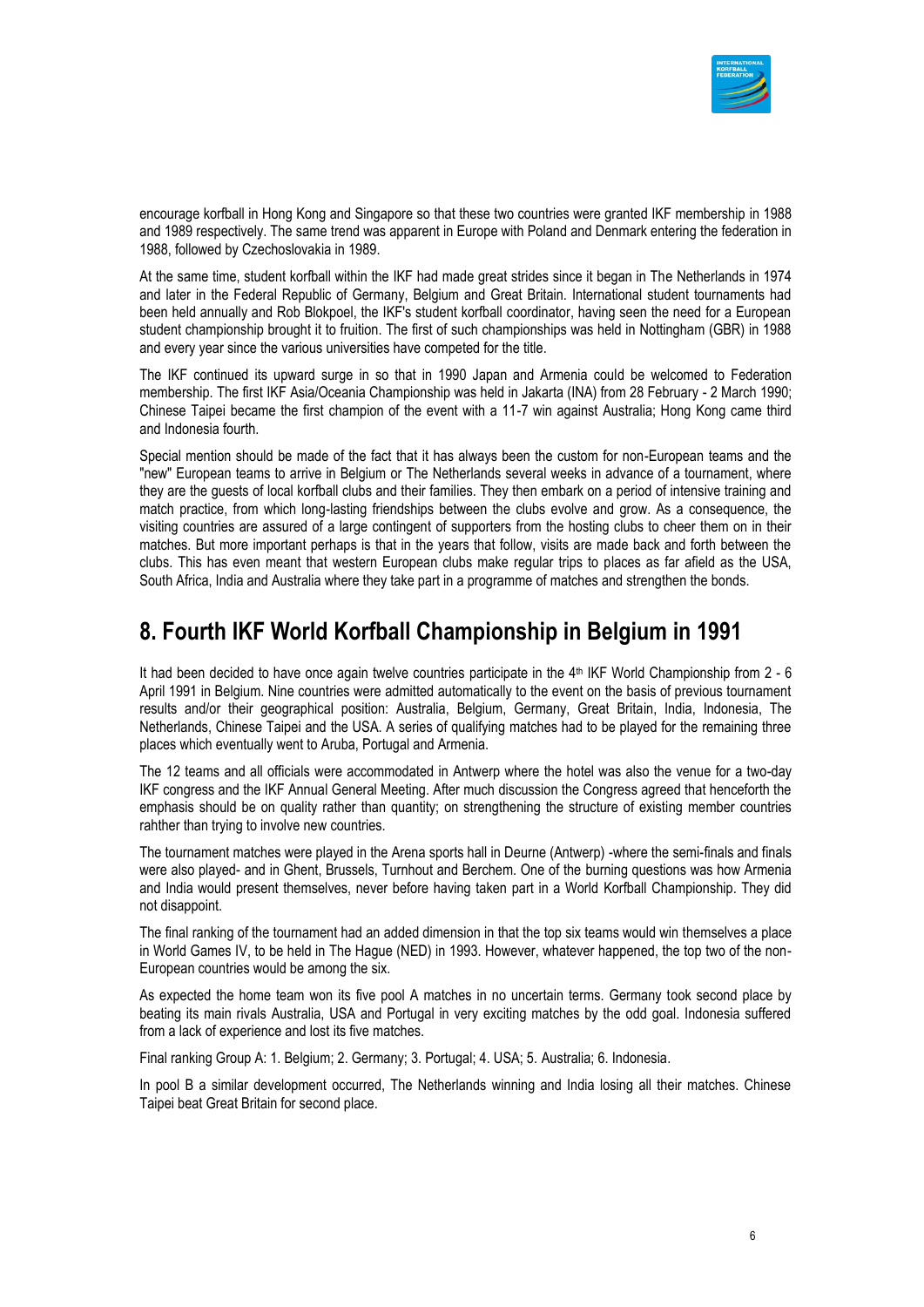

Final ranking Group B: 1. The Netherlands; 2. Chinese Taipei; 3. Great Britain; 4. Armenia; 5. Aruba; 6. India.

On the final day, India achieved a very creditable 11<sup>th</sup> place by scoring its first ever victory in an international match against Indonesia (15-9), and Australia took 9<sup>th</sup> place with an easy 13-5 win against Aruba. Seventh place went to the USA after its 16-6 victory over the Armenian players who must surely have been very pleased indeed with their 8<sup>th</sup> place in their first ever World Championship. Great Britain took 5<sup>th</sup> place after a decisive 20-13 win against Portugal.

In a the "little final" for third place, Germany and Chinese Taipei played a thrilling match to a packed Arena hall; Germany took a 3-0 and 5-2 lead, whereafter the game went to 5-5, 6-6 and 7-7. At that point Chinese Taipei pushed ahead to 7-9 and 8-9, and in the absence of a German equaliser took final victory 8-10. This was thus the first time that a non-European country had reached third place in a major world event.

Some might claim that the match between Belgium and The Netherlands was even more exciting than the Germany-Chinese Taipei game. The Dutch team went ahead 1-0 and 2-1, but Belgium fought back with confidence and brought the score to 10-10 seven minutes from the end; in the last minute of the match Belgium went ahead 11-10 and the sensation was complete when a few seconds from the final whistle The Netherlands missed a penalty shot. With a final score of 11-10 Belgium became thus IKF World Korfball Champions for the first time.

The final ranking was: 1. Belgium; 2. The Netherlands; 3. Chinese Taipei; 4. Germany; 5. Great Britain; 6. Portugal; 7. USA; 8. Armenia; 9. Australia; 10. Aruba; 11. India; 12. Indonesia.

These results meant that the following countries earned themselves a place in the World Games IV to be played in 1993 in The Hague (NED): Belgium, The Netherlands, Chinese Taipei, Germany, Great Britain and the USA.

## <span id="page-8-0"></span>**9. Further growth of the IKF**

The steady growth of the IKF continued. Hungary was admitted to membership in 1991, followed by Finland and Canada in 1992. Also in that year the second IKF Asia/Oceania Korfball Championship were held in New Delhi (India). Chinese Taipei and Australia finished again in first and second place.

This tournament had a sequel in the Continental Champions Trophy Tournament, whereby the two matches played in New Delhi between Australia and Chinese Taipei were completed by two matches by The Netherlands against each Chinese Taipei in Taipei and Australia in Adelaide. In the final ranking The Netherlands came first with Chinese Taipei and Australia sharing 2<sup>nd</sup> and 3<sup>rd</sup> place.

The IKF's steady growth through the years called for a restructuring of its organization. In addition to the already existing Disciplinary, Finance, Playing Rules, Referees and Medical Committees, new committees and subcommittees were formed for Promotion, Development and Education. A Support Group Means and Resources was put at the disposal of all those committees. All these changes entailed that appropriate amendments to the Statutes had to be made, plus the introduction of new Match Regulations and Disciplinary Regulations.

During the World Games in 1993 in The Hague (NED) in the summer period many other korfball activities took place. Beach korfball was introduced on Scheveningen beach with teams of 2 male and 2 female players in one 20 x 20 m zone with the basket in the middle and unlimited player substitutions.

To mark its 60th anniversary the IKF held a stylish reception and during the General Assembly South Africa was welcomed as 30<sup>th</sup> member of the Federation.

The most important event in 1993 was the granting of recognition to the IKF by the the International Olympic Committee. Provisional recognition was given by the 101<sup>st</sup> session in Monte Carlo in September 1993 and this was followed by full recognition during the 104<sup>th</sup> session in Budapest in June 1995. With the affiliation to the Olympic family the IKF had finally achieved the goal it had been striving for since the early eighties. It was well aware, however, that a larger membership and a steady expansion of the match calendar remain necessary.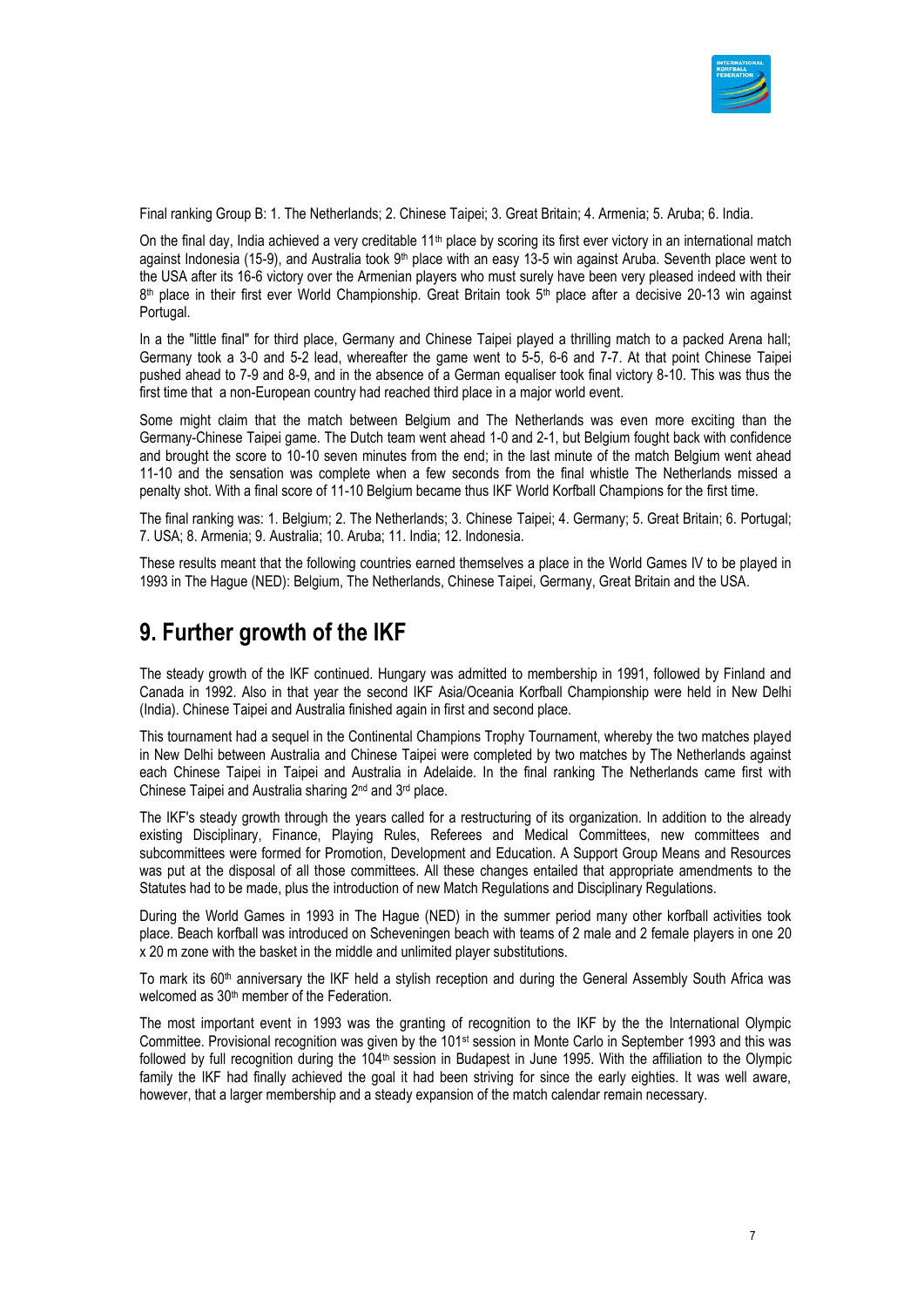

Following the division of Czechoslovakia into two independent states a separate korfball association was established in Slovakia and this was affiliated to the IKF in 1994. Largely as a result of student activities Cyprus followed as 32nd member in 1995.

The constant growth in the number of European member countries led the IKF to form a European Championships Committee in preparation for the possible establishment of an IKF European Korfball Federation in the future.

An expansion of the match calendar was achieved by the organisation of the first World Championship for National U23 teams in Taipei from 4 - 7 April 1994. Eight U23 teams participated in this event, including South Africa in its first ever official IKF tournament. For more details the reader is referred to the booklet "The History of the IKF and the U23 World Korfball and U21 European Korfball Championship".

The 3rd IKF Asia/Oceania Korfball Championship was held in Adelaide (AUS) from 10 - 14 October 1994. For the third time running the tournament was won by Chinese Taipei with host country Australia in second and Indonesia in third place.

## <span id="page-9-0"></span>**10. Fifth IKF World Korfball Championship in India 1995**

From 5 - 11 November 1995 the 5th IKF World Korfball Championship - and the first to be held outside Europe - took place at the gigantic Indira Gandhi Indoor Stadium in New Delhi (IND).

Eight countries were admitted on the basis of previous results and/or their geographical position: India, Belgium, The Netherlands, Chinese Taipei, Germany, Australia, South Africa and the USA. During two qualifying tournaments a further four teams from Europe earned their entrance tickets: Armenia, Czech Republic, Great Britain and Portugal. Shortly before the start of the tournament the team of the USA announced its withdrawal and its place was taken by Slovakia.

Contrary to previous IKF World Korfball Championships the teams played a first round in four pools of three teams. Apart from a 13-11 win by Australia over Germany and encouraging performances by the Armenians the pool matches provided few surprises, with Belgium, Australia, Chinese Taipei and The Netherlands as group winners.

An intermediate round brought no surprises either, the number 2 teams all beating a number 3 team from another pool without too many problems.

In the quarter-finals Belgium and The Netherlands scored clear victories over resp. the Czech Republic (14-7) and Germany (28-12). The other two quarter-final matches provided considerably more excitement. Australia continued its winning streak by beating Great Britain 15-11 and Portugal surprised friend and foe by beating the 1991 bronze medal winners from Chinese Taipei 16-11.

In preparation for the "little final" Portugal and Australia did not field their strongest teams in their semi-final matches against The Netherlands and Belgium respectively, so that these resulted in easy victories for the 1991 finalists.

In the final round South Africa scored a hard won 17-14 victory over the host country, while Armenia beat Slovakia 22-20, the Czech Republic Great Britain 12-10 and Chinese Taipei Germany 12-8.

The "little final" between Australia and Portugal provided the many spectators with plenty of good korfball and even more excitement. At the final whistle the Portuguese were leading 13-11. Their victory was celebrated as if they had won the championship.

After this explosion the final match between reigning title holders Belgium and The Netherlands was a bit of an anticlimax. The Dutch were supreme in all aspects of the game and with their 21-13 victory they regained the Nico Broekhuysen World Cup they had lost four years earlier to their eternal rivals.

The IKF World Korfball Championship was concluded by a farewell party at the Suraj Kund hotel complex of such magnificence as the korfball world had never seen before.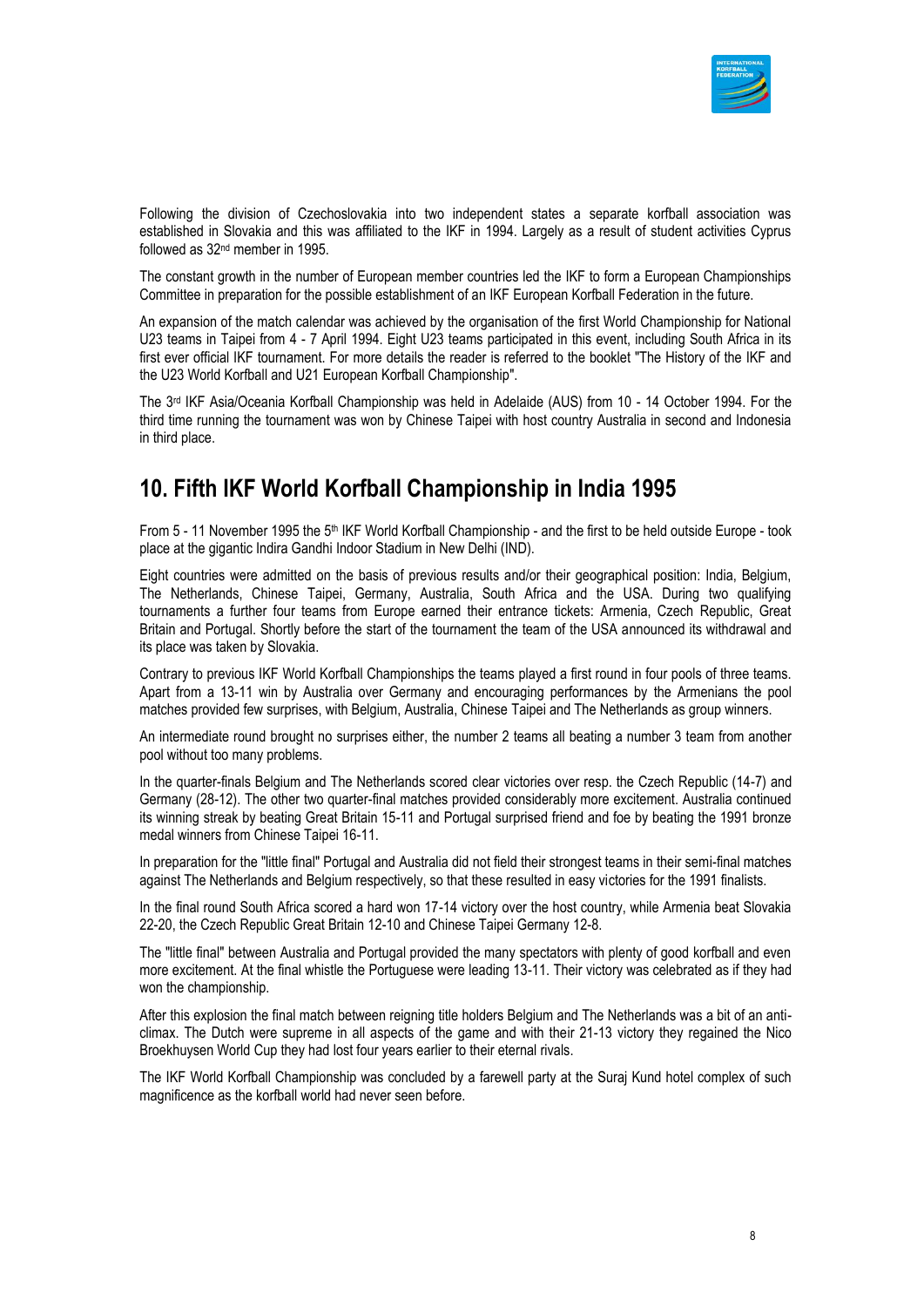

The final ranking was: 1. The Netherlands; 2. Belgium; 3. Portugal; 4. Australia; 5. Chinese Taipei; 6. Germany; 7. Czech Republic; 8. Great Britain; 9. Armenia; 10. Slovakia; 11. South Africa; 12. India.

The first six teams qualified for World Games V in Lahti (FIN) in 1997.

## <span id="page-10-0"></span>**11. A period of consolidation 1995 - 1999**

The period 1995 – 1999 heralded a period of consolidation and of refinement of the international match calendar.

Although Russia (Orel Province) and Turkey were admitted to membership in 1997 emphasis was placed on the strengthening of existing structures. To that end a special policy was developed in collaboration with the KNKV (Netherlands) to give extra support to 6 so-called B-countries which have the potential to reach the standards of the A-countries Belgium and the Netherlands by the year 2003 when the sport of korfball will celebrate its centenary. The KNKV will thereby limit its efforts to the European countries Great Britain, Germany, Portugal and the Czech Republic while the IKF will give special attention to Australia and Chinese Taipei.

Efforts are being made to refine the international match calendar in the sense that every year in a four year cycle will know only one major tournament. The Netherlands confirmed their superiority by winning the second edition of the Intercontinental Championships in Tulsa (USA) in the summer of 1996, followed by victory in the 11<sup>th</sup> IKF European U21 Korfball Championship held in Antwerp (BEL) four months later.

The korfball tournament of World Games V in Lahti (FIN) saw two new participants, Portugal and Australia having qualified at the expense of Great Britain and the USA. With a fairly easy win over their arch-rivals Belgium the Netherlands won the tournament for the fourth time running while Chinese Taipei became first time winners of the World Games bronze medals. The remaining positions in the final ranking were: 4. Germany; 5. Australia; 6. Portugal.

To illustrate the need for a more refined match calendar the year 1998 brought no less than three major tournaments. In April a very successful first edition of an IKF European Championship was held in Estoril (POR) with the Netherlands the winners before Belgium and the home team who beat the Czech Republic in an exciting match for third place. Three months later another first was held: an Asian-African Championship in Durban (RSA) which came in place of the Asia-Oceania Championship which could not be held because Australia was unable to attend. Chinese Taipei won the title before South Africa and India.

In November the second IKF World Championships for national U23 teams with 12 participating countries were held in 6 different towns in the Netherlands. The home team retained the title it had won four years ahead of Belgium and Chinese Taipei who beat the team of the Czech Republic for third place.

## <span id="page-10-1"></span>**12. Sixth IKF World Korfball Championship in Australia in 1999**

From 10 - 17 July 1999 the sixth IKF World Korfball Championship was held in yet another continent. Venue was the Clipsal Powerhouse in Adelaide, Australia.

Admitted to the tournament were the following 12 countries:

- Host country: Australia
- Current world champions: The Netherlands
- Nrs 2 6 of the European Championship: Belgium, Portugal, Czech Republic, Great Britain and Germany
- A 7<sup>th</sup> team from Europe: the winner of the playoff between Poland and Catalonia: Poland
- Nrs 1- 3 of the Asian African Championship: Chinese Taipei, South Africa and India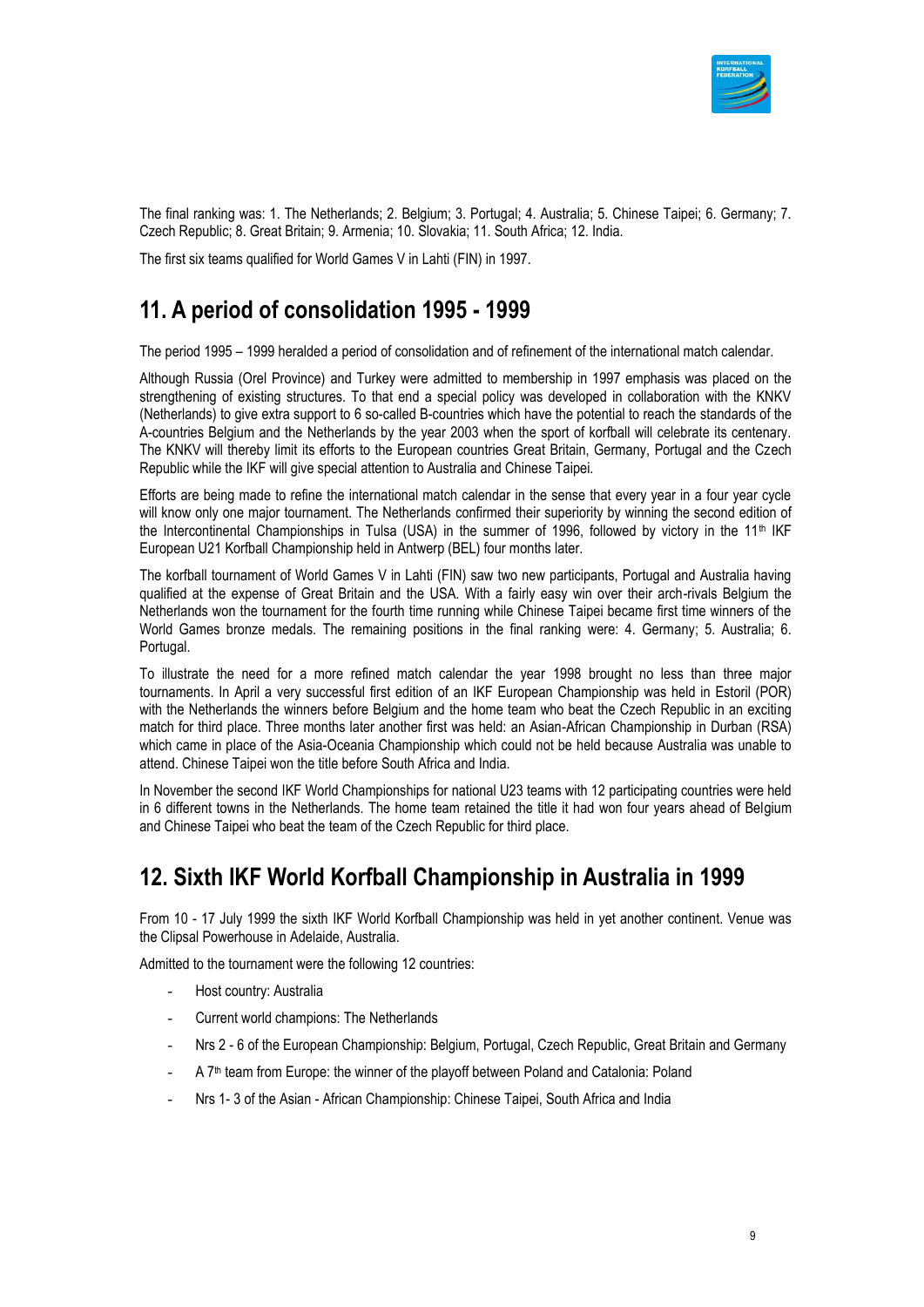

- A team from the American zone; however, as previous participants Aruba and the USA did not qualify the final place was allotted to the organising country of the  $6<sup>th</sup>$  World Games: Japan.

As the Czech Republic had to withdraw for financial reasons, it was replaced by the team of Catalonia.

For the first round the teams were divided into three pools of four. The pool matches provided no real surprises although the victory by Chinese Taipei over Portugal was a close one and Poland did well against some of the traditionally stronger countries. The Poles were, however, disadvantaged by the fact that there was no really weak team in their pool and consequently they were not among the two numbers 3 that qualified for the quarter-finals.

The quarter-finals brought big victories for The Netherlands against Australia and for Belgium against Catalonia. The other two quarter-final matches were real thrillers, Germany beating Chinese Taipei by the odd goal (21 - 20) and Great Britain scoring a narrow victory over Portugal (16 - 14). Unfortunately those two teams did not field their best players in the semi-finals so that The Netherlands and Belgium practically had a walk-over into the final. The penultimate day of the championship saw the first (and only!) "golden goal" of the world championship, Portugal beating the host country 19 - 18 in one of the matches for places 5 - 8.

In the championship final the Dutch were so superior that after their 23 - 11 victory the IKF President wrote that he was "inclined to contend that such proficiency in korfball has never been shown by any team anywhere". The "little final", contested by the same teams that did so 21 years earlier at the first World Korfball Championship, was a much closer and, therefore, more interesting game. After a 13 - 13 half-time score the British finally managed a 24 - 22 victory against a "never give up" German team. Portugal revenged itself for its defeat against Chinese Taipei in the pool match by beating the Taiwanese in the match for 5<sup>th</sup> place by the narrowest of margins (20 - 19). South Africa nearly did the same in its match against Poland but by scoring three goals in the last five minutes the Poles repeated their pool victory (17 - 14). Australia had no problems with Catalonia (22 - 14) and neither had India with newcomers Japan (33-13).

The final ranking was thus: 1. The Netherlands; 2. Belgium; 3. Great Britain; 4. Germany; 5. Portugal; 6. Chinese Taipei; 7. Australia; 8. Catalonia; 9. Poland; 10. South Africa; 11. India; 12. Japan.

The first six teams qualified for the 6<sup>th</sup> World Games in Akita (JPN) in 2001.

Poland was voted the most spectacular team by a special jury which awarded the team the IOC President's Trophy.

## <span id="page-11-0"></span>**13. KORFBALL'S CENTENARY in 2003**

During the four year period leading up to korfball's centenary extra support was given to the so-called B-countries so that they might challenge the two A-countries The Netherlands and Belgium for the world korfball title in the 2003 Centennial World Championship. To that end the Dutch Federation KNKV organised two very successful World Challenge Cup tournaments in Eindhoven (NED) in August 2000 and 2002.

The international match calendar received its final form, which meant that during the period no less than four official international youth events were held, one (U23 World Korfball Championship) in Pretoria (RSA) in July 2001 (a narrow 17-16 win by The Netherlands over Belgium), two U21 in Europe (Ghent – BEL in April 2000 and Rio Maior – POR in October 2002) and a first Asia-Oceania U23 Korfball Championship in Hong Kon in January 2001, won by Chinese Taipei.

The 5<sup>th</sup> IKF Asia-Oceania Korfball Championships in New Delhi (IND) in February 2002 and the 2<sup>nd</sup> European Korfball Championship in Catalonia in April 2002 served as qualifying tournaments for the 2003 World Korfball Championship.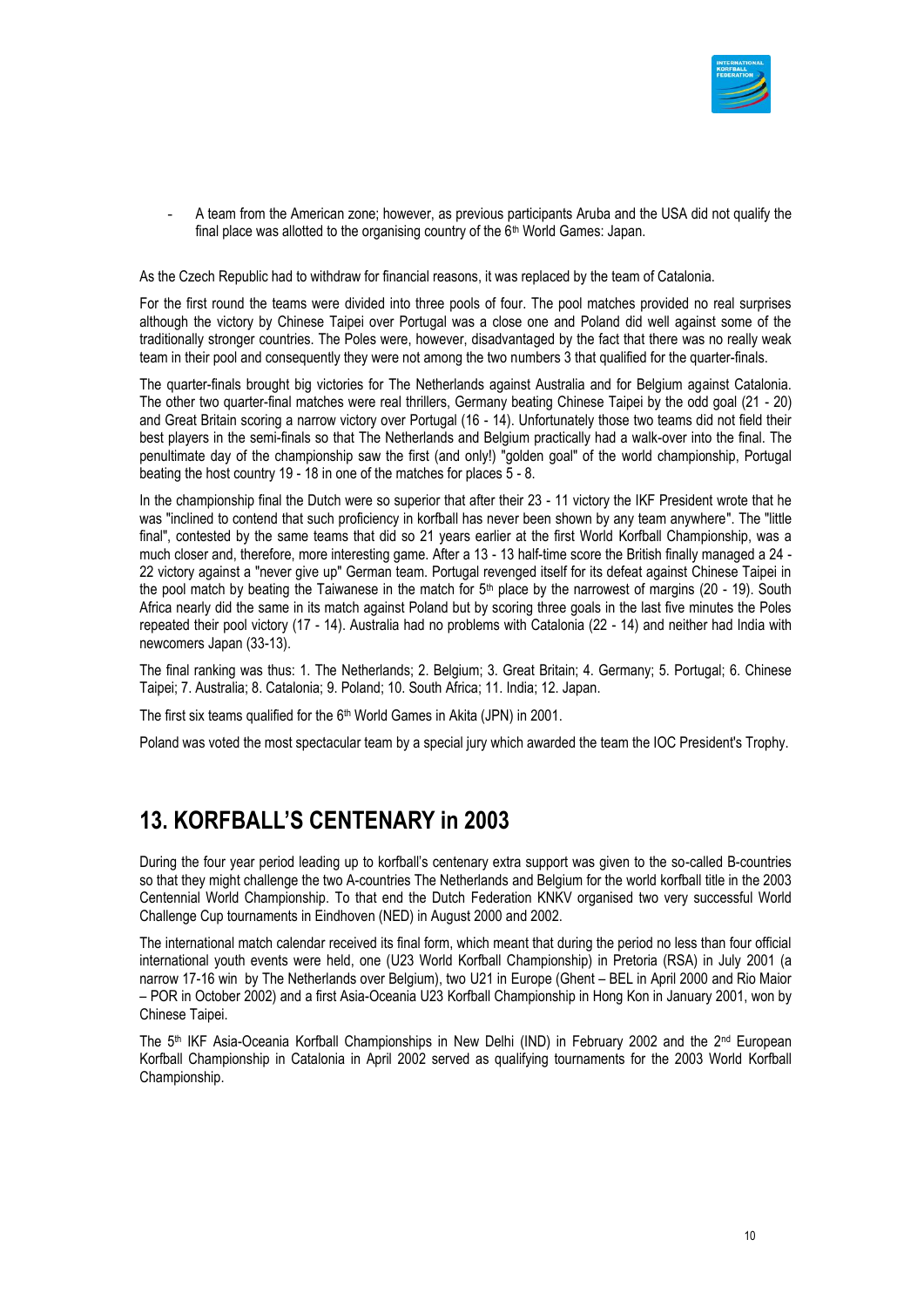

To give young players much needed international experience the IKF confirmed its patronage for three annual youth events in The Netherlands: the U16 World Cup, the U19 World Cup and the U23 World Cup as well as an annual University World Cup event for national student teams.

No less than seven new countries joined the IKF in this period: Macao (2000), Bosnia and Herzegovina (2001), Sweden (2002), Brazil, Greece, Romania and Italy in 2003.

In June 2003 the sport of korfball celebrated its centenary with a special IKF reception in Amsterdam's Olympic Stadium. One of the speakers was Nico Broekhuysen Jr., son of korfball's creator, who together with his father attended the korfball demonstration in this same stadium during the 1928 Olympic Games.

During the IKF World Korfball Championship in November 2003 the IKF organised a scientific congress on "The spirit of Korfball" and a reception for its retiring President Bob de Die, who was on that occasion presented with the Olympic Order by Dutch IOC member Mr. Anton Geesink. Mr. Geesink passed away in 2010 at the age of 76. Mr Jan Fransoo was elected new IKF President

## <span id="page-12-0"></span>**14. Seventh IKF World Korfball Championship in The Netherlands in 2003**

For its 7th IKF World Korfball Championship, the Centennial Championship, the IKF went back to its roots: The Netherlands. A first preliminary round was held in three venues in the province of Zeeland while the final round took place in Rotterdam, pool matches in the city's topsport centre and the final days in the AHOY Sports Palace.

In order to achieve global representation the following sixteen countries were invited to participate in the  $7<sup>th</sup>$  World Korfball Championship in Rotterdam (NED):

- **From Europe**: The Netherlands, Belgium, Czech Republic, Germany, Great Britain, Portugal, Catalonia, Slovakia, Hungary, Poland and Armenia;
- **From Asia/Oceania**: Chinese Taipei, Australia, India and Japan;
- **From Africa and the Americas**: South Africa.

It had been agreed with the host country that the world korfball championship would be played in two groups: the teams in Group A would play for the places  $1 - 8$  and the teams in Group B for the places  $9 - 16$ .

On the basis of their rankings in continental championships the following six teams were placed in Group A:

The numbers 1 – 4 of the IKF European Championships (The Netherlands, Czech Republic, Belgium and Germany), and the numbers 1 and 2 of the IKF Asian/Oceanian Championship (Chinese Taipei and Australia);

Six teams were invited to play the preliminary round tournament in Zeeland (NED). Great Britain, Hungary and India were drawn in Pool- I, Catalonia, Portugal and South Africa in Pool-II. The pool winners would qualify for Group A of the world championship, the remaining four teams would join the teams of Slovakia, Poland, Armenia and Japan in Group B.

It became soon clear that the two non-European teams lacked the experience to secure a place in the top group. Great Britain and Portugal won their two matches and thus qualified for Group A.

By fairly easy wins in all their matches in Group B Catalonia and Hungary proved, however, that they had rightly been given a chance to play for a place in Group A. In their mutual game for 9<sup>th</sup> place they showed that there was little or nothing between the teams. The match ended in a 13-13 draw, whereafter a "golden goal" gave the victory to the Spaniards.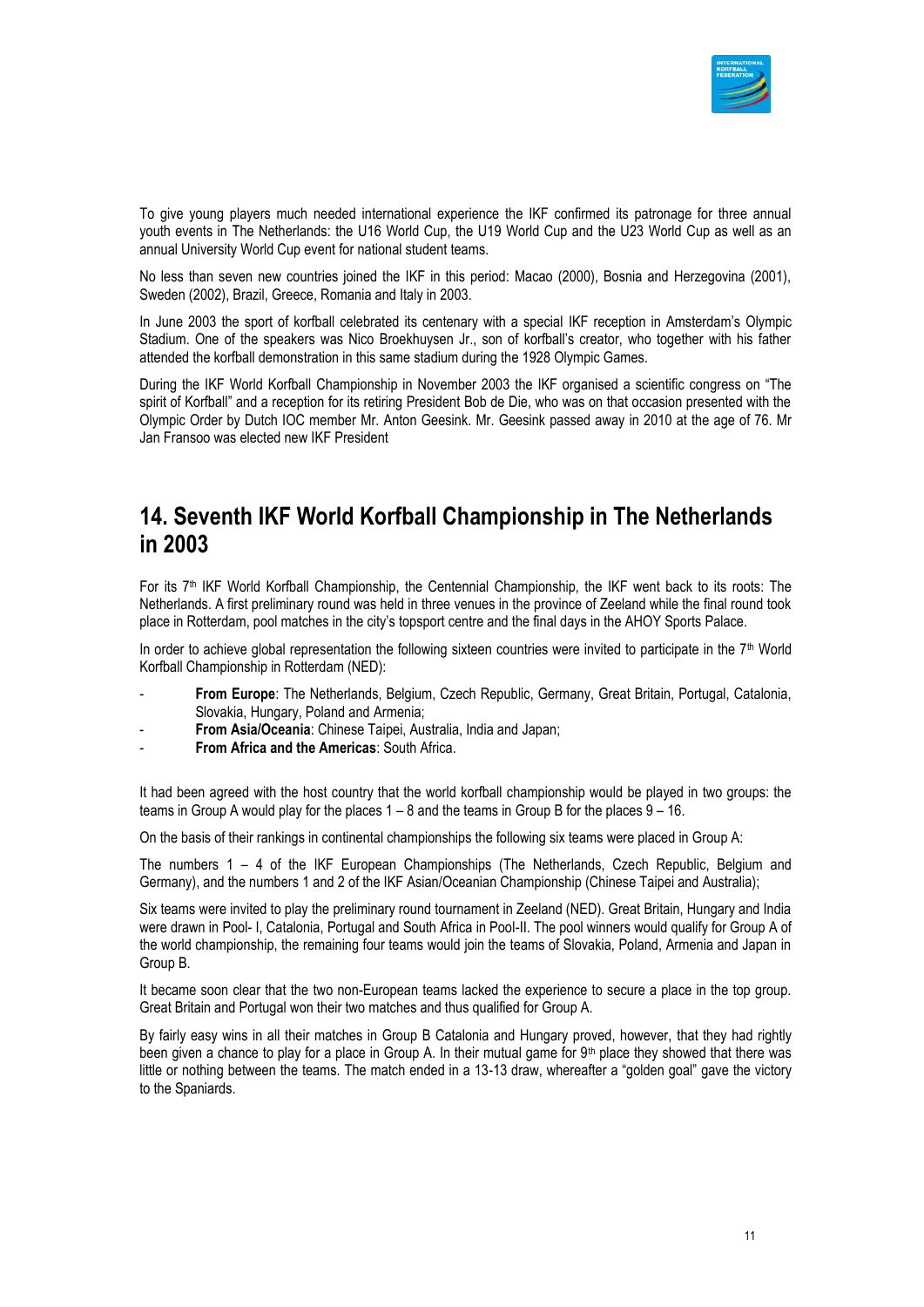

Those who had hoped that the special efforts to increase the playing level of the B-countries would finally produce results were disappointed: their level was indeed much higher than in previous championships but so was that of the A-countries! In other words Belgium and The Netherlands had no difficulty in reaching the semi-finals in which they beat their opponents from Chinese Taipei and the Czech Republic by disappointingly large margins.

The final day started off with a very close 14-13 win by Australia over a German side which had never come up to expectations. Portugal and Great Britain played a most exciting game which had to decide on the last available place for the 2005 World Games in Duisburg(GER). Both teams felt the hardships of a long tournament and in the end the greater experience of the British team just turned the scale (18-17). The other two matches produced less excitement. The physically strong Czechs were clearly superior to their athletic Taiwanese rivals (21-15) and in the final the Dutch played at times such superior korfball that the Belgians were soon resigned to the fact that this was not going to be their day. However, in spite of the 22-9 final score the match - shown live on the main public Dutch TV channel with - offered a great deal of entertainment to a capacity crowd of 8,000 enthusiastic people in the venue and 765,000 TV viewers in the Netherlands.

The final ranking was thus: 1. The Netherlands; 2. Belgium; 3. Czech Republic; 4. Chinese Taipei; 5. Great Britain; 6. Portugal; 7. Australia; 8. Germany; 9. Catalonia; 10. Hungary; 11. South Africa; 12. Poland; 13. Slovakia; 14. India; 15. Armenia; 16 Japan.

The first five teams plus host country Germany qualified for the  $7<sup>th</sup>$  World Games in Duisburg (GER) in 2005. Germany received the IOC President's Fair Play Trophy.

## <span id="page-13-0"></span>**15. Korfball's aim at 50 member countries**

The next four years were marked by the IOC announcement that all its recognitions would be reviewed in 2007. Among the (many!) requirements would be a minimum of 50 active member countries. This meant that the IKF would once again have to concentrate on the acquisition of new countries and on the revival of some of its existing members. The first objective was easily reached with the affiliation of Serbia, Zimbabwe and Bulgaria in 2005, China, Korea, Georgia and Malawi in 2006 and Malaysia, Argentina, Ireland and the Dominican Republic in 2007. A split-up of Great Britain into England, Scotland and Wales brought the number of member countries at the end of 2007 to 54.

October 2005 saw the birth of a new addition to the international match calendar: the European Bowl, a qualification event for future championships. The 2006 IKF European and IKF Asia Oceania Korfball Championship served as the final qualification events for the 2007 IKF World Korfball Championship. In Budapest (HUN) the Netherlands triumphed over Belgium and in Hong Kong (HKG) Chinese Taipei recaptured the title they lost to Australia two years earlier.

The 2004 IKF U23 World Korfball Championships in Duisburg were a test event for the 2005 World Games in the same German town. The German team performed exceptionally well by winning the bronze medals behind the Netherlands and Belgium. Two years later the German youth repeated their performance in Oeiras (POR) at the IKF U21 European Korfball Championship. This event, like the 2007 IKF U23 Asia/Oceania Korfball Championship in Christchurch (NZL) served as a qualifier for the 2008 IKF U23 World Korfball Championship in Kaohsiung (TPE).

## <span id="page-13-1"></span>**16. Eigth IKF World Korfball Championship in the Czech Republic in 2007**

The 8<sup>th</sup> edition of the IKF World Korfball Championship was held in the city of Brno in the Czech Republic. On the basis of their rankings in continental championships the following sixteen countries were invited to participate: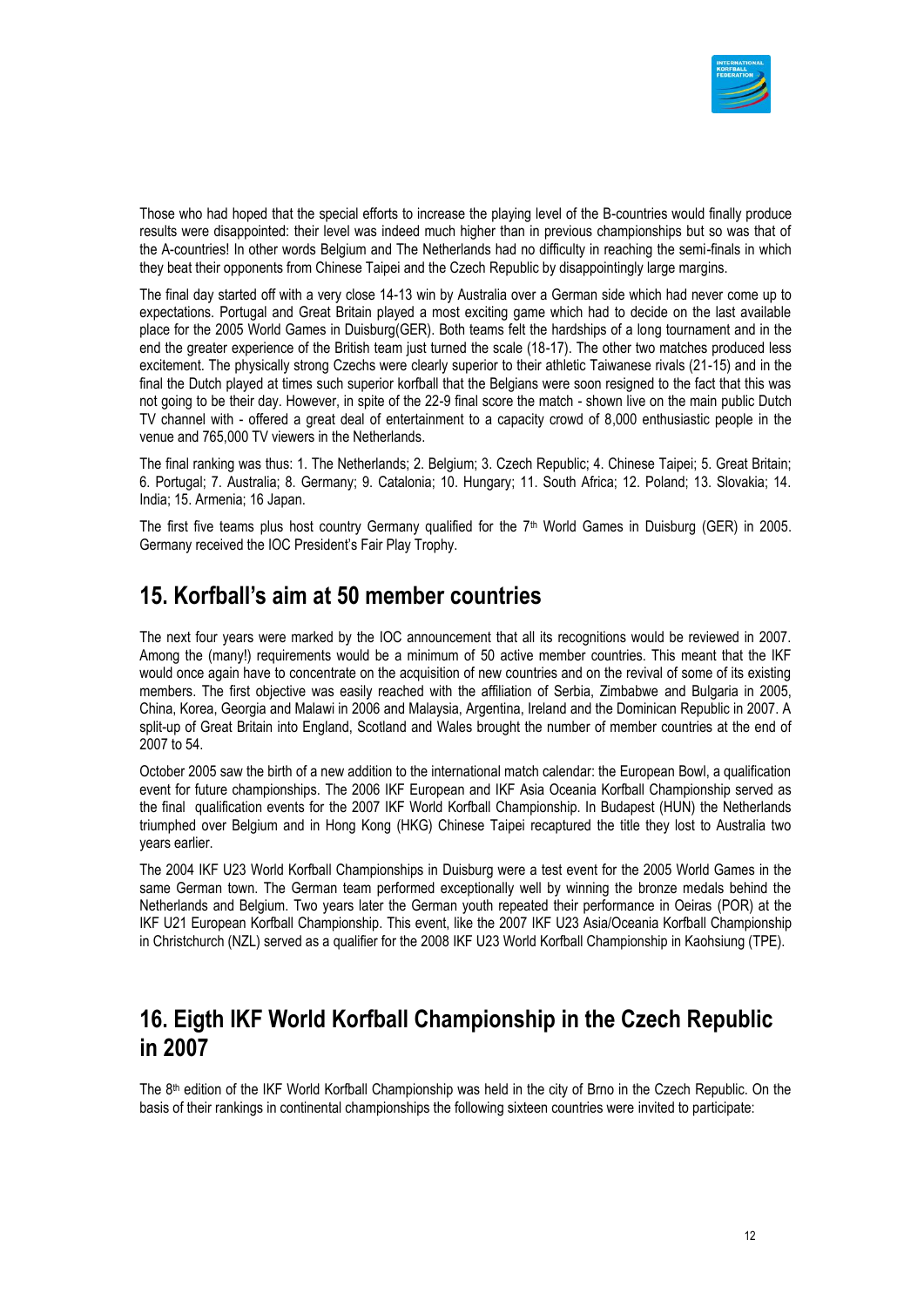

- Host country: Czech Republic
- Champion country of the American continent: USA
- Champion country of the African continent: South Africa
- Top four countries of the Asia/Oceania championship: Chinese Taipei, Australia, India and Hong Kong
- Nine more countries from the European continent: The Netherlands, Belgium, Germany, England, Catalonia, Russia, Portugal, Poland and Hungary

Hong Kong, however, declined the invitation and was replaced by the Republic of China, the number five of the IKF Asia/Oceania Korfball Championship.

In accordance with their world ranking the 16 teams were placed in four groups of four. At the end of the first round the eight teams in places 1 and 2 would play for the places 1 to 8, the teams finishing 3 and 4 for places 9 to 16 in the final ranking.

Pool A was dominated by The Netherlands with Portugal winning the Iberian battle for  $2^{nd}$  place against Catalonia.

As expected Belgium were the winners of pool B with Australia, Poland and South Africa all finishing on three points. After their shock defeat by Poland Australia had to win the deciding match against South Africa by at least 7 goals. They made it 22 - 13 and thereby made sure of the runner-up position. It would turn out to be Australia's only win of the tournament!

The Czech Republic and England headed pool C but Hungary did very well too. It lost by the smallest of margins against its two rivals.

Chinese Taipei won its three matches in pool D. Germany disappointed by losing narrowly against newcomers Russia, who thereby qualified for the top rankings in their first ever IKF World Championship.

In the quarter final stage the teams were again placed in groups of four, whereby the mutual result of the first round matches was carried forward to the new pool.

The Netherlands ruled supreme in pool E, where Portugal also qualified for the semifinals by good wins over Chinese Taipei and Russia. In pool F Belgium and the Czech Republic reached the semifinals at the expense of England and Australia. Those semifinal matches were a big disappointment since Portugal and the Czech Republic decided not to field their strongest teams, which resulted in heavy 13 point(!) losses against Belgium and the Netherlands.

In the lower half Hungary and Catalonia showed their strength by winning all their matches so that in the end their mutual game had to decide on place 9 in the final ranking. The match ended in a 12 - 12 draw, whereupon just like four years earlier, when the same two teams played for place 9 and drew 13 - 13, a golden goal decided in favour of Catalonia. Special mention should be made of China. Member only since 2006 they did surprisingly well. Although they lost five of their six matches and finished last in the final ranking it must have given the team great pleasure to score their first ever victory against the USA. If the team can build more experience it will no doubt be a force to reckon with when the next World Korfball Championship is held in their home country in 2011.

Cheered on by a capacity home crowd the Czech Republic saved their best performance for the "little final", turning on a spectacular second half to put paid to the Portuguese and repeat the bronze medals they won at the 2003 IKF World Korfball Championship, the 2005 World Games and the 2006 IKF European Korfball Championship.

The Netherlands once again demonstrated their superiority to every other korfball nation, retaining their title with ease in a one sided final against Belgium. Superior in all facets of the game, by half time it was 11 - 2! The second half was slightly less intense, with elements of exhibition korfball coming into the Dutch performance. The final score (23 - 10) was almost identical to that of the 2003 final (22 - 9), with the gold medals a formality.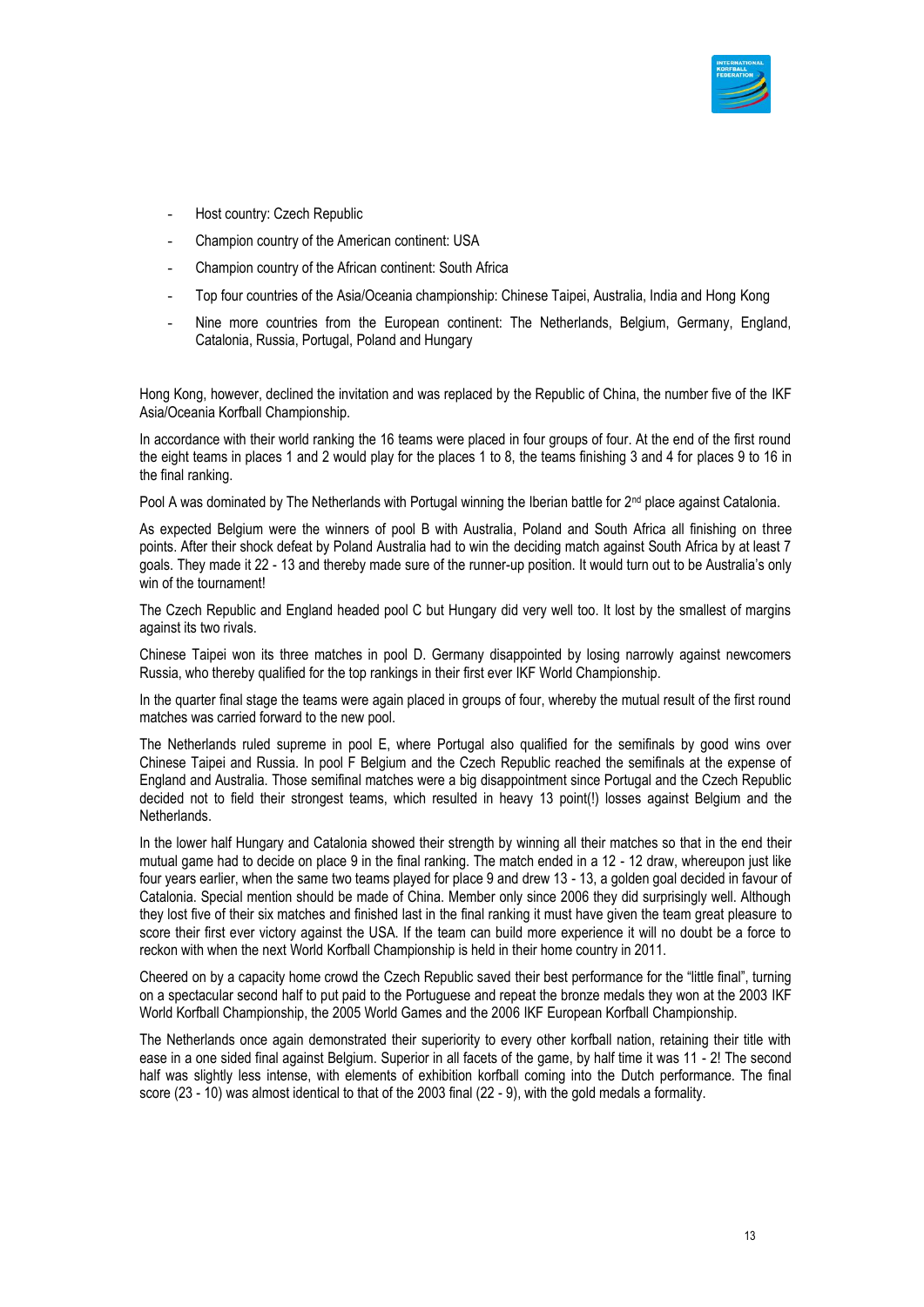

The final ranking was thus: 1. The Netherlands; 2. Belgium; 3. Czech Republic; 4. Portugal; 5. Chinese Taipei; 6. Russia; 7.England; 8. Australia; 9. Catalonia; 10. Hungary; 11. Germany; 12. India; 13. USA; 14. Poland; 15. South Africa; 16 China.

The first eight teams qualify for the 8th World Games in Kaohsiung (TPE) in 2009:

The Netherlands, Belgium, Czech Republic, Portugal, Chinese Taipei, Russia, England, Australia;

## <span id="page-15-0"></span>**17. Ninth IKF World Korfball Championship in China in 2011**

The 9<sup>th</sup> edition of the IKF World Korfball Championship was contested in the city of Shaoxing in China.

On the basis of their rankings in continental championships the best sixteen countries were invited to participate in the IKF World Korfball Championship in Shaoxing (China):

- Host country: China
- Champion country of the African continent: South Africa
- Top four countries of the IKF Asia/Oceania Korfball Championship: Chinese Taipei, Australia, India and Hong Kong
- Ten more countries from the European continent: The Netherlands, Belgium, Germany, England, Catalonia, Russia, Portugal, Poland, Hungary and Czech Republic.

Hungary, however, declined the invitation and was replaced by Wales. Wales was a first time participant in the IKF World Korfball Championship as was Hong Kong.

In accordance with the world ranking the 16 teams were placed in four groups of four. At the end of the first round the eight teams in places 1 and 2 would play for the places 1 to 8, the teams finishing 3 and 4 for places 9 to 16 in the final ranking.

The Ninth IKF World Korfball Championship showed korfball made a big step. The semi finals were matches with severe competition between the contestants most of the matchtime. Of coure the best teams must win but we aim that tension, more unpredictable endresults, high level of play and topsport will increase the media and spectator interest in korfball.

The IKF WKC was as mentioned contested in Shaoxing, China with 56 matches played from 27 October to 5 November 2011. The full results of each match with all details can be reviewed at all times on line at www.worldkorfball.org. The IKF software and content system is directly connected to the IKF jury table during IKF events.

Repeating the gold medal match from each of the previous eight tournaments, both Belgium and the Netherlands started the contest with Steve Jones (WAL) as referee in the beautiful University Sports Hall with passion and commitment, and although the Netherlands took an early lead, its rival made it a close contest until around three quarters of the match had been played, at which point it became clear that champion would retain its title, which duly occured, by a margin of 32-26, the highest aggregate score, by more than 70 per cent, in any IKF World Korfball Championship final.

Losing semi-finalists Catalonia and Chinese Taipei met for the bronze medal, and after a close contest in the early phases, the Asian champion showed its class against the team that made the biggest improvement at the tournament to win convincingly, 33-16, as the challenge from Catalonia faded, and Chinese Taipei matched its highest placing at a World Korfball Championship, previously achieved in 1991.

England's young and athletic team defeated Russia by 29-22 to secure fifth place, and repeating the bronze medal match from four years ago, though with a reversal in the result and a lower status at stake, Portugal won an exciting contest with the Czech Republic by 16-12 to claim the tournament's seventh ranking.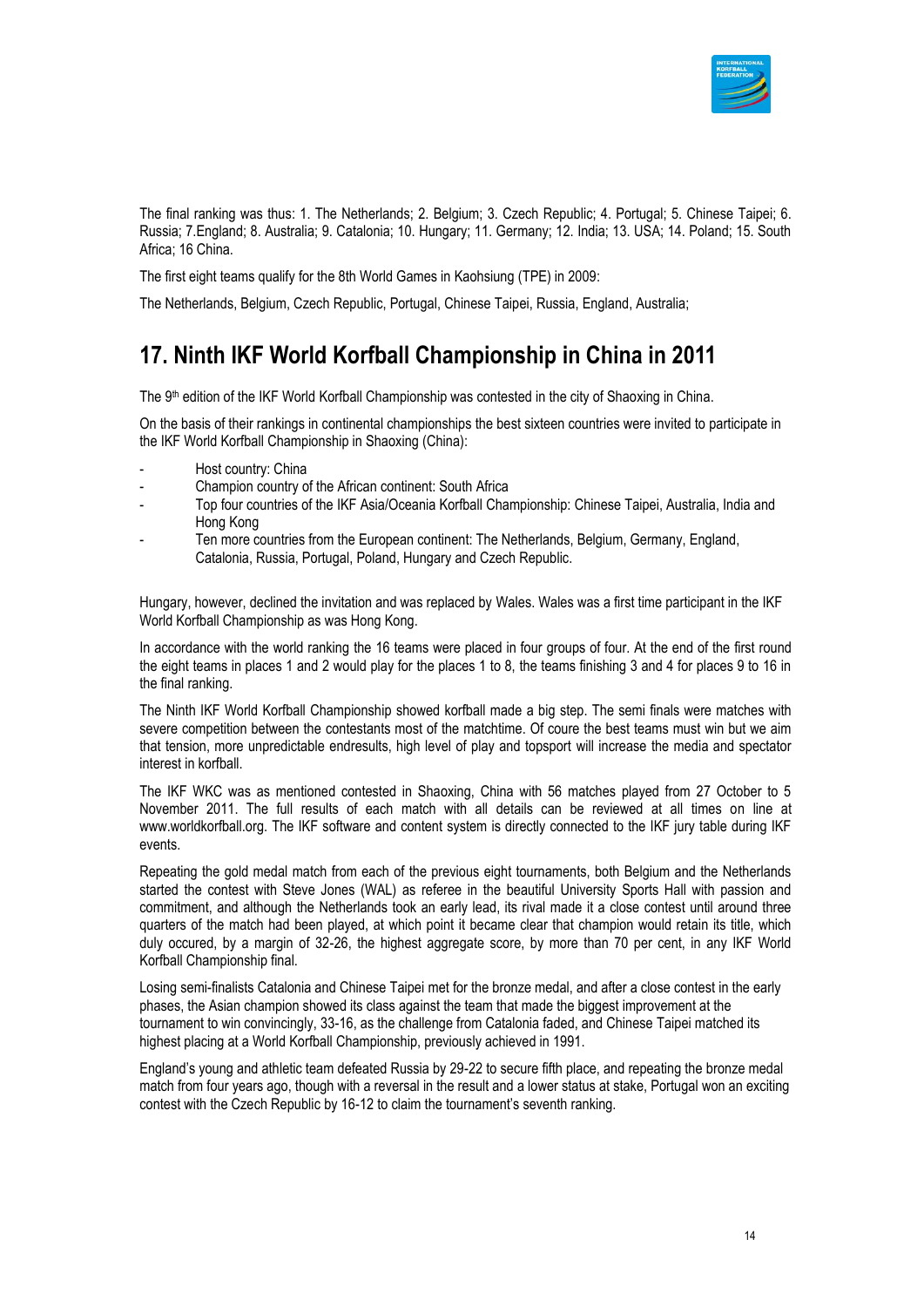

In the lower half of the rankings, Germany took its frustration at not contesting the higher places out on Poland, winning 23-18 to place ninth; host China showed that it is likely to become established as a future international korfball power in defeating Australia 23-20, meaning Australia finished outside the top ten for the first time; India's physical style and high tempo accounted for Hong Kong by 20-14 to decide thirteenth place; and Wales won its first match at an IKF World Korfball Championship, defeating South Africa 14-13, to secure fifteenth position.

The final ranking was: 1. The Netherlands; 2. Belgium; 3. Chinese Taipei; 4. Catalonia; 5. England; 6. Russia; 7. Portugal; 8. Czech Republic; 9. Germany; 10. Poland; 11. China; 12. Australia; 13. India; 14. Hong Kong; 15. Wales; 16. South Africa.

The first eight teams qualify for the 9th World Games in Cali (COL) in 2013: The Netherlands, Belgium, Chinese Taipei, Catalonia, England, Russia, Portugal, Czech Republic.

The 10th IKF World Korfball Championship is awarded to the Royal Belgium Korfball Federation (KBKB). In October / November 2015 the 16 strongest korfball teams in the world will meet in Belgium. They won the bidding proces over New Zealand.

## <span id="page-16-0"></span>**18. Tenth IKF World Korfball Championship in Belgium in 2015**

The 10<sup>th</sup> edition of the IKF World Korfball Championship takes place from 29 October till 8 November 2015 in Belgium.

Sixteen teams compete to become the next IKF World Korfball Champion.

For all information go to the IKF website[; www.korfball.org](http://www.korfball.org/) or follow the matches live via www.worldkorfball.org and / or the ikfchannel on YouTube.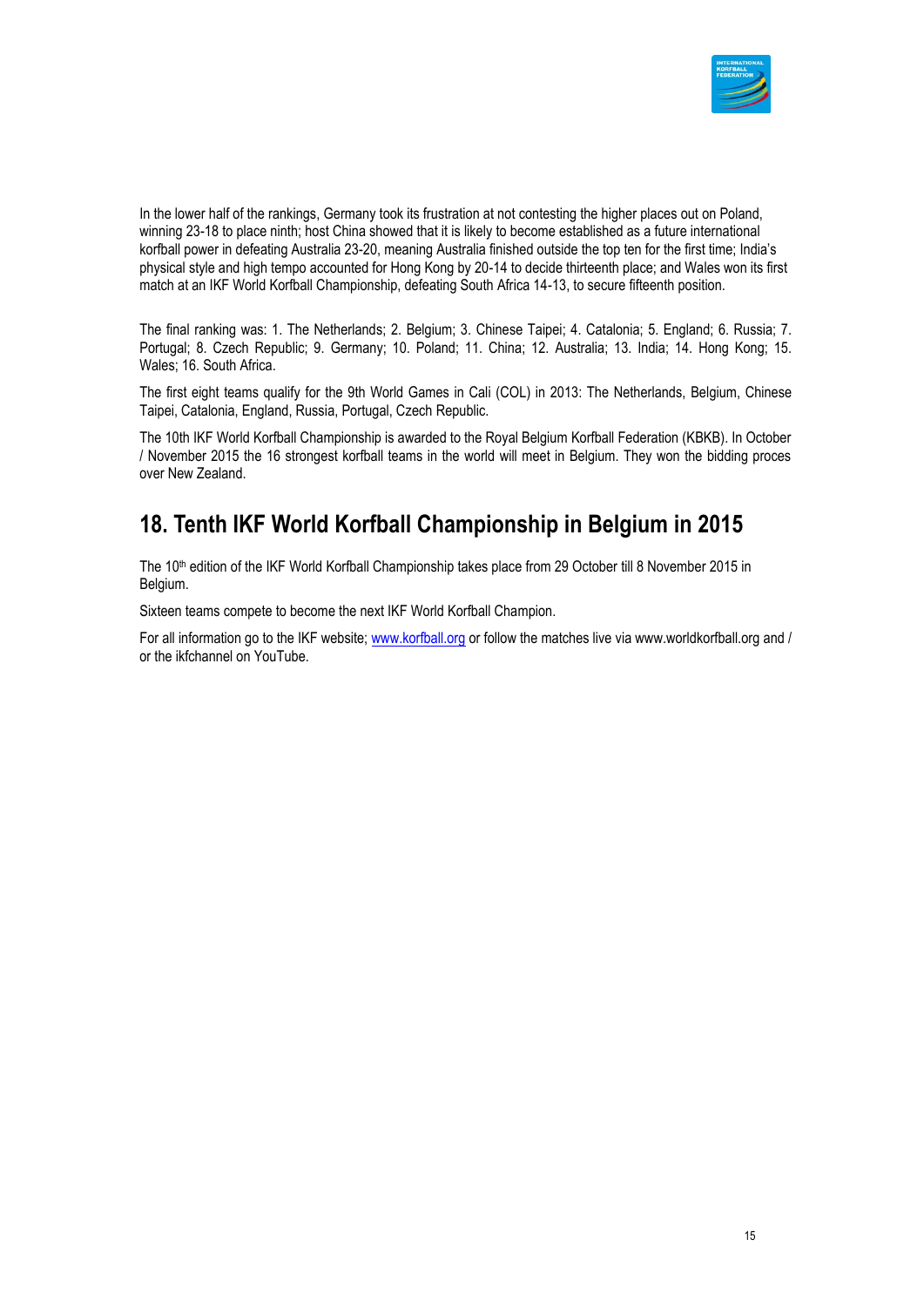

# <span id="page-17-0"></span>**Appendix I**

## <span id="page-17-1"></span>**Results and final rankings of the first IKF World Korfball Championship in 1978 (The Netherlands)**

| Pool A - Assen                   |          |                |                |           |                              |
|----------------------------------|----------|----------------|----------------|-----------|------------------------------|
| 6 November:                      |          |                |                |           |                              |
| USA - FR of Germany              |          | $6 - 7$        |                |           |                              |
| Netherlands - Spain              |          | $26 - 2$       |                |           |                              |
| 7 November:                      |          |                |                |           |                              |
| Netherlands - USA                |          | $20 - 6$       |                |           |                              |
| FR of Germany - Spain            |          | $8 - 4$        |                |           |                              |
| 8 November:                      |          |                |                |           |                              |
| FR of Germany - Netherlands      |          | $2 - 17$       |                |           |                              |
| Spain - USA                      | $8 - 13$ |                |                |           |                              |
| Ranking pool A                   |          |                |                |           |                              |
| 1. The Netherlands               | 3        | 3              | $\blacksquare$ | $63 - 10$ | 6                            |
| 2. FR of Germany                 | 3        | $\overline{2}$ | $\mathbf{1}$   | $17 - 27$ | 4                            |
| 3. USA                           | 3        | $\mathbf{1}$   | $\overline{2}$ | $25 - 35$ | $\overline{c}$               |
| 4. Spain                         | 3        |                | 3              | $14 - 47$ | $\qquad \qquad \blacksquare$ |
| Pool B - Nuenen                  |          |                |                |           |                              |
| 6 November:                      |          |                |                |           |                              |
| Belgium - Luxemburg              |          | $26 - 2$       |                |           |                              |
| Papua New Guinea - Great Britain |          | $3 - 16$       |                |           |                              |
| 7 November:                      |          |                |                |           |                              |
| Luxemburg - Great Britain        |          | $1 - 28$       |                |           |                              |
| Papua New Guinea - Belgium       |          | $5 - 23$       |                |           |                              |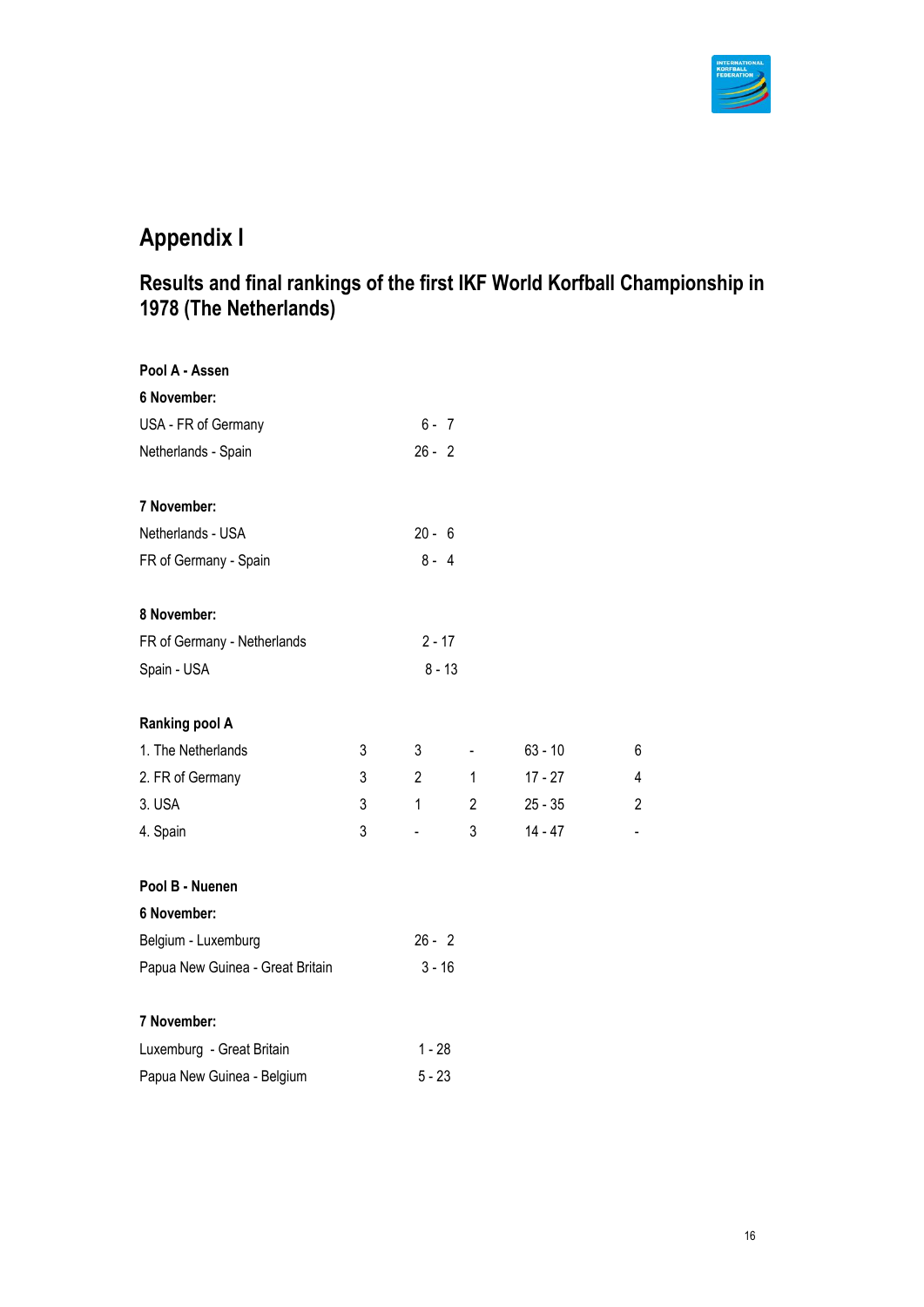

| 8 November:                     |                      |                                                                        |                                                                                    |                |                         |                |  |  |  |
|---------------------------------|----------------------|------------------------------------------------------------------------|------------------------------------------------------------------------------------|----------------|-------------------------|----------------|--|--|--|
| Luxemburg - Papua New Guinea    |                      | $3 - 24$                                                               |                                                                                    |                |                         |                |  |  |  |
| Belgium - Great Britain         |                      | $21 - 3$                                                               |                                                                                    |                |                         |                |  |  |  |
|                                 |                      |                                                                        |                                                                                    |                |                         |                |  |  |  |
| <b>Ranking pool B</b>           |                      |                                                                        |                                                                                    |                |                         |                |  |  |  |
| 1. Belgium                      |                      | 3                                                                      | 3                                                                                  | $\blacksquare$ | $70 - 10$               | 6              |  |  |  |
| 2. Great Britain                |                      | 3                                                                      | $\overline{2}$                                                                     | 1              | $47 - 25$               | 4              |  |  |  |
| 3. Papua New Guinea             |                      | 3                                                                      | 1                                                                                  | $\overline{2}$ | $32 - 42$               | $\overline{2}$ |  |  |  |
| 4. Luxemburg                    |                      | 3                                                                      | $\overline{\phantom{0}}$                                                           | 3              | $6 - 78$                |                |  |  |  |
| <b>Cross finals - Amsterdam</b> |                      |                                                                        |                                                                                    |                |                         |                |  |  |  |
| 10 November:                    |                      |                                                                        |                                                                                    |                |                         |                |  |  |  |
| Spain - Papua New Guinea        |                      | $12 - 7$                                                               |                                                                                    |                |                         |                |  |  |  |
| USA - Luxemburg                 |                      | $18 - 1$                                                               |                                                                                    |                |                         |                |  |  |  |
| The Netherlands - Great Britain |                      | $23 - 6$                                                               |                                                                                    |                |                         |                |  |  |  |
| FR of Germany - Belgium         |                      | $3 - 24$                                                               |                                                                                    |                |                         |                |  |  |  |
| Final round - Amsterdam         |                      |                                                                        |                                                                                    |                |                         |                |  |  |  |
| 11 November:                    |                      |                                                                        |                                                                                    |                |                         |                |  |  |  |
| Papua New Guinea - Luxemburg    |                      |                                                                        | 12 - $3(7th/8th)$ place)                                                           |                |                         |                |  |  |  |
| Spain - USA                     |                      | 7 - 11 (5 <sup>th</sup> /6 <sup>th</sup> place)                        |                                                                                    |                |                         |                |  |  |  |
| Great Britain - FR of Germany   |                      |                                                                        | 15 - 20 (after extra time, score at full time 14 - 14) (3rd/4 <sup>th</sup> place) |                |                         |                |  |  |  |
| The Netherlands - Belgium       |                      | 14 - 13 (after extra time, score at full time 10 - 10) (1st/2nd place) |                                                                                    |                |                         |                |  |  |  |
| <b>Final rankings:</b>          |                      |                                                                        |                                                                                    |                |                         |                |  |  |  |
| 1. The Netherlands              |                      | 5                                                                      |                                                                                    |                | $100 - 29$              |                |  |  |  |
| 2. Belgium                      | 5                    | 4                                                                      | 1                                                                                  |                | $107 - 27$              |                |  |  |  |
| 3. FR of Germany                | 5                    | 3                                                                      | $\overline{2}$                                                                     |                | $40 - 66$               |                |  |  |  |
| 4. Great Britain                | 5                    | $\overline{2}$                                                         | 3                                                                                  |                | 68 - 68                 |                |  |  |  |
| 5. USA                          | 5                    | 3                                                                      | $\overline{2}$                                                                     |                | $54 - 43$               |                |  |  |  |
| 6. Spain                        | 5                    | 1                                                                      | 4                                                                                  |                | $33 - 65$               |                |  |  |  |
| 7. Papua New Guinea             | 5                    | $\overline{2}$                                                         | 3                                                                                  |                | $51 - 57$               |                |  |  |  |
| 8. Luxemburg                    |                      |                                                                        |                                                                                    |                |                         |                |  |  |  |
|                                 | $\overline{5}$<br>40 | $\equiv$<br>20                                                         | $\overline{5}$<br>20                                                               |                | $10 - 108$<br>463 - 463 |                |  |  |  |
|                                 |                      |                                                                        |                                                                                    |                |                         |                |  |  |  |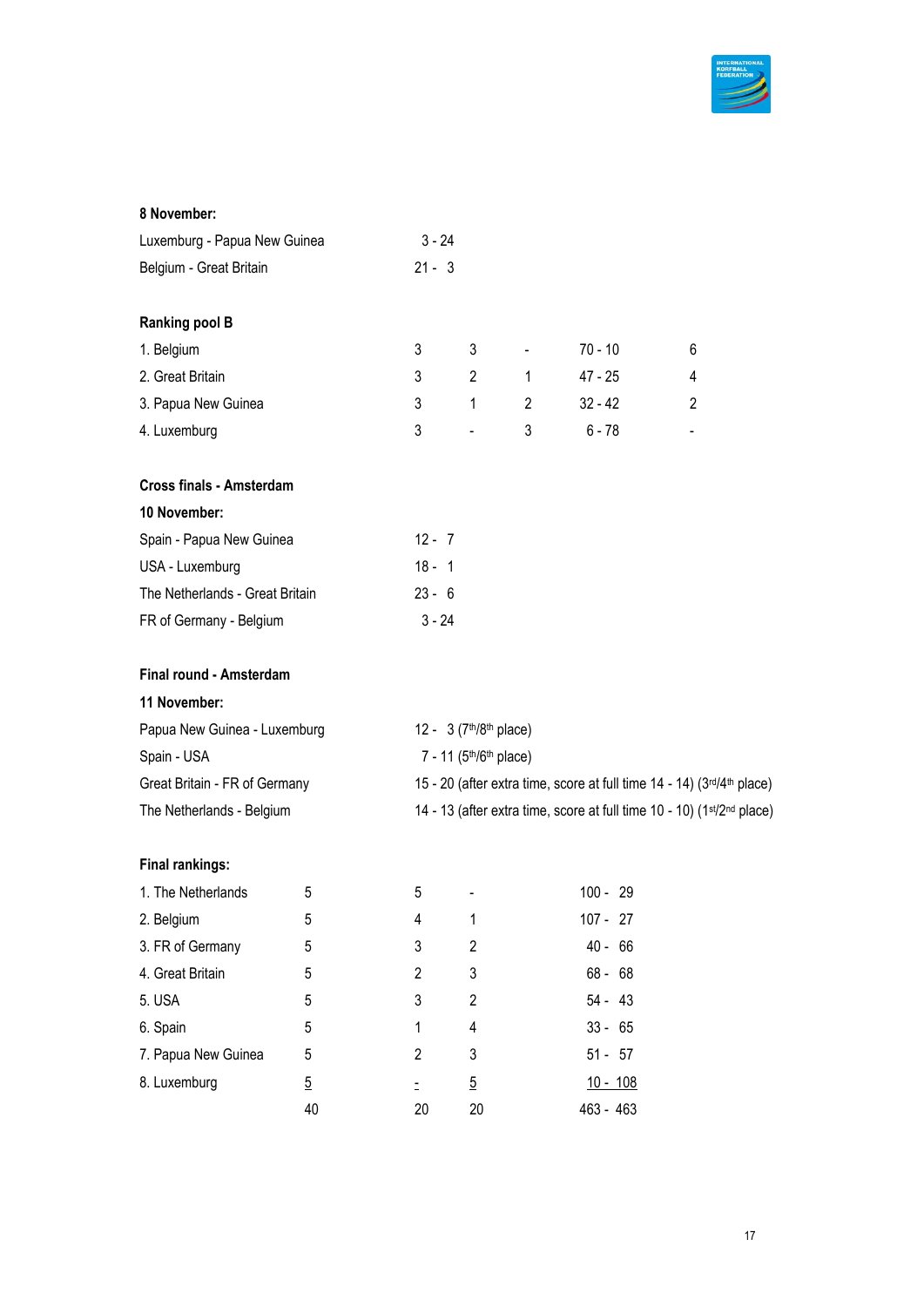

**Special Award: KRO-Goal Fair play Cup:** Belgium

**Referees**:

| Belgium:         | Karel Stessens, Hugo van Rompaey     |
|------------------|--------------------------------------|
| Great Britain:   | Miss Marion Atkinson                 |
| The Netherlands: | Kees Kuiper, Frans Meek, Teun van Es |
| Spain:           | Francisco González Hidalgo           |

Referee Championship final match The Netherlands - Belgium: Miss Marion Atkinson (GBR)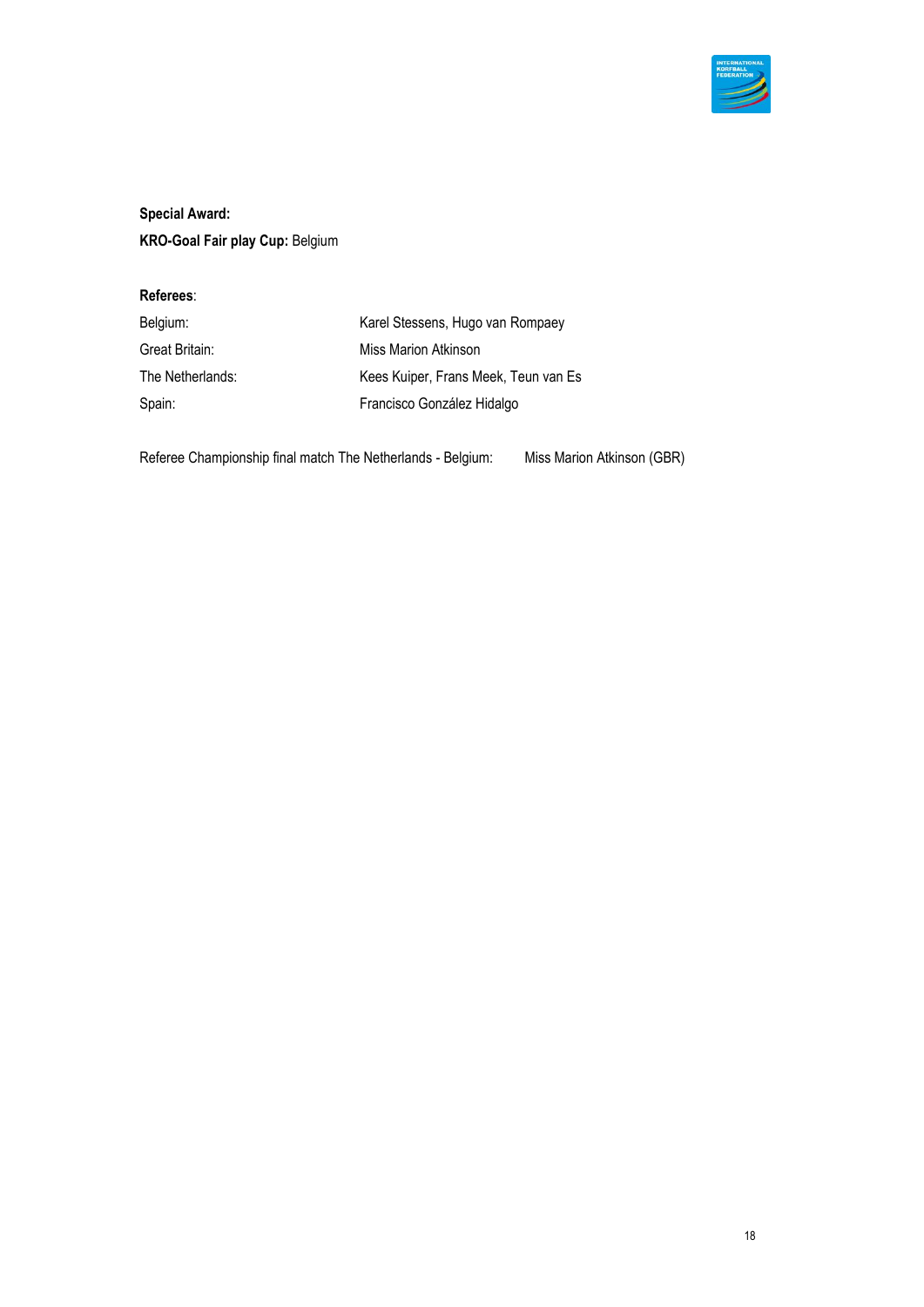

# <span id="page-20-0"></span>**Appendix II**

## <span id="page-20-1"></span>**Results and final rankings of the second IKF World Korfball Championship in 1984 (Belgium)**

**Pool A**

| 24 April:                     |                             |           |
|-------------------------------|-----------------------------|-----------|
| Antwerp                       | Netherlands - Great Britain | $21 - 7$  |
| Louvain-la-Neuve France - USA |                             | $8 - 13$  |
| 25 April:                     |                             |           |
| Antwerp                       | Netherlands - USA           | $21 - 9$  |
| Antwerp                       | France - Great Britain      | $6 - 14$  |
| 26 April:                     |                             |           |
| Antwerp                       | Great Britain - USA         | $11 - 10$ |
| Hasselt                       | Netherlands - France        | $39 - 16$ |

### **Ranking pool A**

| 1. The Netherlands |   |        | $\overline{\phantom{a}}$ | $81 - 32$ |  |
|--------------------|---|--------|--------------------------|-----------|--|
| 2. Great Britain   | 3 |        |                          | 32 - 37   |  |
| 3. USA             | 3 |        |                          | $32 - 40$ |  |
| 4. France          |   | $\sim$ |                          | $30 - 66$ |  |

### **Pool B**

| 24 April: |                                      |           |  |
|-----------|--------------------------------------|-----------|--|
| Antwerp   | Spain - FR of Germany                | $6 - 11$  |  |
|           | Louvain-la-Neuve Belgium - Australia | $38 - 13$ |  |
| 25 April: |                                      |           |  |
| Ghent     | Belgium - FR of Germany              | $14 - 4$  |  |
| Ghent     | Australia - Spain                    | $5 - 6$   |  |
| 26 April: |                                      |           |  |
| Antwerp   | Belgium - Spain                      | $20 - 1$  |  |
| Hasselt   | FR of Germany - Australia            | $19 - 6$  |  |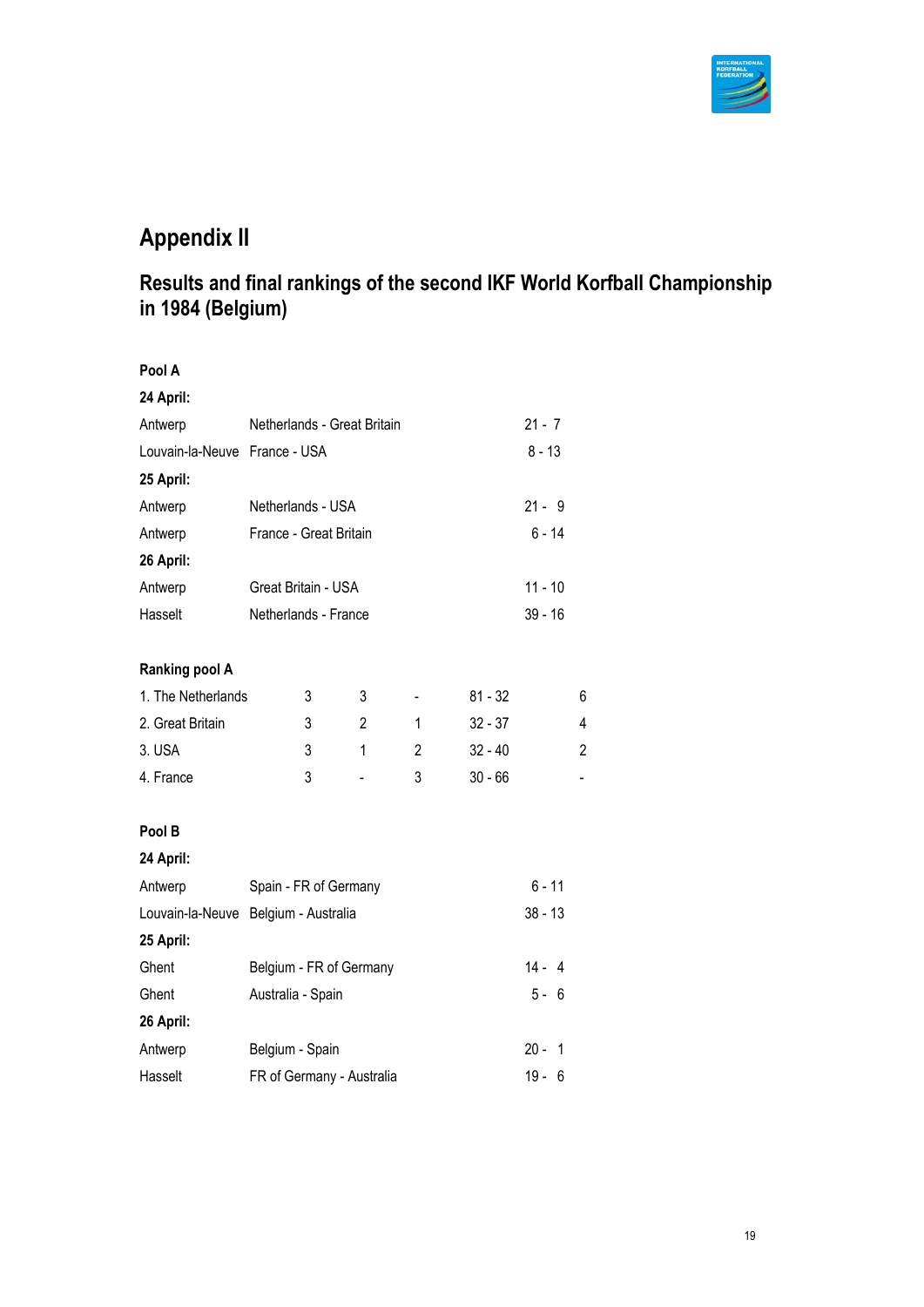

### **Ranking pool B**

| 1. Belgium       |   |                | $\sim$ | $72 - 18$ |  |
|------------------|---|----------------|--------|-----------|--|
| 2. FR of Germany |   |                |        | $34 - 26$ |  |
| 3. Spain         | 3 |                |        | $13 - 36$ |  |
| 4. Australia     |   | $\blacksquare$ |        | $24 - 63$ |  |

### **Final round (Ghent)**

| Λ | orll |  |
|---|------|--|
| ۔ |      |  |

| Australia - France            | $8 - 7$ (7 <sup>th</sup> /8 <sup>th</sup> place)                                    |
|-------------------------------|-------------------------------------------------------------------------------------|
| Spain - USA                   | 8 - 8 (Spain wins after penalty shoot-out) (5 <sup>th</sup> /6 <sup>th</sup> place) |
| FR of Germany - Great Britain | 7 - $5(3rd/4th place)$                                                              |
| The Netherlands - Belgium     | 11 - $9(1^{st}/2^{nd}$ place)                                                       |

### **Final rankings**

| 1. The Netherlands | 4  | 4  |    | $92 - 41$ |
|--------------------|----|----|----|-----------|
| 2. Belgium         | 4  | 3  | 1  | $81 - 29$ |
| 3. FR of Germany   | 4  | 3  | 1  | 41 - 31   |
| 4. Great Britain   | 4  | 2  | 2  | $37 - 44$ |
| 5. Spain           | 4  | 2  | 2  | $21 - 44$ |
| 6. USA             | 4  | 1  | 3  | $40 - 48$ |
| 7. Australia       | 4  |    | 3  | $32 - 70$ |
| 8. France          | 4  |    |    | $37 - 74$ |
|                    | 32 | 16 | 16 | 381 - 381 |

### **Referees:**

| Gilbert Gilles, Hugo van Rompaey |
|----------------------------------|
| Otto Halberstadt                 |
| Peter Allan                      |
| Fred Rosink, Cor Visser          |
|                                  |

Referee Championship final match The Netherlands - Belgium: Fred Rosink (NED)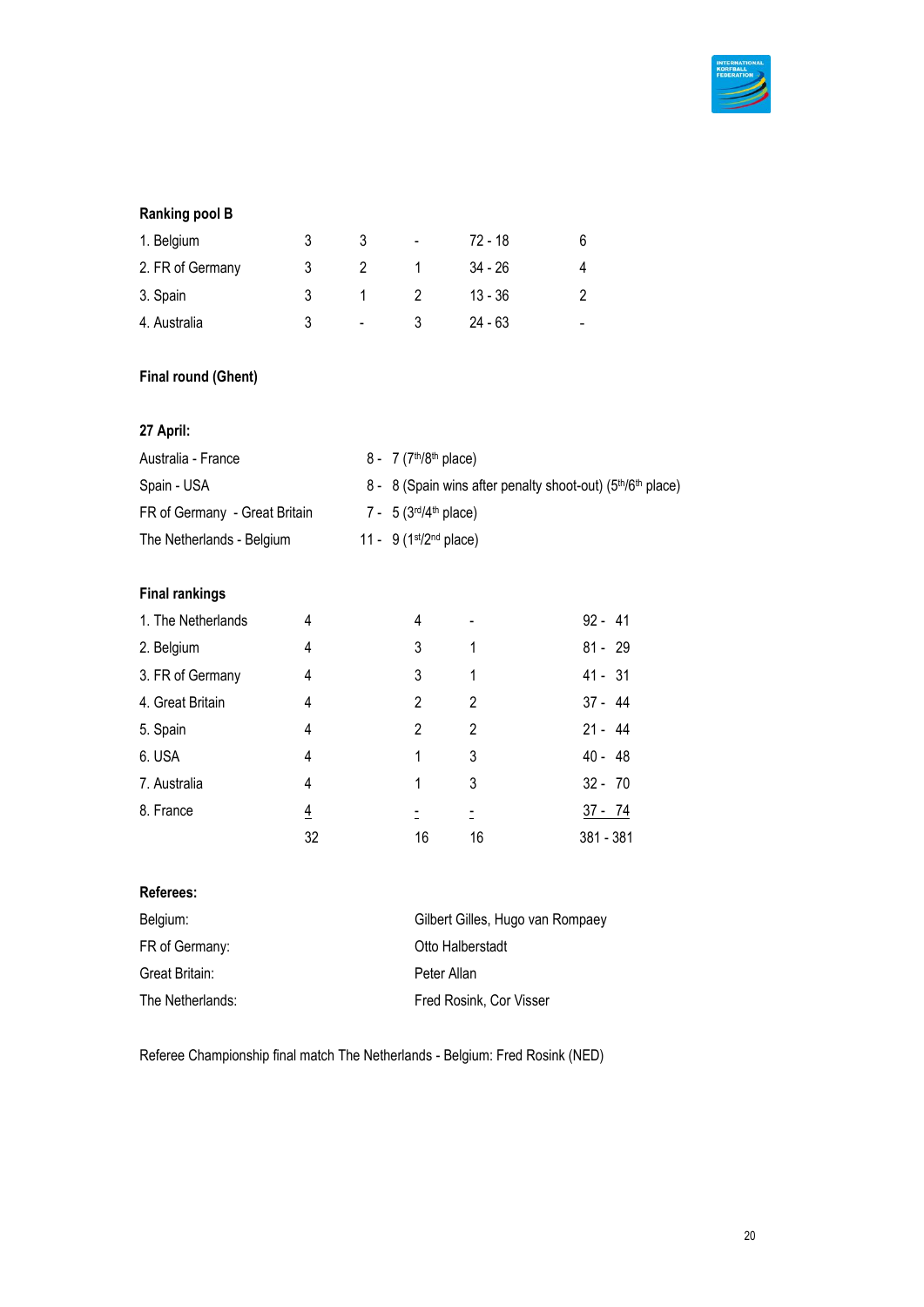

# <span id="page-22-0"></span>**Appendix III**

## <span id="page-22-1"></span>**Results and final rankings of the third IKF World Korfball Championship in 1987 (The Netherlands)**

| 20 April: |  |
|-----------|--|
|-----------|--|

| Amsterdam             | Indonesia - Chinese Taipei     |                |    |                | $6 - 11$   |  |                                   |                                                                   |  |
|-----------------------|--------------------------------|----------------|----|----------------|------------|--|-----------------------------------|-------------------------------------------------------------------|--|
| Amsterdam             | Netherlands - FR of Germany    |                |    | $23 - 6$       |            |  |                                   |                                                                   |  |
| Wormer                | USA - France                   |                |    |                | $20 - 4$   |  |                                   |                                                                   |  |
| Bennekom              | France - Netherlands           |                |    |                | $11 - 28$  |  |                                   |                                                                   |  |
| Bennekom              | Chinese Taipei - FR of Germany |                |    |                | $8 - 7$    |  |                                   |                                                                   |  |
| Papendrecht           | Indonesia - USA                |                |    |                | $4 - 13$   |  |                                   |                                                                   |  |
| 21 April:             |                                |                |    |                |            |  |                                   |                                                                   |  |
| Papendrecht           | Netherlands - Indonesia        |                |    |                | $21 - 10$  |  |                                   |                                                                   |  |
| Papendrecht           | France - FR of Germany         |                |    |                | $3 - 14$   |  |                                   |                                                                   |  |
| Wormer                | Chinese Taipei - USA           |                |    |                |            |  | 15 - 18 (after penalty shoot-out, |                                                                   |  |
|                       |                                |                |    |                |            |  |                                   | score 10-10 at full time; 13-13 after extra time)                 |  |
| 22nd April:           |                                |                |    |                |            |  |                                   |                                                                   |  |
| Amsterdam             | FR of Germany - Indonesia      |                |    |                | $13 - 2$   |  |                                   |                                                                   |  |
| Dordrecht             | <b>USA - Netherlands</b>       |                |    | $4 - 21$       |            |  |                                   |                                                                   |  |
| Dordrecht             | Chinese Taipei - France        |                |    |                | $10 - 4$   |  |                                   |                                                                   |  |
| 23rd April:           |                                |                |    |                |            |  |                                   |                                                                   |  |
| Amsterdam             | FR of Germany - USA            |                |    |                | $8 - 6$    |  |                                   |                                                                   |  |
| Wormer                | Netherlands - Chinese Taipei   |                |    |                | $24 - 9$   |  |                                   |                                                                   |  |
| Dordrecht             | France - Indonesia             |                |    |                | $6 - 7$    |  |                                   |                                                                   |  |
| Final rankings pool A |                                |                |    |                |            |  |                                   | (* after penalty shoot-out for second, third and fourth position) |  |
| 1. The Netherlands    |                                | 5              | 5  |                | $117 - 40$ |  | 10                                |                                                                   |  |
| 2. Chinese Taipei     |                                | 5              | 3  | $\mathbf{2}$   | $53 - 61$  |  | 6                                 |                                                                   |  |
| 3. FR of Germany      |                                | 5              | 3  | $\mathbf{2}$   | $50 - 42$  |  | 6                                 |                                                                   |  |
| 4. USA                |                                | 5              | 3  | $\overline{c}$ | $61 - 52$  |  | 6                                 |                                                                   |  |
| 5. Indonesia          |                                | 5              | 1  | 4              | 29 - 64    |  | 2                                 |                                                                   |  |
| 6. France             |                                | $\overline{5}$ | Ż, | $\overline{5}$ | 28 - 79    |  |                                   |                                                                   |  |
|                       |                                | 30             | 15 | 15             | 338 - 338  |  | 30                                |                                                                   |  |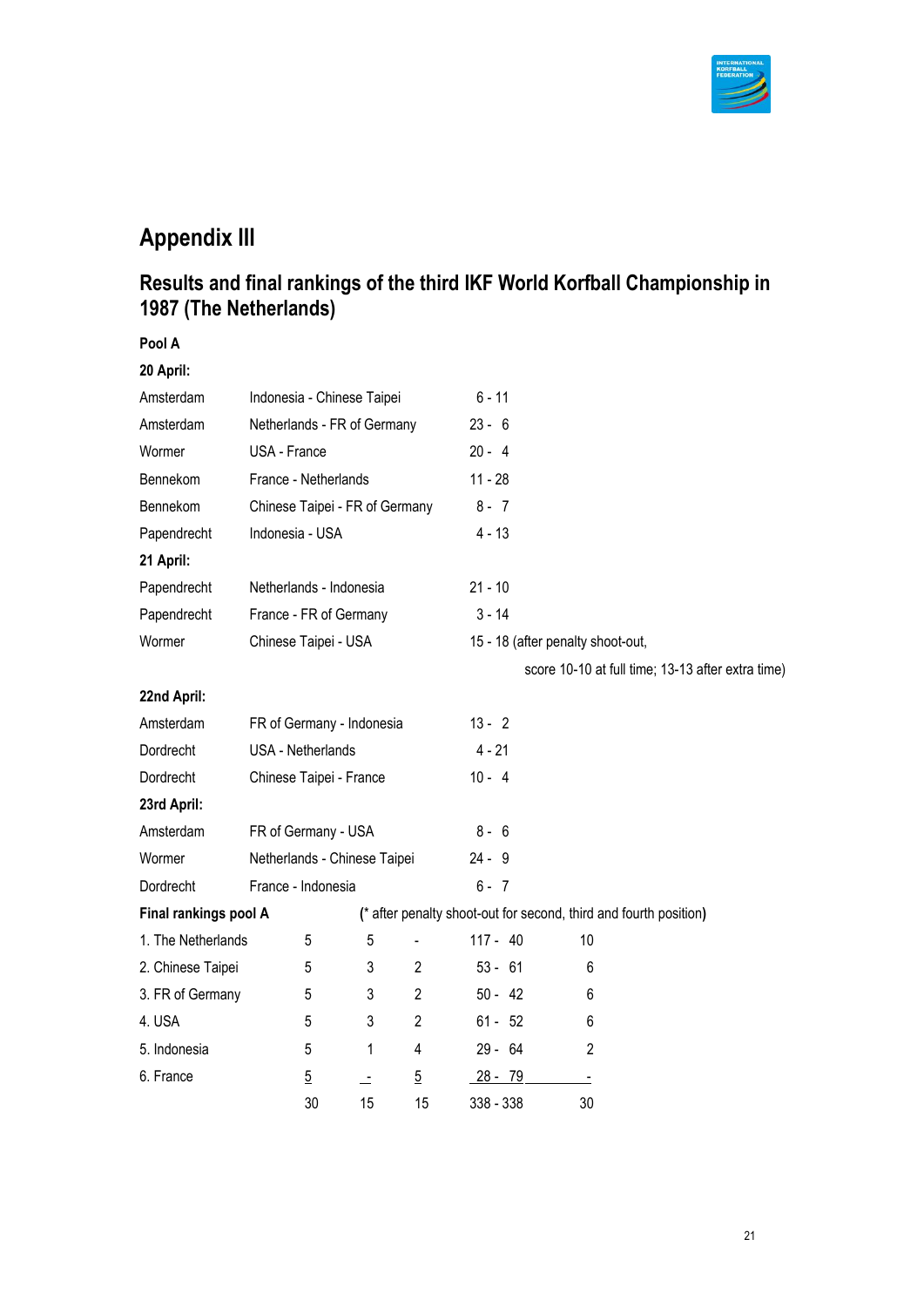

#### **Pool B**

| 20 April:              |                           |                                                   |  |  |  |  |
|------------------------|---------------------------|---------------------------------------------------|--|--|--|--|
| Papendrecht            | Portugal - Great Britain  | $6 - 10$                                          |  |  |  |  |
| Papendrecht            | Australia - Belgium       | $9 - 19$                                          |  |  |  |  |
| Wormer                 | Spain - Aruba             | 17 - 20 (after penalty shoot-out;                 |  |  |  |  |
|                        |                           | score 10-10 at full time, 14-14 after extra time) |  |  |  |  |
| Papendrecht            | Aruba - Portugal          | $15 - 13$                                         |  |  |  |  |
| Dordrecht              | Australia - Great Britain | $7 - 13$                                          |  |  |  |  |
| Dordrecht              | Belgium - Spain           | $20 - 10$                                         |  |  |  |  |
| 21 April:              |                           |                                                   |  |  |  |  |
| Amsterdam              | Spain - Portugal          | $10 - 11$                                         |  |  |  |  |
| Amsterdam              | Aruba - Australia         | $6 - 8$                                           |  |  |  |  |
| Wormer                 | Great Britain - Belgium   | $3 - 18$                                          |  |  |  |  |
| 22 April:              |                           |                                                   |  |  |  |  |
| Bennekom               | Portugal - Australia      | $5 - 7$                                           |  |  |  |  |
| Bennekom               | Belgium - Aruba           | $22 - 17$                                         |  |  |  |  |
| Amsterdam              | Great Britain - Spain     | $11 - 4$                                          |  |  |  |  |
| 23 April:              |                           |                                                   |  |  |  |  |
| Amsterdam              | Great Britain - Aruba     | $10 - 9$                                          |  |  |  |  |
| Wormer                 | Australia - Spain         | $8 - 7$                                           |  |  |  |  |
| Dordrecht              | Belgium - Portugal        | $23 - 7$                                          |  |  |  |  |
|                        |                           |                                                   |  |  |  |  |
| Final rankings pool B: |                           |                                                   |  |  |  |  |
|                        |                           |                                                   |  |  |  |  |

| 1. Belgium       | 5  | 5                        | $\blacksquare$ | $102 - 46$ | 10 |
|------------------|----|--------------------------|----------------|------------|----|
| 2. Great Britain | 5  | 4                        | 1              | 47 - 44    | 8  |
| 3. Australia     | 5  | 3                        | 2              | $39 - 50$  | 6  |
| 4. Aruba         | 5  | 2                        | 3              | $67 - 70$  | 4  |
| 5. Portugal      | 5  |                          | 4              | $42 - 65$  | 2  |
| 6. Spain         | 5  | $\overline{\phantom{a}}$ | 5              | 48 - 70    | -  |
|                  | 30 | 15                       | 15             | 345 - 3453 | 0  |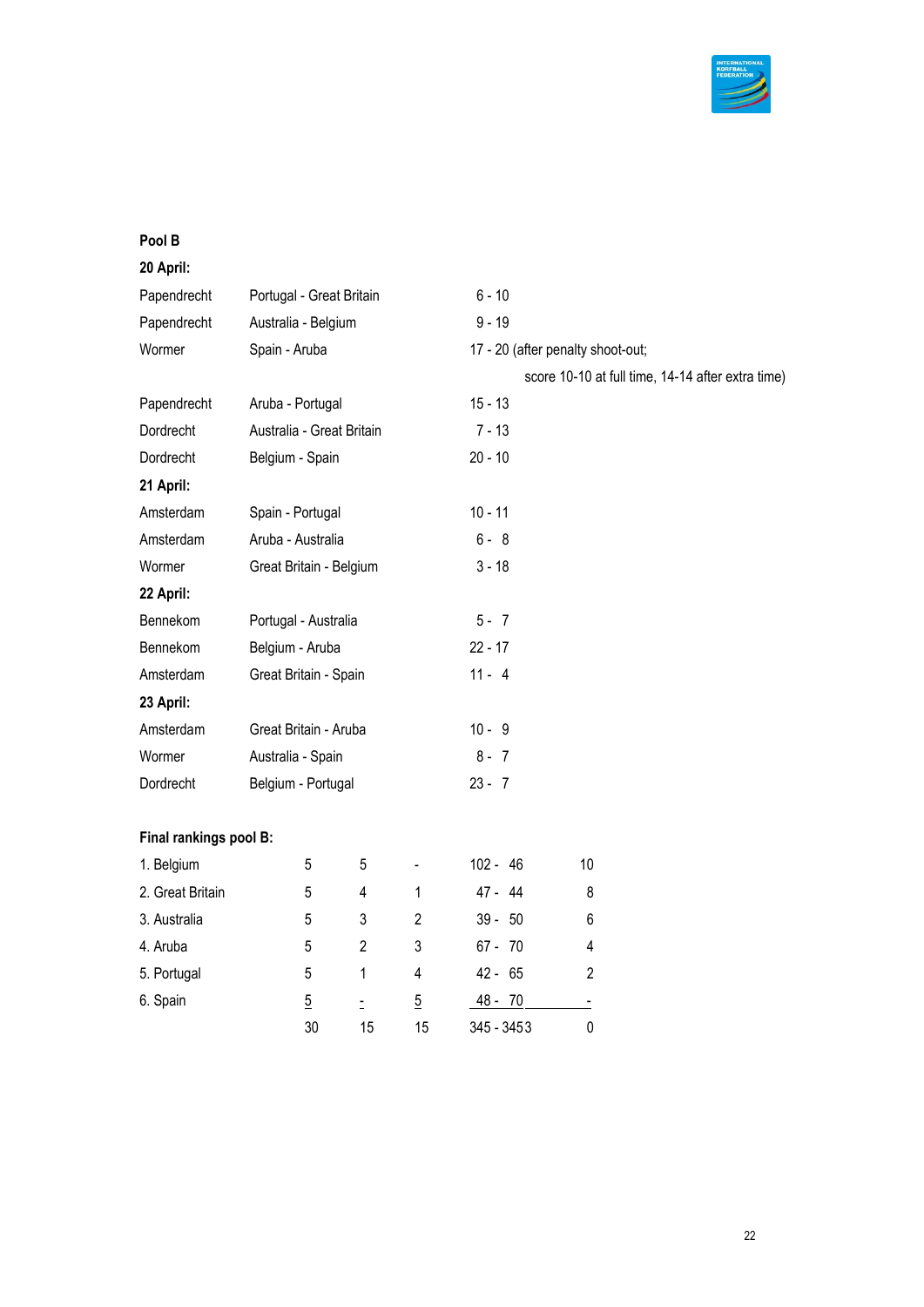

#### **Final round:**

| 25 April:                  |                                |                |                  |                                                   |  |
|----------------------------|--------------------------------|----------------|------------------|---------------------------------------------------|--|
| Papendrecht                | France - Spain                 |                |                  | 7 - 10 (11 <sup>th</sup> /12 <sup>th</sup> place) |  |
| Amsterdam                  | Indonesia - Portugal           |                |                  | 5 - 8 (9th/10th place)                            |  |
| Amsterdam                  | USA - Aruba                    |                |                  | 12 - 6 (7 <sup>th</sup> /8 <sup>th</sup> place)   |  |
| Papendrecht                | FR of Germany - Australia      |                |                  | 10 - 7 (5 <sup>th</sup> /6 <sup>th</sup> place)   |  |
| Rotterdam                  | Chinese Taipei - Great Britain |                |                  | 5 - 9 (after extra time, score at full time 4-4)  |  |
|                            |                                |                |                  | (3rd/4 <sup>th</sup> place)                       |  |
| Rotterdam                  | The Netherlands- Belgium       |                |                  | 9 - 7 (1st/2nd place)                             |  |
|                            |                                |                |                  |                                                   |  |
| <b>Final rankings:</b>     |                                |                |                  |                                                   |  |
| The Netherlands<br>1.      | 6                              | 6              |                  | 126 - 47                                          |  |
| Belgium<br>2.              | 6                              | 5              | 1                | $109 - 55$                                        |  |
| <b>Great Britain</b><br>3. | 6                              | 5              | 1                | $56 - 49$                                         |  |
| 4. Chinese Taipei          | 6                              | 3              | 3                | $58 - 70$                                         |  |
| 5. FR of Germany           | 6                              | 4              | $\overline{2}$   | $60 - 49$                                         |  |
| 6. Australia               | 6                              | 3              | 3                | $46 - 60$                                         |  |
| 7. USA                     | 6                              | 4              | $\overline{2}$   | $73 - 58$                                         |  |
| 8. Aruba                   | 6                              | $\overline{2}$ | 4                | $73 - 82$                                         |  |
| 9. Portugal                | 6                              | $\overline{2}$ | 4                | $50 - 70$                                         |  |
| 10. Indonesia              | 6                              | 1              | 5                | 34 - 72                                           |  |
| 11. Spain                  | 6                              | 1              | 5                | 58 - 77                                           |  |
| 12. France                 | $\underline{6}$                | Ė,             | $6 \overline{6}$ | $35 - 89$                                         |  |
|                            | 72                             | 36             | 36               | 778 - 778                                         |  |

## **Special Awards:**

| <b>Fair Play Cup:</b>         | Aruba                          |
|-------------------------------|--------------------------------|
| Best male player:             | Erik Wolsink (The Netherlands) |
| Most promising female player: | Shieh Fang-Yi (Chinese Taipei) |

**All stars team:** (selected from all the teams, except The Netherlands and Belgium)

Females: Jodie Spurr (Australia), Marianne Büsing (FRG), Shieh Fang-Yi (Chinese Taipei), Lori Mezanko (USA). Males: Steve Jones (Great Britain), Francisco Gradeco (Portugal), Chris Frederick (USA), Jose Garcia Tirado (Spain).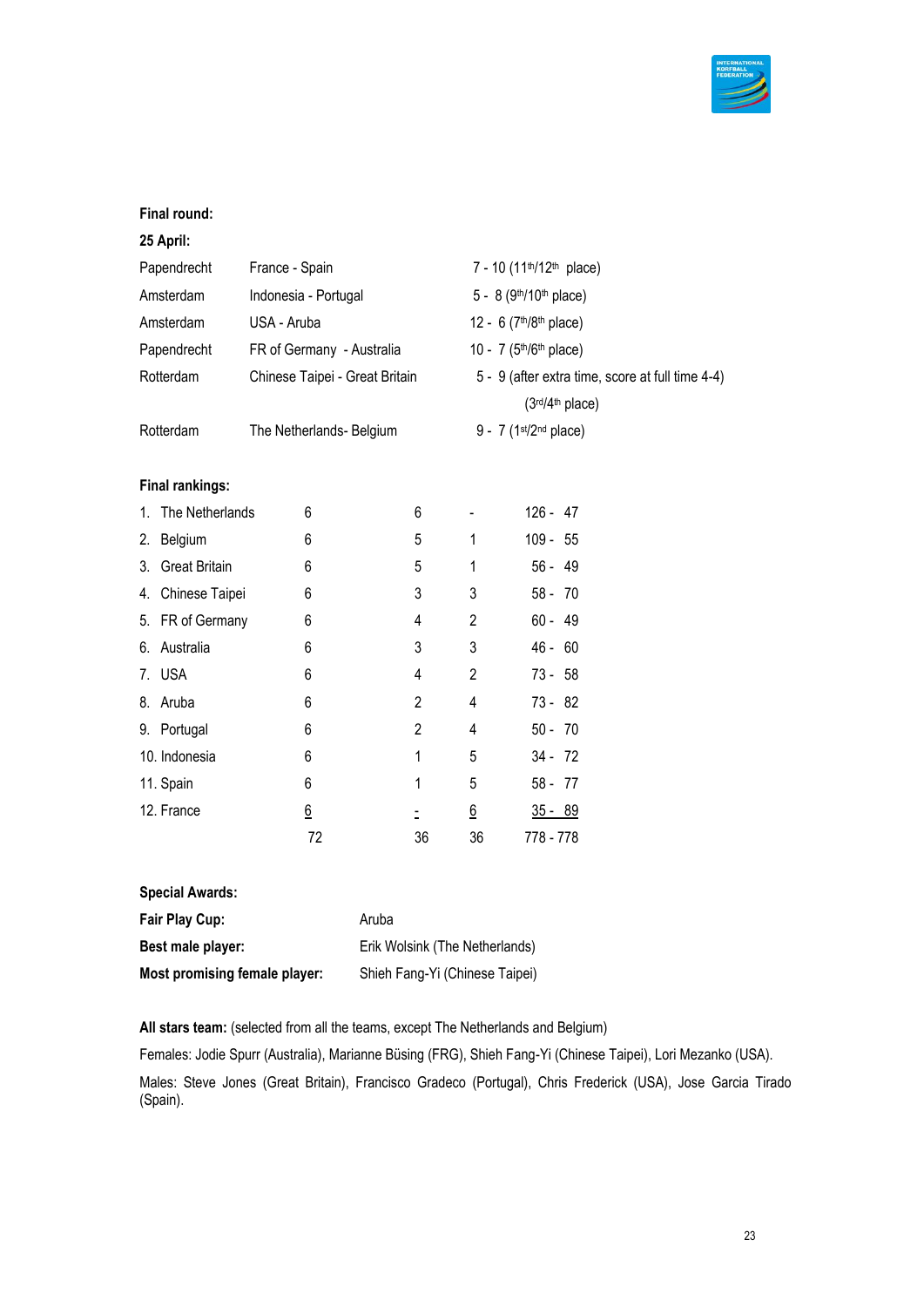

#### **Referees**:

| Belgium:         | Lucien Dequinnemaere, Peter Hubrechts, Gilbert Gilles |
|------------------|-------------------------------------------------------|
| Great Britain:   | Peter Allan, Michael Redman, Graham Crafter           |
| FR of Germany:   | Norbert Mörchen, Wolfgang von der Höh                 |
| France:          | Philippe Messager                                     |
| The Netherlands: | Harry Brack, Henk Rietel, Kees Kuiper                 |

Referee Championship final match The Netherlands - Belgium: Graham Crafter (GBR)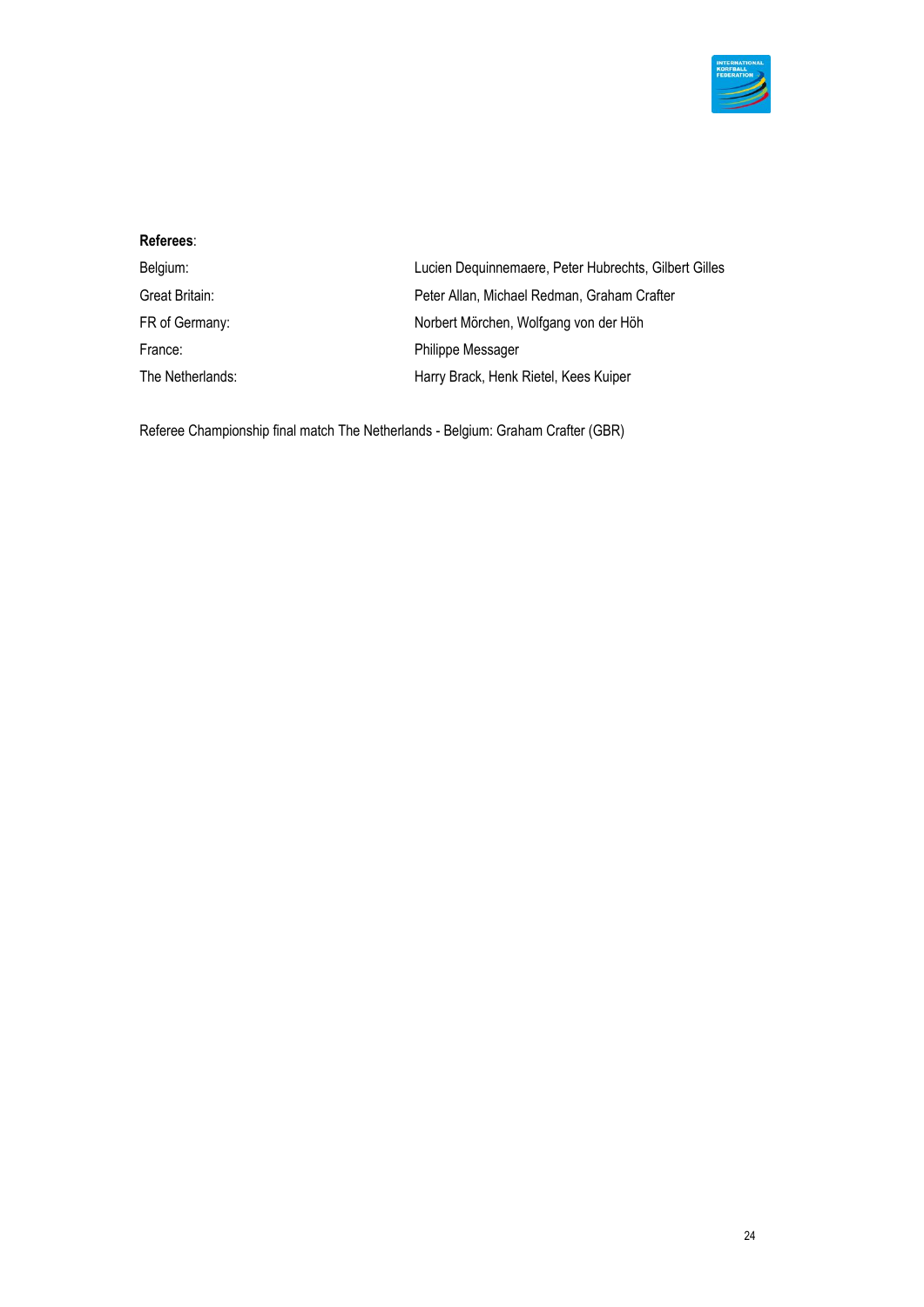

## <span id="page-26-0"></span>**Appendix IV**

## <span id="page-26-1"></span>**Results and final rankings of the fourth IKF World Korfball Championship in 1991 (Belgium)**

**Determining the 12 participating countries.**

- a. **Places 1-9:** Direct entry : Australia, Belgium, Germany, Great Britain, India, Indonesia, The Netherlands, Chinese Taipei, United States of America.
- b. **10th Place:** Winner of the play-offs between Aruba, Bonaire and Curaçao.

Matches played:

| 12 June 1990:     | Aruba: |   | Bonaire - Aruba |                         | $3 - 10$ |   |
|-------------------|--------|---|-----------------|-------------------------|----------|---|
| 23 June 1990:     | Aruba: |   |                 | Curação - Bonaire 8 - 2 |          |   |
| 24 June 1990:     | Aruba: |   |                 | Aruba - Curaçao 12 - 3  |          |   |
| Final rankings:   |        |   |                 |                         |          |   |
| Aruba             | 2      | 2 |                 | $22 - 6$                |          | 4 |
| Curaçao           | 2      | 1 |                 | $11 - 14$               |          | 2 |
| <b>Bonaire</b>    | 2      |   | 2               | $5 - 18$                |          | 0 |
| Qualified: Aruba. |        |   |                 |                         |          |   |

c. **11<sup>th</sup> Place:** The winner of the match between Denmark and Luxemburg plays for the 11<sup>th</sup> place against Portugal.

| Matches played:     |                                               |                     |          |
|---------------------|-----------------------------------------------|---------------------|----------|
| 5 August 1990:      | Luxemburg (LUX)                               | Luxemburg - Denmark | $4 - 10$ |
|                     | 11 August 1990: Vester Skerninge, Funen (DEN) | Denmark - Luxemburg | $9 - 5$  |
|                     | 28 December 1990: Bennekom (NED)              | Portugal - Denmark  | 18 - 6   |
| Qualified: Portugal |                                               |                     |          |

d. **12th Place:** The winner of the match between France and Spain plays for the 12th place against the winner of the play-offs between Armenia, Czechoslovakia and Poland.

| Matches played: |                                  |                                              |         |
|-----------------|----------------------------------|----------------------------------------------|---------|
| 26 May 1990:    | Vittoria (ESP)                   | Spain - France                               | 18-19   |
|                 |                                  | (After extra time; score at full time 15-15) |         |
| 20 August 1990: | Delft (NED)                      | Poland - Armenia                             | 10 - 11 |
| 21 August 1990: | Papendrecht (NED):               | Poland - Czechoslovakia                      | $5 - 6$ |
|                 | 22 August 1990: Dordrecht (NED): | Czechoslovakia - Armenia                     | 10 - 11 |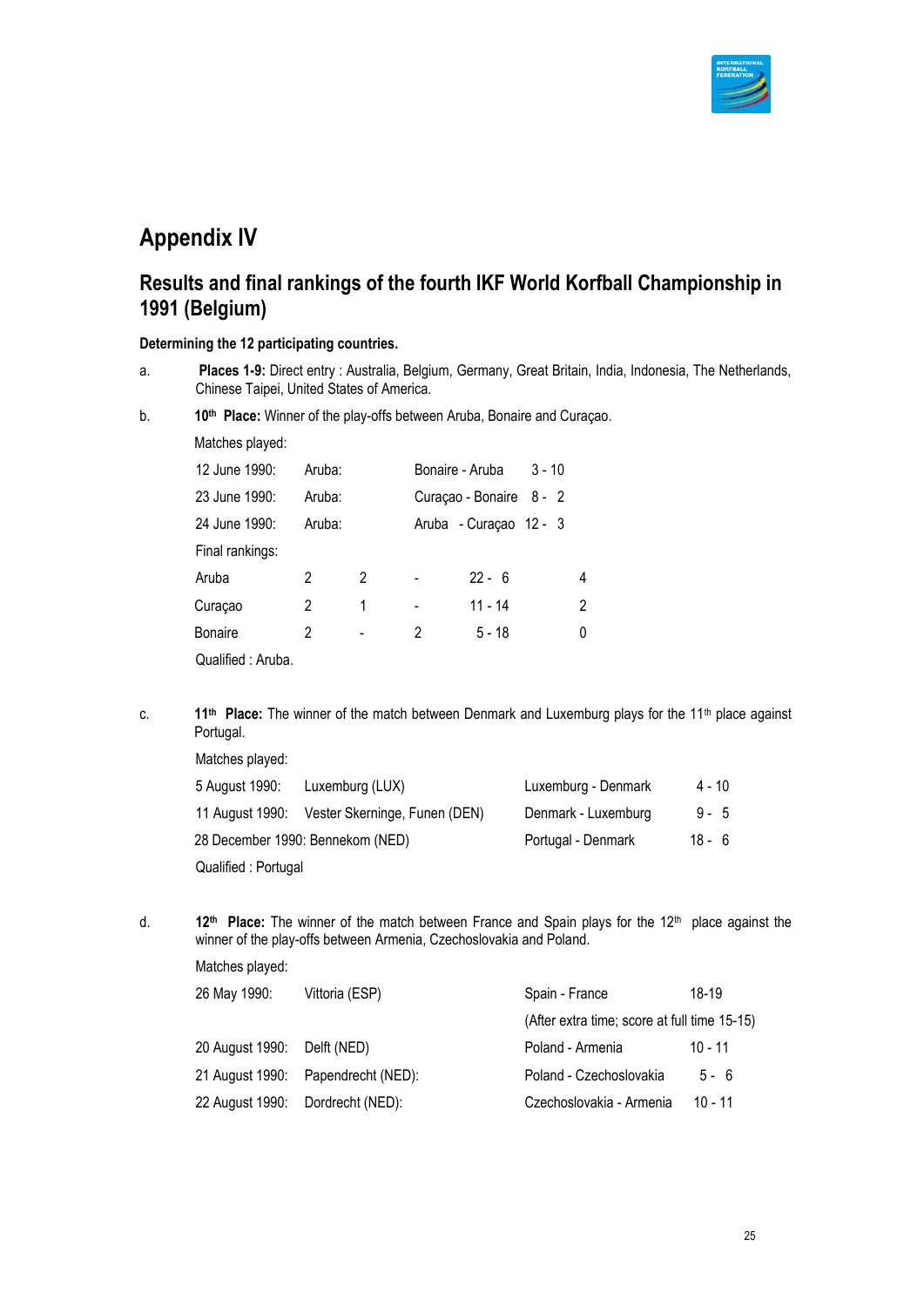

| Final rankings:                               |   |                                            |                          |           |   |  |  |
|-----------------------------------------------|---|--------------------------------------------|--------------------------|-----------|---|--|--|
| 1. Armenia                                    | 2 | 2                                          | $\overline{\phantom{0}}$ | $22 - 20$ | 4 |  |  |
| 2. Czechoslovakia                             | 2 | 1                                          | 1                        | $16 - 16$ | 2 |  |  |
| 3. Poland                                     | 2 |                                            | 2                        | $15 - 17$ | 0 |  |  |
|                                               |   |                                            |                          |           |   |  |  |
| 23 December $1990$ :                          |   |                                            |                          |           |   |  |  |
| 14 - 17<br>France - Armenia<br>Antwerp (BEL): |   |                                            |                          |           |   |  |  |
|                                               |   | (After extra time; score at full time 9-9) |                          |           |   |  |  |
| Qualified: Armenia                            |   |                                            |                          |           |   |  |  |

#### **Pool A**

| 2 April:        |                       |                                                  |
|-----------------|-----------------------|--------------------------------------------------|
| Antwerp         | Australia - Indonesia | $19 - 7$                                         |
| Antwerp         | Portugal - USA        | $10 - 9$                                         |
| Antwerp         | Belgium - Germany     | $27 - 5$                                         |
| 3 April:        |                       |                                                  |
| Ghent           | Belgium - USA         | $21 - 15$                                        |
| Ghent           | Indonesia - Portugal  | $6 - 23$                                         |
| Turnhout        | Australia - Germany   | $8 - 9$                                          |
| 4 April:        |                       |                                                  |
| Antwerp         | Belgium - Indonesia   | $24 - 11$                                        |
| <b>Brussels</b> | Germany - USA         | $12 - 11$                                        |
| <b>Brussels</b> | Australia - Portugal  | $16 - 10$                                        |
| Antwerp         | Germany - Portugal    | 9 - 8 (after extra time; score 4-4 at full time) |
| <b>Brussels</b> | Australia - Belgium   | $12 - 28$                                        |
| <b>Brussels</b> | Indonesia - USA       | $6 - 21$                                         |
| 5 April:        |                       |                                                  |
| Antwerp         | Australia - USA       | $8 - 12$                                         |
| Ghent           | Germany - Indonesia   | $15 - 7$                                         |
| Turnhout        | Belgium - Portugal    | $30 - 5$                                         |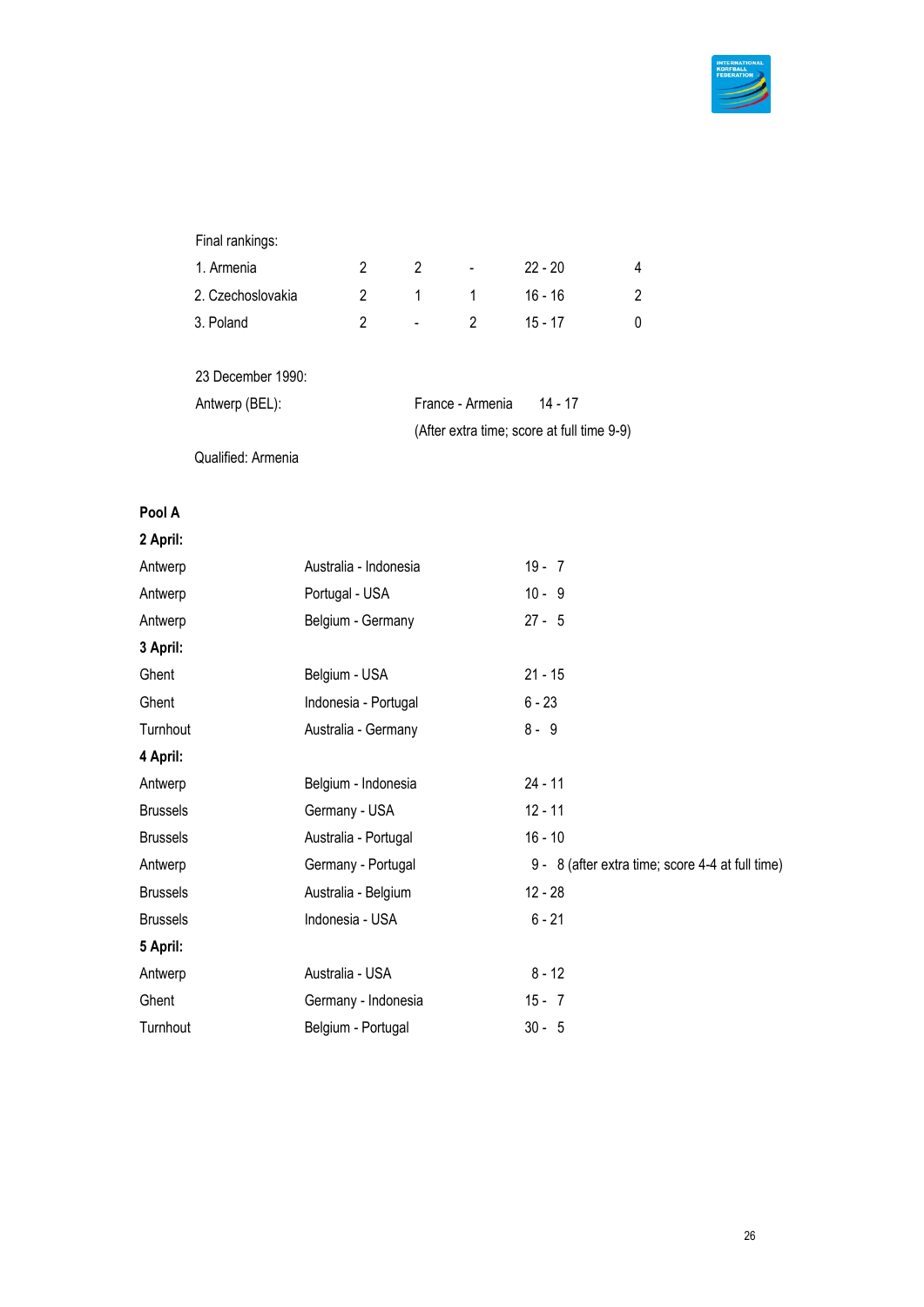

### **Final rankings Pool A**

| 1. Belgium   | 5              | 5              | $\overline{\phantom{a}}$ | $130 - 48$  | 10        |
|--------------|----------------|----------------|--------------------------|-------------|-----------|
| 2. Germany   | 5              | 4              |                          | $50 - 61$   | 8         |
| 3. Portugal  | 5              | 2              | 3                        | $56 - 70$   | $4*$      |
| 4. USA       | 5              | 2              | 3                        | $68 - 57$   | $4 *$     |
| 5. Australia | 5              | 2              | 3                        | $63 - 66$   | $4*$      |
| 6. Indonesia | $\overline{5}$ | $\overline{0}$ | 5                        | $37 - 102$  | <u>_0</u> |
|              | 30             | 15             | 15                       | $404 - 404$ | 30        |

\*) Portugal was awarded third place because its team lost a match only after extra time. USA preceeds Australia on the list because the USA won its match against Australia.

### **Pool B: 2 April:**

| Antwerp  | Great Britain - Netherlands    | $6 - 19$  |
|----------|--------------------------------|-----------|
| Antwerp  | Armenia - Aruba                | 16 - 12   |
| Antwerp  | India - Chinese Taipei         | $8 - 20$  |
|          |                                |           |
| 3 April: |                                |           |
| Antwerp  | Aruba - India                  | $14 - 9$  |
| Antwerp  | Armenia - Great Britain        | $8 - 11$  |
| Turnhout | Chinese Taipei - Netherlands   | $14 - 20$ |
|          |                                |           |
| 4 April: |                                |           |
| Antwerp  | Armenia - Netherlands          | $7 - 22$  |
| Ghent    | Aruba - Chinese Taipei         | 14 - 18   |
| Ghent    | Great Britain - India          | $25 - 10$ |
| Antwerp  | Armenia - Chinese Taipei       | $9 - 12$  |
| Ghent    | Aruba - Great Britain          | $10 - 24$ |
| Ghent    | India - Netherlands            | $24 - 33$ |
| 5 April: |                                |           |
| Antwerp  | Great Britain - Chinese Taipei | $10 - 12$ |
| Ghent    | Aruba - Netherlands            | $20 - 27$ |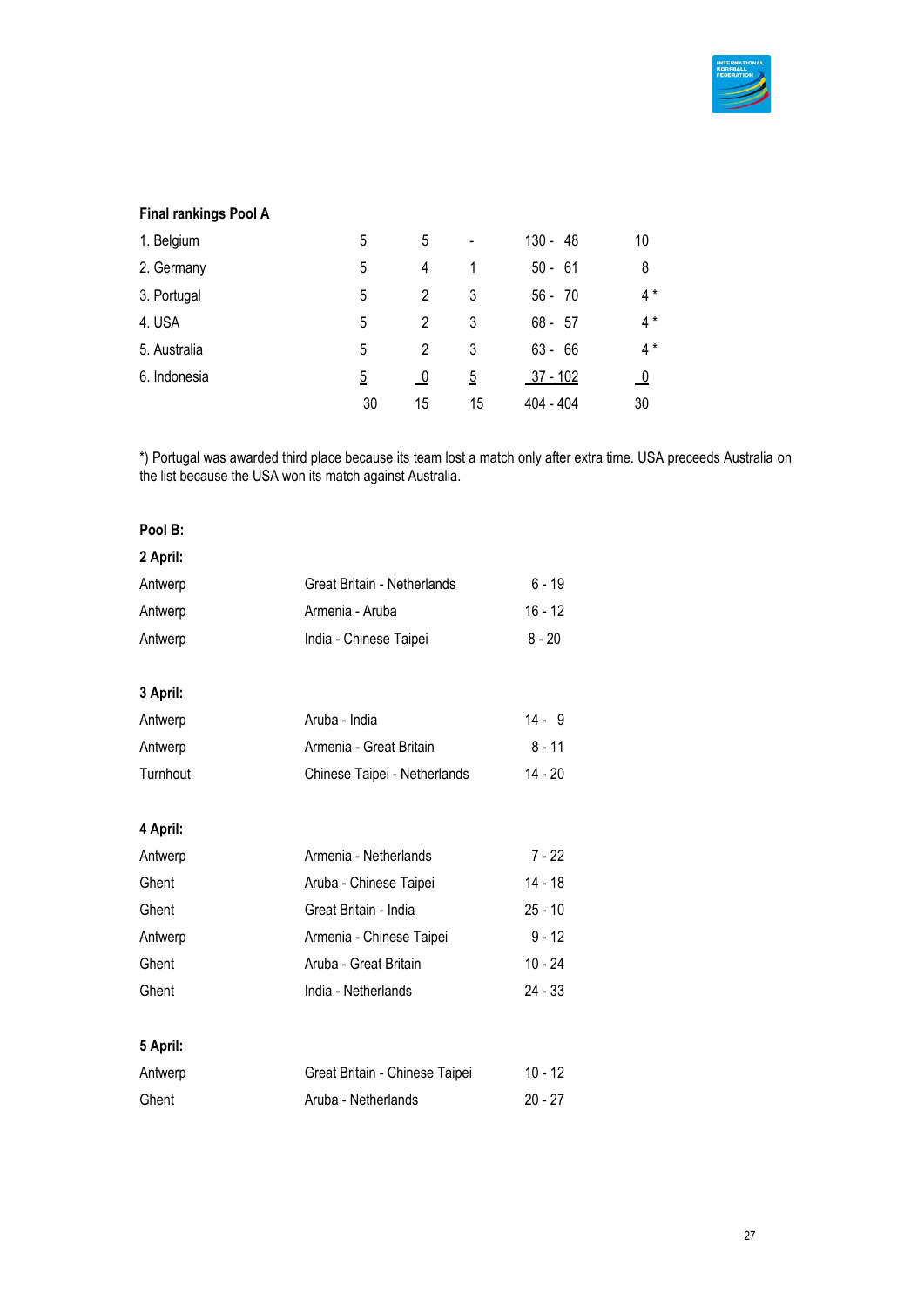| <b>INTERNATIONAL</b> |
|----------------------|
| KORFBALL             |
|                      |
|                      |

| Turnhout                           | Armenia - India  |                         |                                                  | $27 - 10$                       |             |     |  |
|------------------------------------|------------------|-------------------------|--------------------------------------------------|---------------------------------|-------------|-----|--|
|                                    |                  |                         |                                                  |                                 |             |     |  |
| <b>Final rankings Pool B:</b>      |                  |                         |                                                  |                                 |             |     |  |
| 1. The Netherlands                 | 5                | 5                       | $\overline{\phantom{a}}$                         | $121 - 71$                      | 10          |     |  |
| 2. Chinese Taipei                  | 5                | 4                       | 1                                                | $76 - 61$                       | 8           |     |  |
| 3. Great Britain                   | 5                | 3                       | 2                                                | 76 - 59                         | 6           |     |  |
| 4. Armenia                         | 5                | $\overline{c}$          | 3                                                | $67 - 67$                       | 4           |     |  |
| 5. Aruba                           | 5                | 1                       | 4                                                | 70 - 94                         | 2           |     |  |
| 6. India                           | $\overline{5}$   | $\overline{0}$          | $\overline{5}$                                   | $61 - 119$                      | 0           |     |  |
|                                    | 30               | 15                      | 15                                               | 471 - 471                       | 30          |     |  |
| <b>Final round</b>                 |                  |                         |                                                  |                                 |             |     |  |
| 6 April:                           |                  |                         |                                                  |                                 |             |     |  |
| Antwerp: India -Indonesia          |                  |                         |                                                  | 15 - $9(11^{th}/12^{th}$ place) |             |     |  |
| Berchem: Australia - Aruba         |                  |                         |                                                  | 13 - 5 (9th/10th place)         |             |     |  |
| Antwerp: USA - Armenia             |                  |                         | 16 - 6 (7 <sup>th</sup> /8 <sup>th</sup> place)  |                                 |             |     |  |
| Berchem: Great Britain - Portugal  |                  |                         | 20 - 13 (5 <sup>th</sup> /6 <sup>th</sup> place) |                                 |             |     |  |
| Antwerp: Chinese Taipei - Germany  |                  |                         |                                                  | 10 - 8 (3rd/4th place)          |             |     |  |
| Antwerp: Belgium - The Netherlands |                  | 11 - 10 (1st/2nd place) |                                                  |                                 |             |     |  |
|                                    |                  |                         |                                                  |                                 |             |     |  |
| <b>Final rankings</b>              |                  |                         |                                                  |                                 |             |     |  |
| 1. Belgium                         | 6                |                         | 6                                                | $\qquad \qquad \blacksquare$    | $141 -$     | 58  |  |
| 2. The Netherlands                 | 6                |                         | 5                                                | 1                               | $131 -$     | 82  |  |
| 3. Chinese Taipei                  | 6                |                         | 5                                                | 1                               | $86 -$      | 69  |  |
| 4. Germany                         | 6                |                         | 4                                                | 2                               | $58 -$      | 71  |  |
| 5. Great Britain                   | 6                |                         | 4                                                | $\overline{2}$                  | $96 -$      | 72  |  |
| 6. Portugal                        | 6                |                         | $\overline{c}$                                   | 4                               | $69 -$      | 90  |  |
| 7. USA                             | 6                |                         | 3                                                | 3                               | $84 -$      | 63  |  |
| 8. Armenia                         | 6                |                         | 2                                                | 4                               | $73 -$      | 83  |  |
| 9. Australia                       | 6                |                         | 3                                                | 3                               | 76 -        | 71  |  |
| 10.Aruba                           | 6                |                         | 1                                                | 5                               | $75 -$      | 107 |  |
| 11.India                           | 6                |                         | 1                                                | 5                               | 76 -        | 128 |  |
| 12.Indonesia                       | $6 \overline{6}$ |                         | $\overline{0}$                                   | $\underline{6}$                 | 46 - 117    |     |  |
|                                    | 72               |                         | 36                                               | 36                              | 1011 - 1011 |     |  |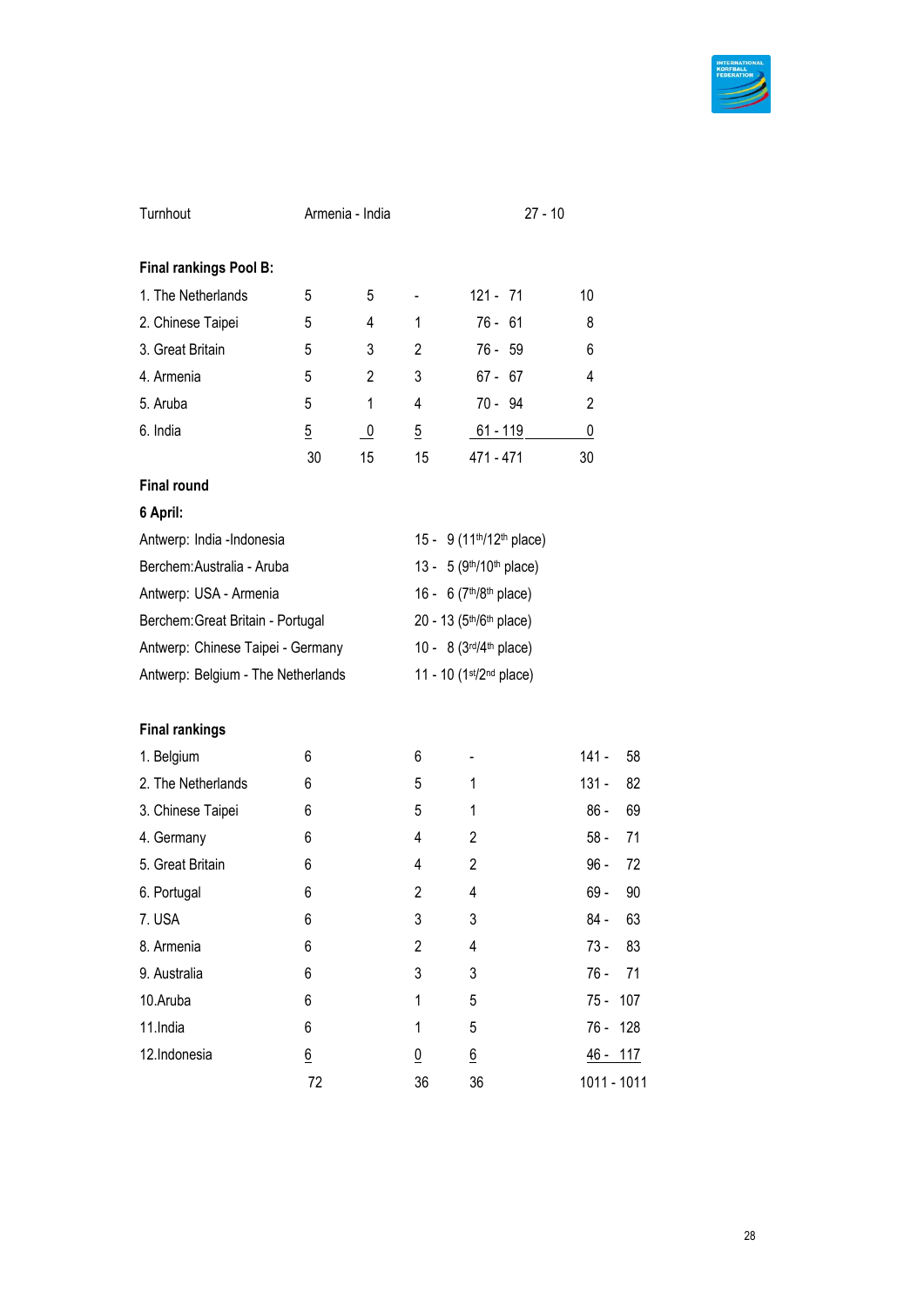

#### **Referees:**

| Belgium:         | Lucien Dequinnemaere, Peter Hubrechts, Lode Lambrechts. |
|------------------|---------------------------------------------------------|
| Czechoslovakia:  | Milan Schwarz                                           |
| France:          | Jean-Claude Besnard                                     |
| Germany:         | Norbert Mörchen                                         |
| Great Britain:   | Peter Allan, Graham Crafter                             |
| The Netherlands: | Wim Dirksen, Leo van Huêt, Ton van der Laaken           |
| Chinese Taipei:  | Lee, Chih-wen                                           |

Referee Championship final match Belgium - The Netherlands: Norbert Mörchen (GER)

Qualified for participation in the 1993 World Games in The Hague (NED): Belgium, The Netherlands, Chinese Taipei, Germany, Great Britain, USA.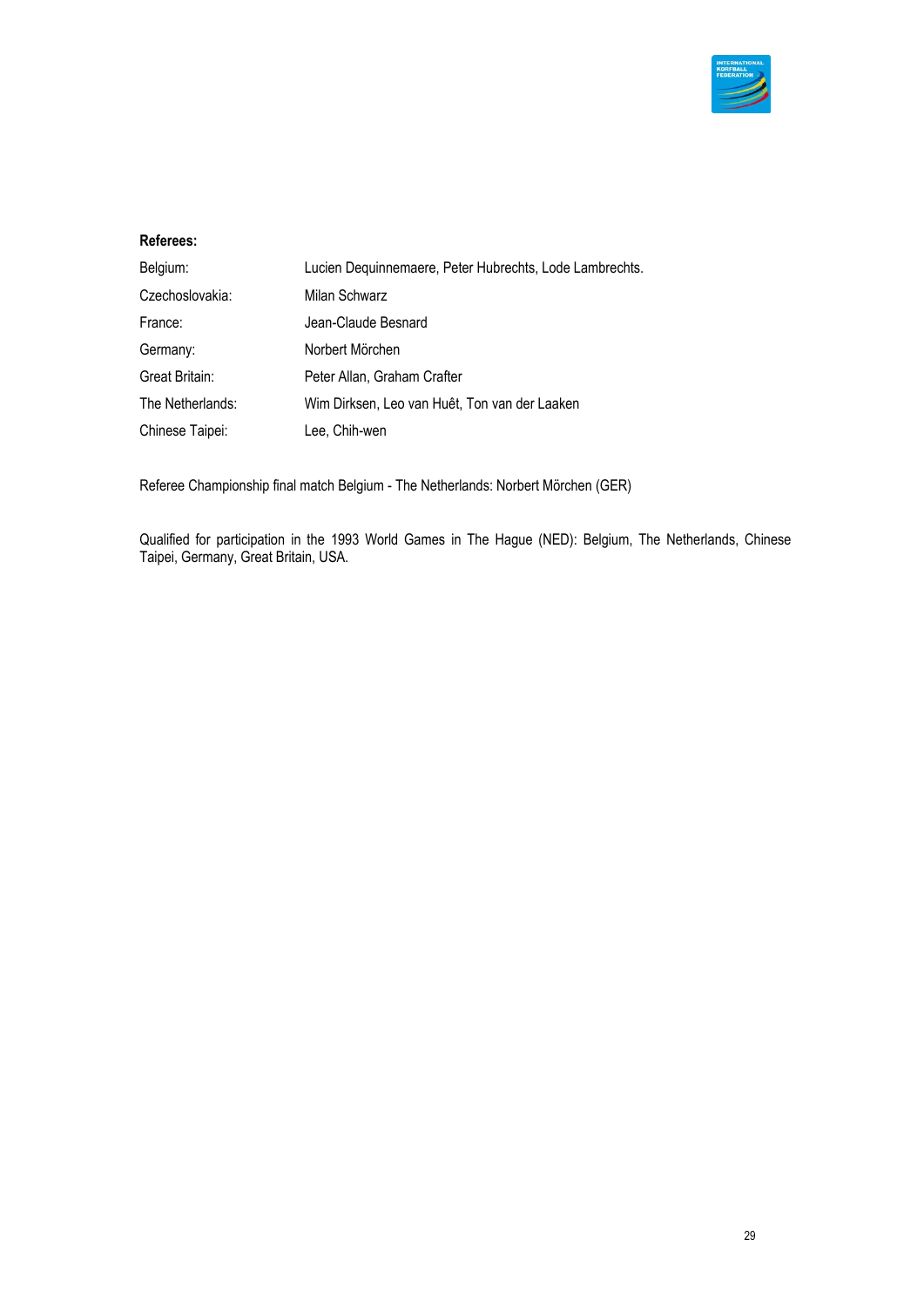

## <span id="page-31-0"></span>**Appendix V**

## <span id="page-31-1"></span>**Results and final rankings of the fifth IKF World Korfball Championship in 1995 (India)**

Twelve countries could participate in the 5<sup>th</sup> World Korfball Championship in New Delhi (IND) in 1995. Eight countries were were directly admitted, eight European countries had to play in two qualifying tournaments for four places.

- a. Directly admitted:
	- Host country: India;
	- Numbers 1-4 of the 1991 IKF World Korfball Championship: Belgium, the Netherlands, Chinese Taipei and Germany;
	- One team from Oceania: Australia;
	- One team from the America's: United States of America;
	- One team from Africa: South Africa.

#### b. Play-off tournament in Warszawa (POL) on 28/29 January 1995

| Czech Republic                                 |    | Armenia  | 13 - 10   |  |  |  |  |  |
|------------------------------------------------|----|----------|-----------|--|--|--|--|--|
| Slovakia                                       |    | Poland   | 11 - 7    |  |  |  |  |  |
| Czech Republic                                 |    | Poland   | $20 - 8$  |  |  |  |  |  |
| Armenia                                        |    | Slovakia | $15 - 13$ |  |  |  |  |  |
| (after extra time, score at full time 12 - 12) |    |          |           |  |  |  |  |  |
| Czech Republic                                 | ÷, | Slovakia | $25 - 5$  |  |  |  |  |  |
| Poland                                         |    | Armenia  | 13 - 18   |  |  |  |  |  |
|                                                |    |          |           |  |  |  |  |  |

Final rankings:

| Czech Republic | -3 | 3              | - | $58 - 23$ | 6 |
|----------------|----|----------------|---|-----------|---|
| Armenia        | 3  |                |   | $43 - 39$ | 4 |
| Slovakia       | 3  |                |   | $29 - 47$ | 2 |
| Poland         | ঽ  | $\blacksquare$ | 3 | $28 - 49$ |   |
|                |    |                |   |           |   |

Qualified: Czech Republic and Armenia.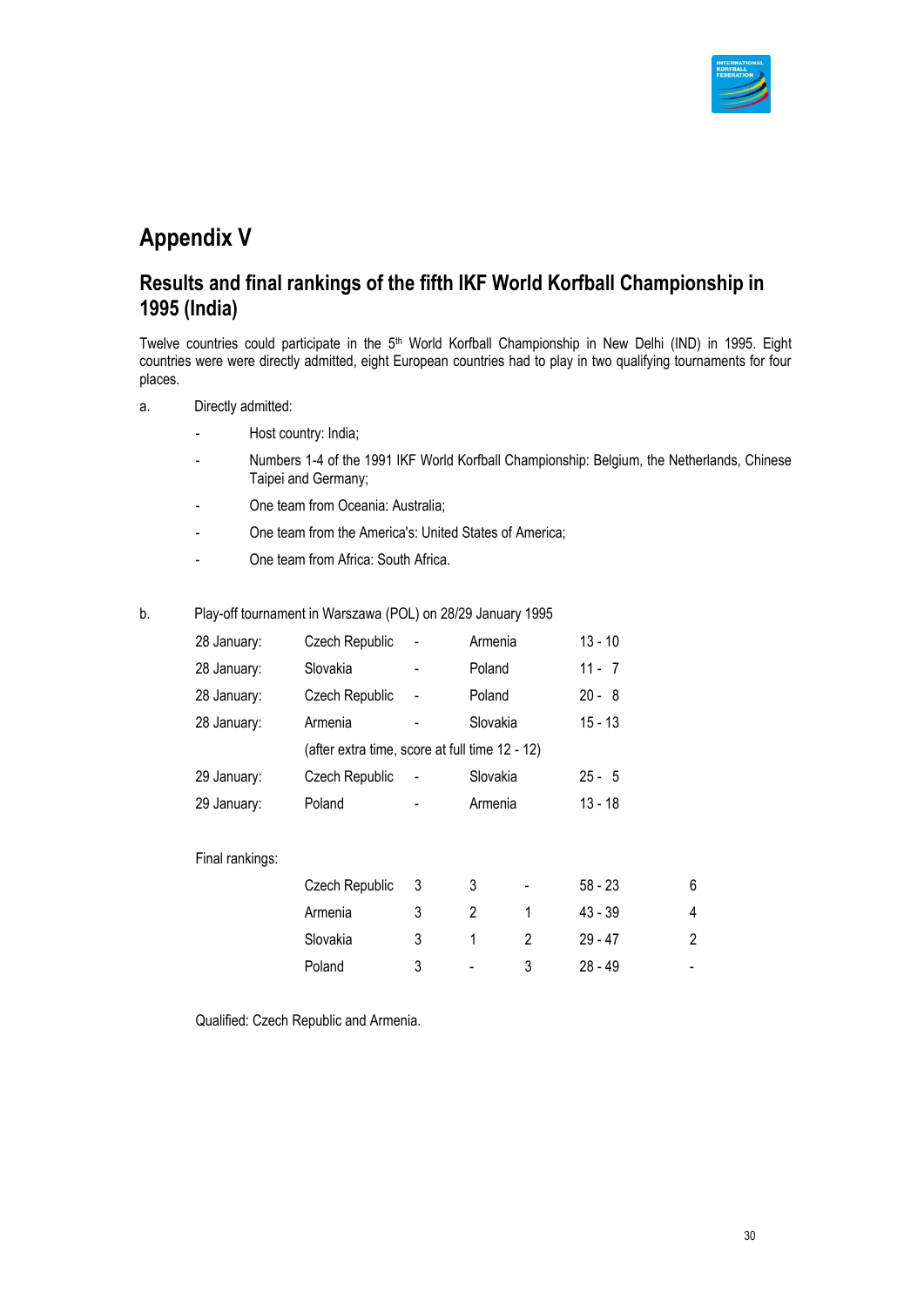

| Play-off tournament in Luxemburg (LUX) on 18/19 March 1995.<br>C. |                 |                      |   |           |                      |                |           |                |
|-------------------------------------------------------------------|-----------------|----------------------|---|-----------|----------------------|----------------|-----------|----------------|
|                                                                   | 18 March:       | France               |   |           | Luxemburg            |                | $16 - 3$  |                |
|                                                                   | 18 March:       | Portugal             | - |           | <b>Great Britain</b> |                | $11 - 10$ |                |
|                                                                   | 18 March:       | <b>Great Britain</b> |   |           | Luxemburg            |                | $22 - 0$  |                |
|                                                                   | 18 March:       | Portugal             | - | France    |                      |                | $22 - 3$  |                |
|                                                                   | 19 March:       | Portugal             | - | Luxemburg |                      | $37 - 2$       |           |                |
|                                                                   | 19 March:       | <b>Great Britain</b> | - |           | France               |                | $25 - 6$  |                |
|                                                                   | Final rankings: |                      |   |           |                      |                |           |                |
|                                                                   |                 | Portugal             |   | 3         | 3                    | $\blacksquare$ | $70 - 15$ | 6              |
|                                                                   |                 | <b>Great Britain</b> |   | 3         | $\overline{2}$       | 1              | $57 - 17$ | 4              |
|                                                                   |                 | France               |   | 3         | 1                    | $\overline{2}$ | $25 - 50$ | $\overline{2}$ |
|                                                                   |                 | Luxemburg            |   | 3         | 0                    | 3              | $5 - 75$  | 0              |

Qualified: Portugal and Great Britain

d. Financial constraints made it impossible for the USA-team to participate. Slovakia was admitted instead.

#### **Pool A**

| 5 November:                   |          | Belgium   |   |   | India     |           | 41 - 10   |                |
|-------------------------------|----------|-----------|---|---|-----------|-----------|-----------|----------------|
| 6 November:                   |          | India     |   |   | Portugal  |           | 6 - 28    |                |
| 7 November:                   |          | Portugal  |   |   | Belgium   |           | $12 - 26$ |                |
| <b>Final rankings Pool A:</b> |          |           |   |   |           |           |           |                |
|                               | Belgium  |           | 2 | 2 |           | 67 - 22   |           | 4              |
|                               | Portugal |           | 2 | 1 | 1         | $40 - 32$ |           | $\overline{2}$ |
|                               | India    |           | 2 | 0 | 2         | $16 - 69$ |           | 0              |
| Pool B                        |          |           |   |   |           |           |           |                |
| 5 November:                   |          | Germany   |   |   | Australia |           | $11 - 13$ |                |
| 6 November:                   |          | Australia |   |   | Armenia   |           | $17 - 15$ |                |
| 7 November:                   |          | Armenia   |   |   | Germany   |           | 14 - 19   |                |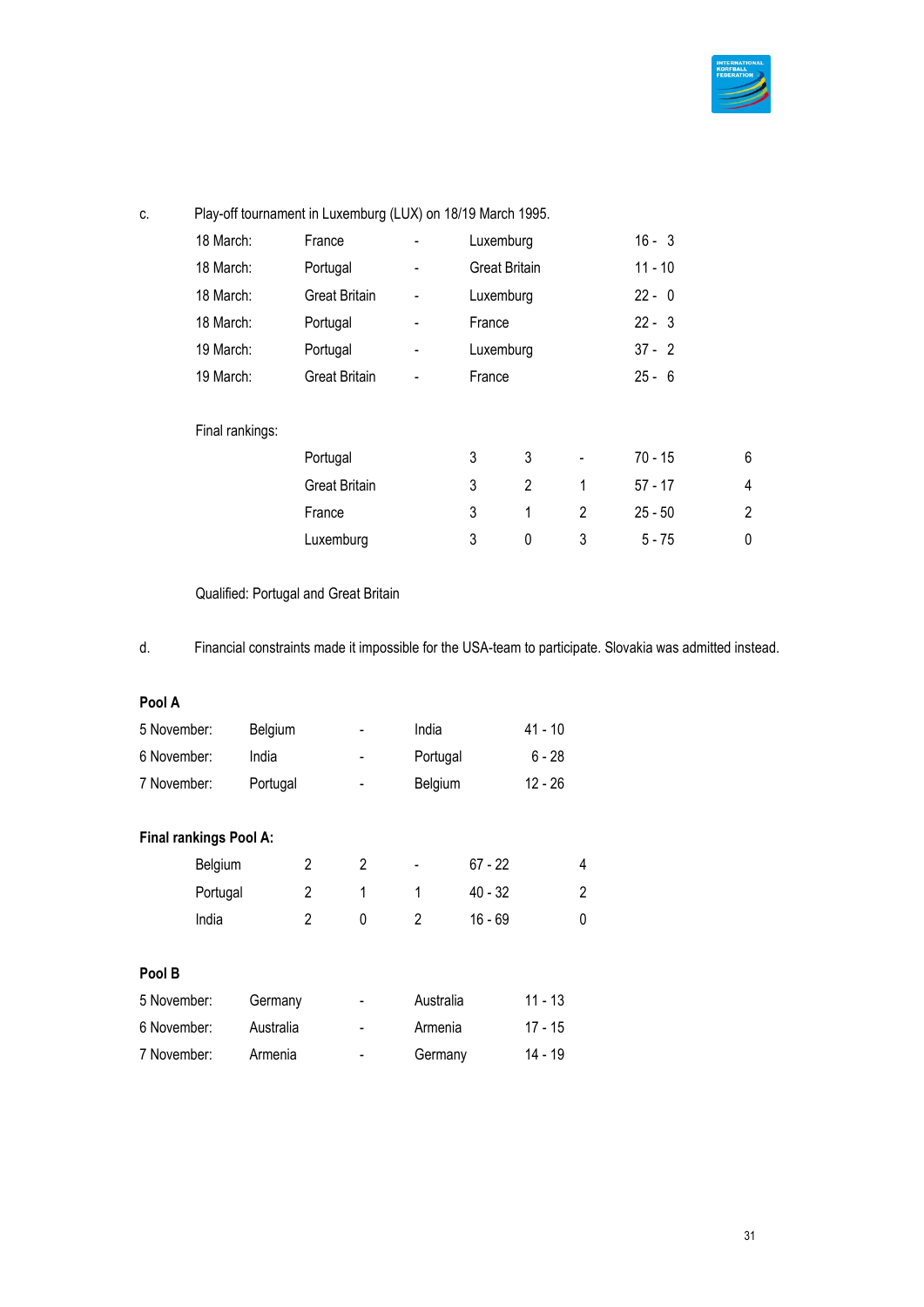

| Final rankings Pool B:        |                      |                |                |                          |                      |           |                |
|-------------------------------|----------------------|----------------|----------------|--------------------------|----------------------|-----------|----------------|
| Australia                     |                      | $\overline{2}$ | $\overline{2}$ | $\overline{\phantom{a}}$ | $30 - 26$            |           | 4              |
| Germany                       |                      | 2              | 1              | 1                        | $30 - 27$            |           | $\overline{2}$ |
| Armenia                       |                      | $\overline{2}$ | 0              | $\overline{2}$           | $29 - 36$            |           | 0              |
| Pool C                        |                      |                |                |                          |                      |           |                |
| 5 November:                   | Chinese Taipei       |                |                | Slovakia                 |                      | $22 - 11$ |                |
| 6 November:                   | Slovakia             |                |                |                          | <b>Great Britain</b> | $5 - 12$  |                |
| 7 November:                   | <b>Great Britain</b> |                |                |                          | Chinese Taipei       | $8 - 26$  |                |
| Final rankings Pool C:        |                      |                |                |                          |                      |           |                |
|                               | Chinese Taipei       |                | $\overline{c}$ |                          | 48 - 19              |           | 4              |
| <b>Great Britain</b>          |                      | $\overline{2}$ | 1              | 1                        | $20 - 31$            |           | 2              |
| Slovakia                      |                      | $\overline{2}$ | 0              | $\overline{2}$           | $16 - 34$            |           | 0              |
| Pool D                        |                      |                |                |                          |                      |           |                |
| 5 November:                   | Netherlands          |                |                |                          | South Africa         |           | $39 - 11$      |
| 6 November:                   | South Africa         |                | $\blacksquare$ |                          | Czech Republic       |           | $5 - 17$       |
| 7 November:<br>Czech Republic |                      |                |                |                          | Netherlands          |           | $7 - 25$       |
| Final rankings Pool D:        |                      |                |                |                          |                      |           |                |
|                               | The Netherlands      | 2              | 2              |                          | 64 - 18              |           | 4              |
|                               | Czech Republic       | $\overline{2}$ | 1              | 1                        | $24 - 30$            |           | 2              |
| South Africa                  |                      | $\overline{2}$ | 0              | $\overline{2}$           | $16 - 56$            |           | 0              |

### **Intermediate round, matches of the number 2 teams against the number 3 teams of another pool**

| 8 November: | Great Britain (C)  | ۰                        | South Africa (D) | $21 - 12$ |
|-------------|--------------------|--------------------------|------------------|-----------|
| 8 November: | Czech Republic (D) | $\overline{\phantom{a}}$ | Slovakia (C)     | $22 - 11$ |
| 8 November: | Portugal (A)       | $\blacksquare$           | Armenia (B)      | $20 - 12$ |
| 8 November: | Germany (B)        | $\overline{\phantom{0}}$ | India $(A)$      | $28 - 11$ |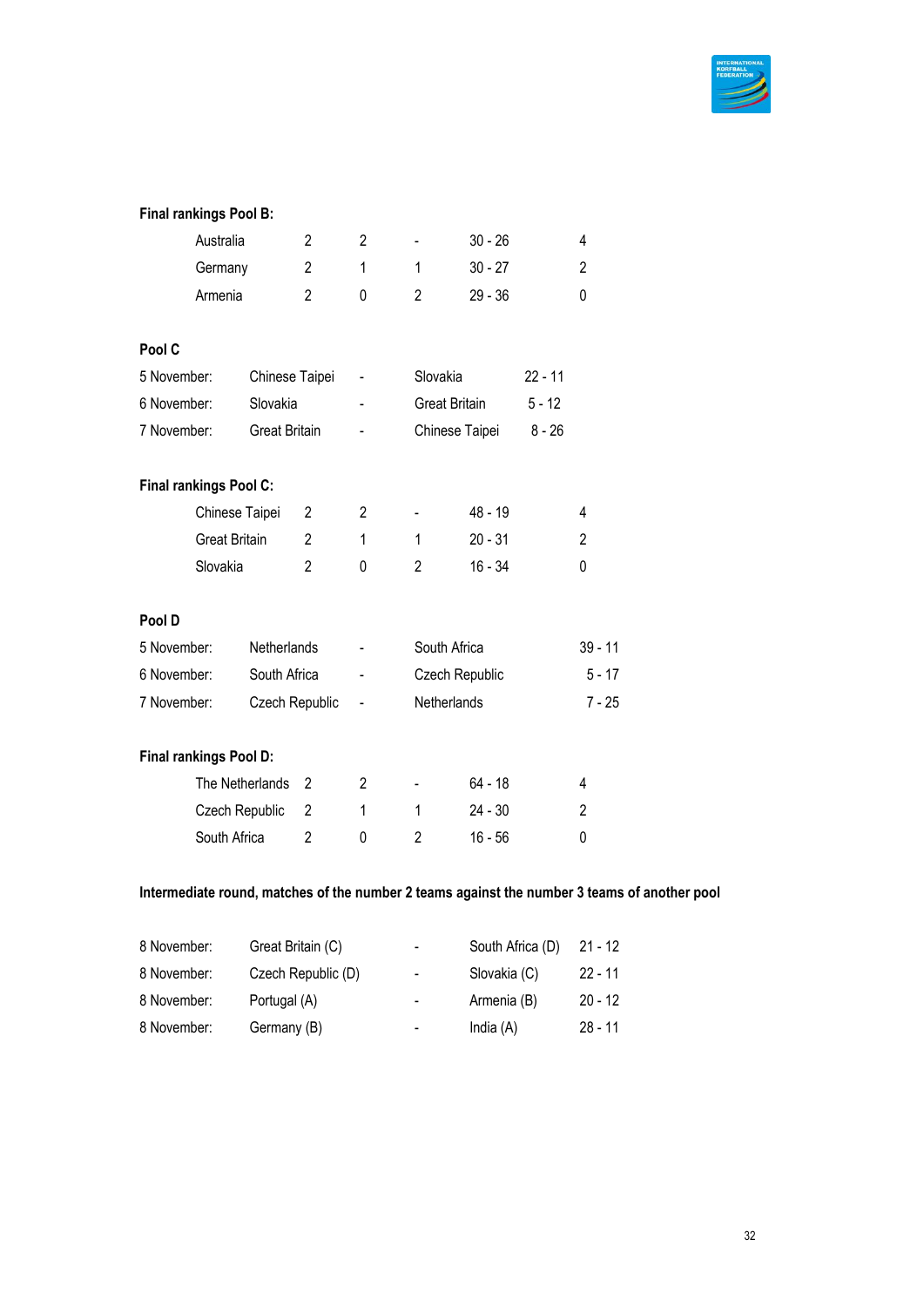

| 9 November:            |                           | Belgium                     |                 |                   |                         | Czech Republic | $14 - 7$                                           |
|------------------------|---------------------------|-----------------------------|-----------------|-------------------|-------------------------|----------------|----------------------------------------------------|
| 9 November:            |                           | Australia                   |                 |                   | Great Britain           |                | $15 - 11$                                          |
| 9 November:            |                           | Chinese Taipei              |                 |                   | Portugal                |                | $11 - 16$                                          |
| 9 November:            |                           | The Netherlands             |                 |                   | Germany                 |                | $28 - 12$                                          |
|                        |                           | Matches for places 9 to 12  |                 |                   |                         |                |                                                    |
| 9 November:            |                           | South Africa                |                 |                   | Armenia                 |                | $10 - 20$                                          |
| 9 November:            |                           | Slovakia                    |                 |                   | India                   |                | $14 - 10$                                          |
|                        | Matches for places 5 to 8 |                             |                 |                   |                         |                |                                                    |
| 10 November:           |                           | Czech Republic              |                 |                   | Chinese Taipei          |                | $11 - 18$                                          |
| 10 November:           |                           | <b>Great Britain</b>        |                 |                   | Germany                 |                | 14 - 15                                            |
| Semi finals            |                           |                             |                 |                   |                         |                |                                                    |
| 10 November:           |                           | Belgium                     |                 |                   | Australia               |                | $28 - 4$                                           |
| 10 November:           |                           | Portugal                    |                 |                   | The Netherlands         |                | $13 - 28$                                          |
| <b>Final round</b>     |                           |                             |                 |                   |                         |                |                                                    |
|                        |                           | 11 November: South Africa   | - India         |                   |                         |                | 17 - 14 (11 <sup>th</sup> /12 <sup>th</sup> place) |
|                        | 11 November: Armenia      |                             | - Slovakia      |                   |                         |                | 22 - 20 (9th/10th place)                           |
|                        |                           | 11 November: Czech Republic | - Great Britain |                   |                         |                | 12 - 10 (7 <sup>th</sup> /8 <sup>th</sup> place)   |
|                        |                           | 11 November: Chinese Taipei | - Germany       |                   |                         |                | 12 - 8 (5 <sup>th</sup> /6 <sup>th</sup> place)    |
|                        | 11 November: Australia    |                             | - Portugal      |                   | 11 - 13 (3rd/4th place) |                |                                                    |
|                        | 11 November: Belgium      |                             |                 | - The Netherlands |                         |                | 13 - 21 (1 <sup>st</sup> /2 <sup>nd</sup> place)   |
| <b>Final rankings:</b> |                           |                             |                 |                   |                         |                |                                                    |
| 1.                     | The Netherlands           |                             | 5               |                   | 5                       | 0              | 141 - 56                                           |
| 2.                     | Belgium                   |                             | 5               |                   | 4                       | 1              | 122 - 54                                           |
| 3.                     | Portugal                  |                             | 6               |                   | 4                       | $\overline{2}$ | 102 - 94                                           |
| 4.                     | Australia                 |                             | 5               |                   | 3                       | $\overline{2}$ | $60 - 78$                                          |
| 5.                     | Chinese Taipei            |                             | 5               |                   | 4                       | $\mathbf 1$    | 89 - 54                                            |
| 6.                     | Germany                   |                             | 6               |                   | 3                       | 3              | $93 - 92$                                          |
| 7.                     | Czech Republic            |                             | 6               |                   | 3                       | 3              | 76 - 83                                            |
| 8.                     | <b>Great Britain</b>      |                             | 6               |                   | 2                       | 4              | 76 - 85                                            |
| 9.                     | Armenia                   |                             | 5               |                   | 2                       | 3              | $83 - 86$                                          |
| 10.                    | Slovakia                  |                             | 5               |                   | 1                       | 4              | $61 - 88$                                          |
| 11.                    | South Africa              |                             | 5               |                   | 1                       | 4              | $55 - 111$                                         |
| 12.                    | India                     |                             | $\overline{5}$  |                   | $\underline{0}$         | $\overline{5}$ | $51 - 128$                                         |

#### **Quarter finals (after a draw was made) of the pool winners against the winners in the intermediate round**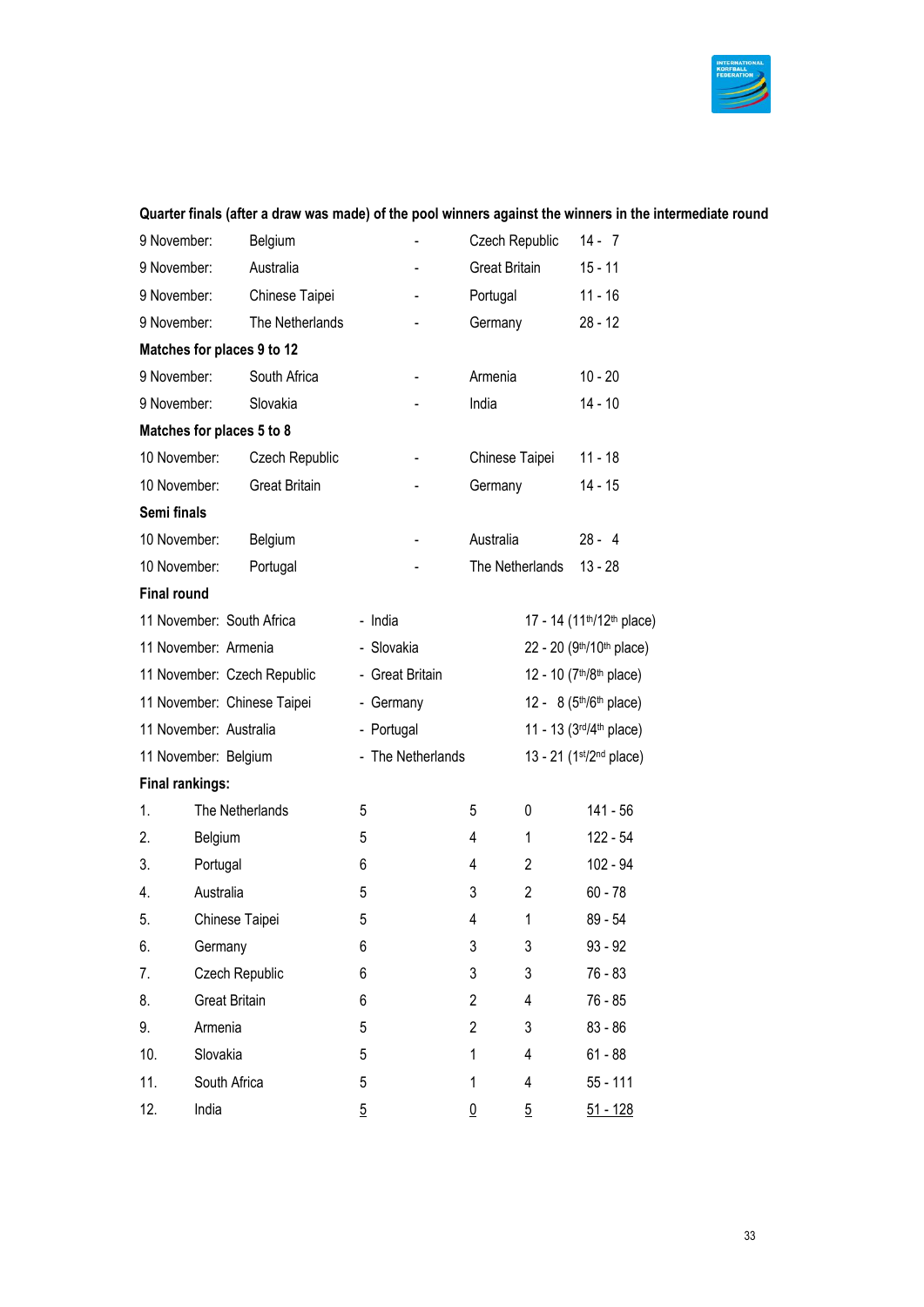

#### 64 32 32 1009 - 1009

#### **Special awards:**

Qualified for participation in the 1997 World Games in Lahti (FIN):

The Netherlands, Belgium, Portugal, Australia, Chinese Taipei and Germany.

**Fair Play Cup:** Czech Republic

| Referees∶ | Armenia:         | Vahan Asatrian                              |
|-----------|------------------|---------------------------------------------|
|           | Australia:       | Bruce Bungey, Mrs. Nicole Cobb              |
|           | Belgium:         | Dirk Van Heertum                            |
|           | Chinese Taipei:  | Chen, Li Jen                                |
|           | Great Britain:   | Peter Allan                                 |
|           | India:           | Pramod Chander Sharma, Virendra Singh Verma |
|           | The Netherlands: | Gerrit van der Beek                         |
|           | Portugal:        | Jorge Alves                                 |

Referee Championship final match Belgium - The Netherlands : Peter Allan (GBR)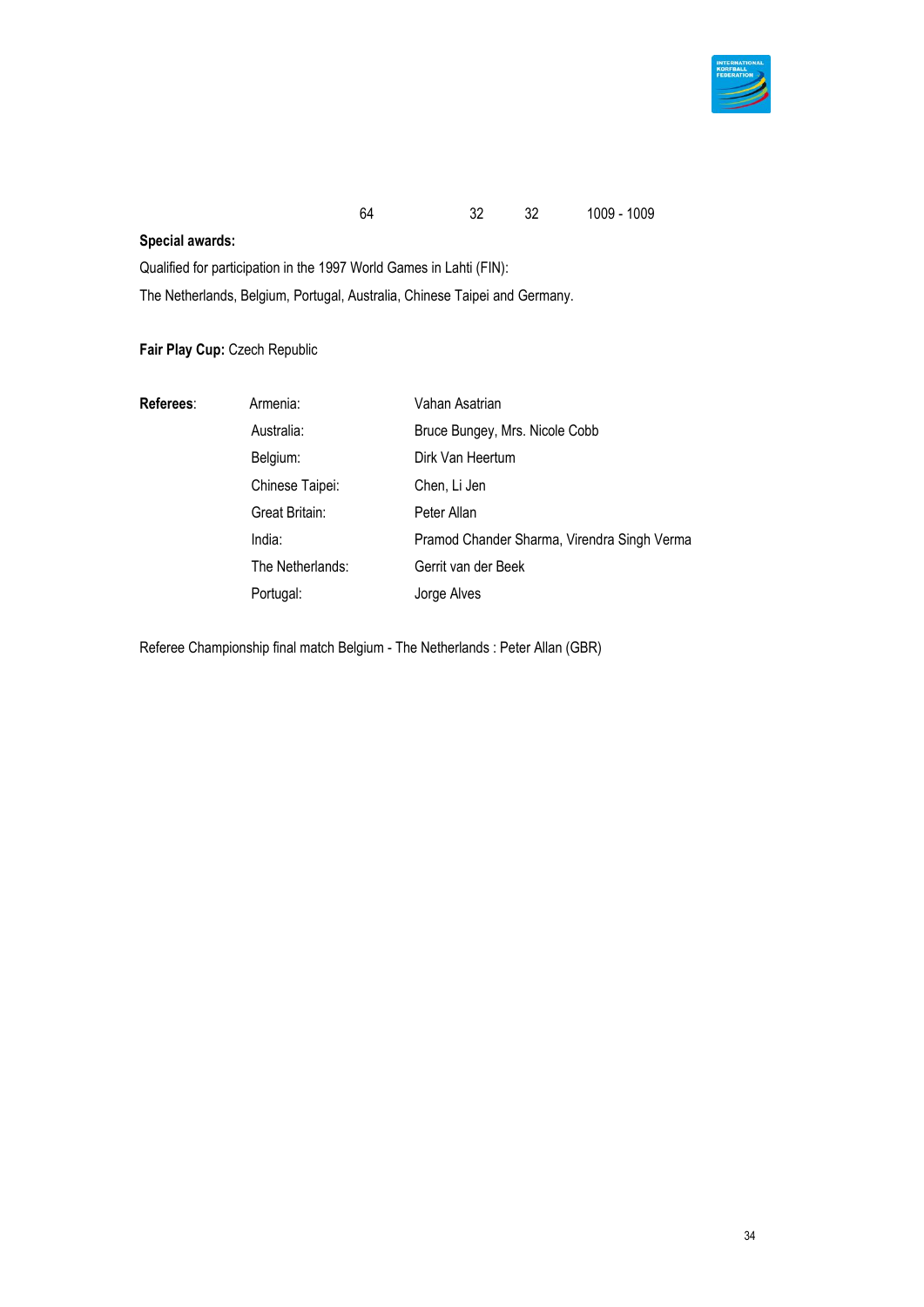

## <span id="page-36-0"></span>**Appendix VI**

## <span id="page-36-1"></span>**Results and final rankings of the sixth IKF World Korfball Championship in 1999 (Adelaide, Australia)**

On the basis of their rankings in continental championships the following twelve countries were invited to participate in the 6<sup>th</sup> World Korfball Championship in Adelaide (AUS):

- Host country: Australia
- Current World Champion country: The Netherlands
- Champion country of the American continent: USA
- Champion country of the African continent: South Africa
- Top two countries or the Asian continent: Chinese Taipei and India
- Six more countries from the European continent: Belgium, Portugal, Czech Republic, Great Britain, Germany and Poland.

However, for financial reasons two countries had to decline the invitation: the Czech Republic was replaced by Catalonia and the USA by Japan, the host country of the 2001 World Games.

#### **Pool A**

|          | 10 July: Catalonia     |                 | Japan                |   | $31 - 3$  |            |   |
|----------|------------------------|-----------------|----------------------|---|-----------|------------|---|
|          | Netherlands            |                 | Germany              |   | $32 - 9$  |            |   |
|          | 11 July: Catalonia     |                 | Germany              |   | $12 - 24$ |            |   |
|          | Netherlands            |                 | Japan                |   | $42 - 8$  |            |   |
| 12 July: | Germany                |                 | Japan                |   | $37 - 5$  |            |   |
|          | Catalonia              |                 | Netherlands          |   | $14 - 28$ |            |   |
|          | Final rankings pool A: |                 |                      |   |           |            |   |
|          |                        | The Netherlands | 3                    | 3 |           | $102 - 31$ | 9 |
|          |                        | Germany         | 3                    | 2 | 1         | $70 - 49$  | 6 |
|          |                        | Catalonia       | 3                    | 1 | 2         | $57 - 55$  | 3 |
|          |                        | Japan           | 3                    | 0 | 3         | $16 - 110$ | 0 |
| Pool B   |                        |                 |                      |   |           |            |   |
|          | 10 July: Great Britain |                 | India                |   | $31 - 8$  |            |   |
|          | Australia              |                 | Belgium              |   | 13 - 28   |            |   |
|          | 11 July: Belgium       |                 | <b>Great Britain</b> |   | $23 - 6$  |            |   |
|          | Australia              |                 | India                |   | $25 - 8$  |            |   |
|          | 12 July: Belgium       |                 | India                |   | 47 - 15   |            |   |
|          | Australia              |                 | Great Britain        |   | 14 - 19   |            |   |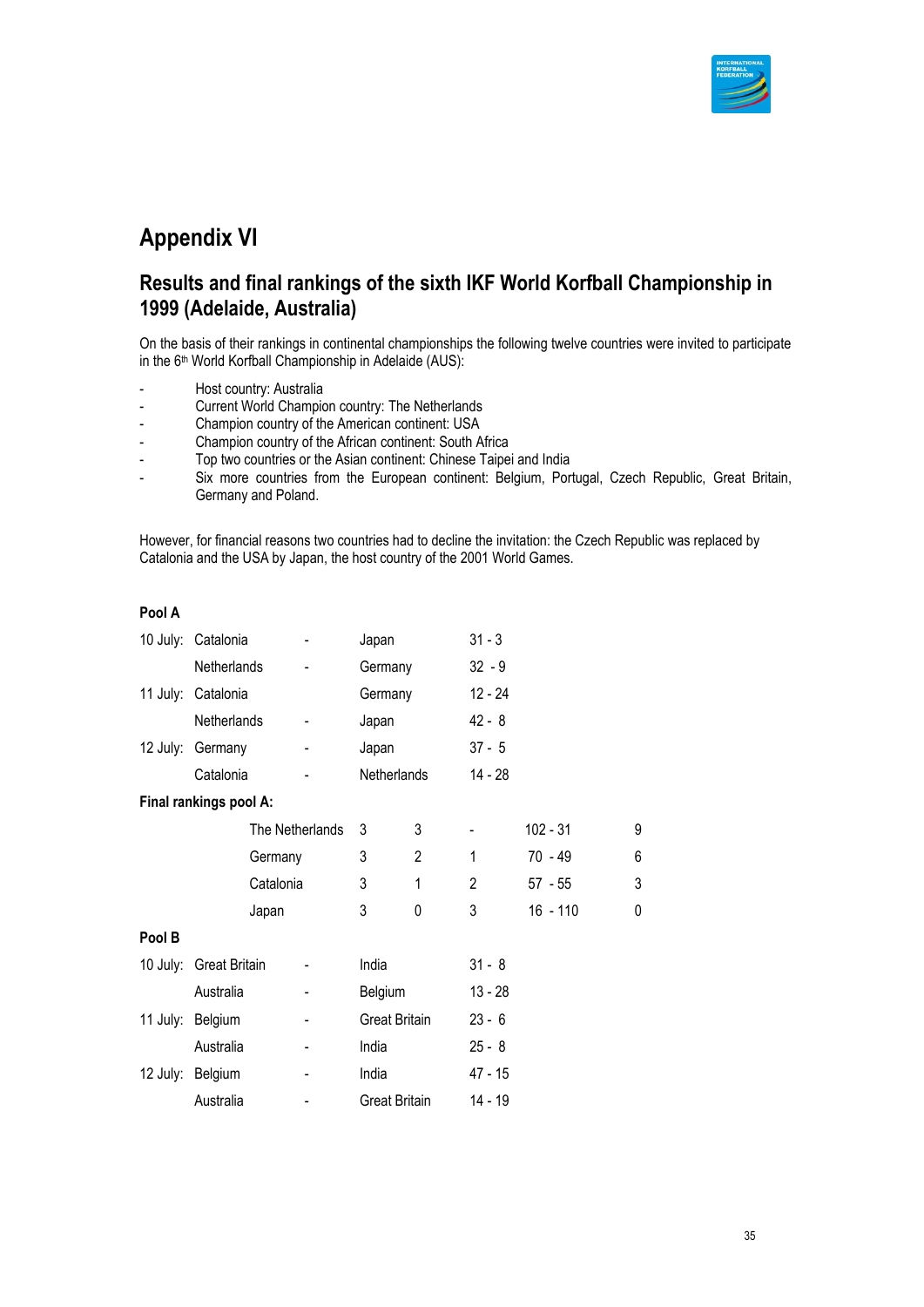

| Final rankings pool B:        |                       |                      |  |              |                |           |            |   |
|-------------------------------|-----------------------|----------------------|--|--------------|----------------|-----------|------------|---|
|                               |                       | Belgium              |  | 3            | 3              |           | $98 - 34$  | 9 |
|                               |                       | <b>Great Britain</b> |  | 3            | $\overline{2}$ | 1         | $56 - 45$  | 6 |
|                               |                       | Australia            |  | 3            | 1              | 2         | $52 - 55$  | 3 |
|                               |                       | India                |  | 3            | 0              | 3         | $31 - 103$ | 0 |
| Pool C                        |                       |                      |  |              |                |           |            |   |
| 10 July:                      | Chinese Taipei        |                      |  | Portugal     |                | $19 - 17$ |            |   |
|                               | South Africa          |                      |  | Poland       |                | 14 - 21   |            |   |
| 11 July: Poland               |                       |                      |  | Portugal     |                | $13 - 15$ |            |   |
|                               | Chinese Taipei        |                      |  | South Africa |                | $20 - 11$ |            |   |
|                               | 12 July: South Africa |                      |  | Portugal     |                | $12 - 25$ |            |   |
|                               | Chinese Taipei        |                      |  | Poland       |                | $20 - 16$ |            |   |
| <b>Final rankings Pool C:</b> |                       |                      |  |              |                |           |            |   |
|                               |                       | Chinese Taipei       |  | 3            | 3              |           | $59 - 44$  | 9 |
|                               |                       | Portugal             |  | 3            | 2              | 1         | $57 - 44$  | 6 |
|                               |                       | Poland               |  | 3            | 1              | 2         | $50 - 49$  | 3 |
|                               |                       | South Africa         |  | 3            | 0              | 3         | $37 - 66$  | 0 |
|                               |                       |                      |  |              |                |           |            |   |

NB Nrs 1 and 2 in the pool plus the best two nrs 3 proceed to the quarter finals.

| 14 July: Catalonia | Belgium              | $6 - 39$  |
|--------------------|----------------------|-----------|
| The Netherlands    | Australia            | $31 - 11$ |
| Chinese Taipei     | Germany              | $20 - 21$ |
| Portugal           | <b>Great Britain</b> | 14 - 16   |

### **Matches for places 9 to 12**

| 15 July: Japan<br>$\overline{\phantom{a}}$ |                          | Poland       | 8 - 30  |
|--------------------------------------------|--------------------------|--------------|---------|
| India                                      | $\overline{\phantom{a}}$ | South Africa | 13 - 21 |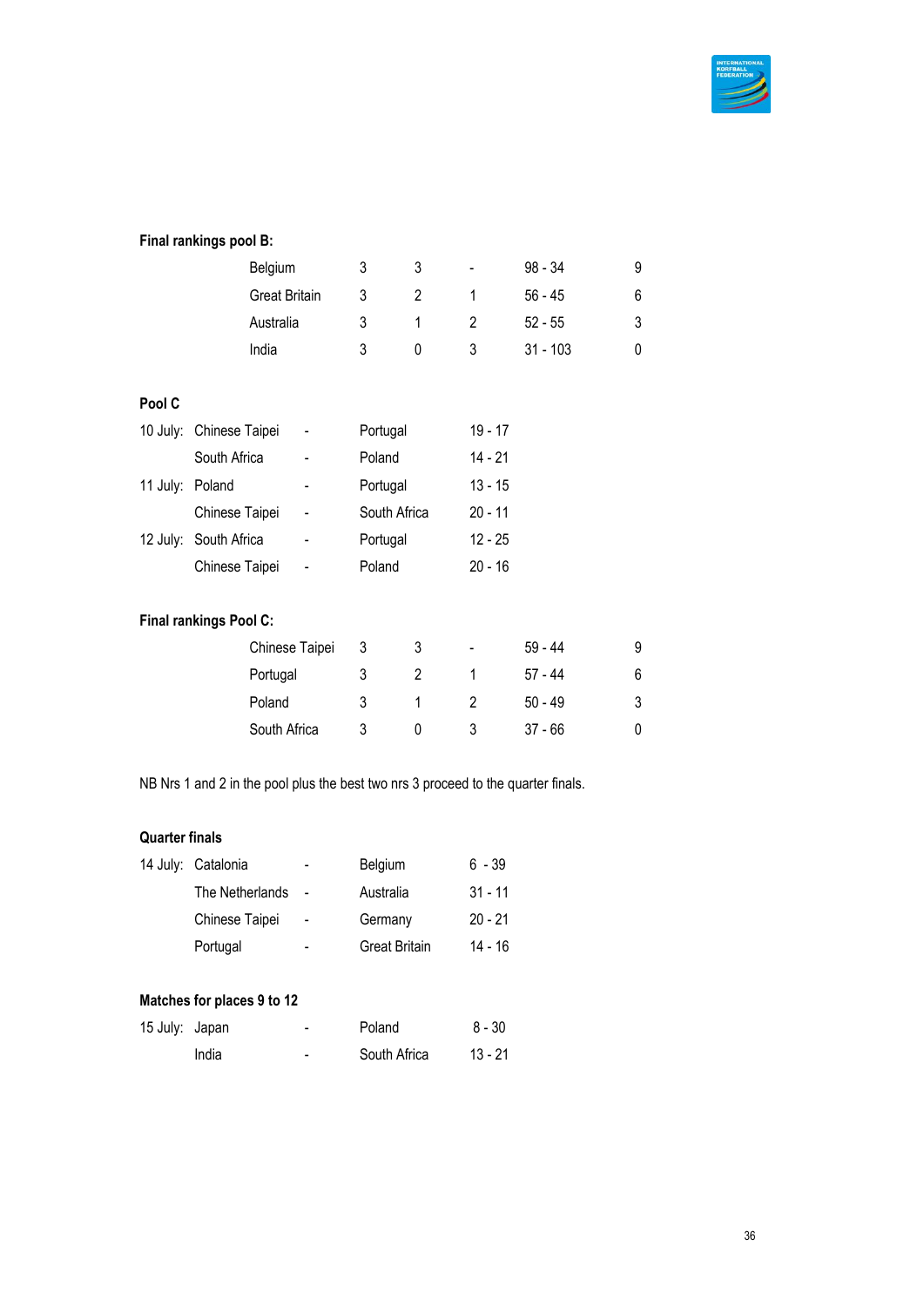

#### **Semi finals**

| 15 July: The Netherlands - |                | <b>Great Britain</b> | $35 - 5$ |
|----------------------------|----------------|----------------------|----------|
| Belgium                    | $\blacksquare$ | Germany              | 23 - 8   |

## **Matches for places 5 to 8**

| 16 July: Australia | $\overline{\phantom{0}}$ | Portugal       | 18 - 19 (after golden goal) |
|--------------------|--------------------------|----------------|-----------------------------|
| Catalonia          | $\sim$                   | Chinese Taipei | 15 - 25                     |

#### **Final round**

| 16 July: Japan |                      |                          | India     | 13 - 33 (11 <sup>th</sup> /12 <sup>th</sup> place) |
|----------------|----------------------|--------------------------|-----------|----------------------------------------------------|
|                | South Africa         | $\overline{\phantom{a}}$ | Poland    | 14 - 17 (9th/10th place)                           |
| 17 July:       | Catalonia            | $\overline{\phantom{a}}$ | Australia | 14 - 22 (7 <sup>th</sup> /8 <sup>th</sup> place)   |
|                | Chinese Taipei       | $\overline{\phantom{a}}$ | Portugal  | 19 - 20 (5 <sup>th</sup> /6 <sup>th</sup> place)   |
|                | <b>Great Britain</b> | $\overline{\phantom{a}}$ | Germany   | 24 - 22 (3rd/4th place)                            |
|                | The Netherlands      | $\sim$                   | Belgium   | 23 - 11 (1st/2nd place)                            |

### **Final rankings:**

| 1.  | The Netherlands      | 6              | 6        | 0              | 191 - 58    |
|-----|----------------------|----------------|----------|----------------|-------------|
| 2.  | Belgium              | 6              | 5        | 1              | $171 - 71$  |
| 3.  | <b>Great Britain</b> | 6              | 4        | 2              | $101 - 116$ |
| 4.  | Germany              | 6              | 3        | 3              | 121 - 116   |
| 5.  | Portugal             | 6              | 4        | $\overline{2}$ | 110 - 97    |
| 6.  | Chinese Taipei       | 6              | 4        | $\overline{2}$ | 123 - 100   |
| 7.  | Australia            | 6              | 2        | 4              | $103 - 119$ |
| 8.  | Catalonia            | 6              | 1        | 5              | $92 - 141$  |
| 9.  | Poland               | 5              | 3        | 2              | $97 - 71$   |
| 10. | South Africa         | 5              | 1        | 4              | 72 - 96     |
| 11. | India                | 5              | 1        | 4              | 77 - 137    |
| 12. | Japan                | $\overline{5}$ | <u>0</u> | 5              | $37 - 173$  |
|     |                      | 68             |          |                | 1295 - 1295 |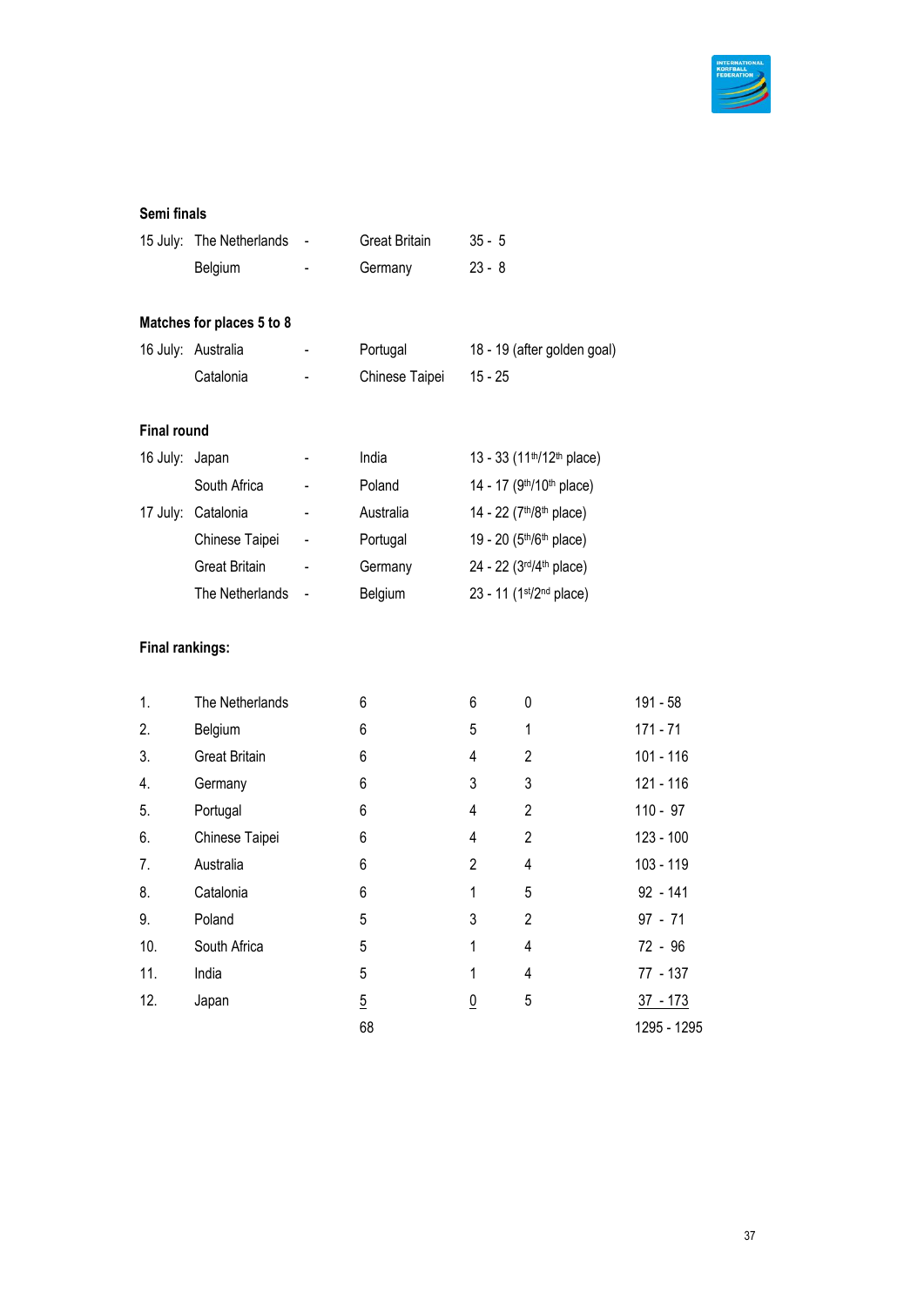

#### **Special awards:**

#### **IOC President's Trophy for most spectacular team:** Poland

Qualified for participation in the **2001 World Games** in Akita (JPN): Belgium, Germany, Great Britain, The Netherlands, Portugal and Chinese Taipei.

| Referees: |  |
|-----------|--|
|           |  |

| Australia:       | Paul Adams, Shayne Phillips |
|------------------|-----------------------------|
| Belgium:         | <b>Karel Stessens</b>       |
| Chinese Taipei:  | Taco Chang                  |
| Czech Republic:  | Milan Schwartz              |
| Germany:         | Norbert Mörchen             |
| Great Britain:   | Robert Allen                |
| The Netherlands: | <b>Walter Eijsink</b>       |
|                  |                             |

Referee championship final match The Netherlands - Belgium: Robert Allen (GBR)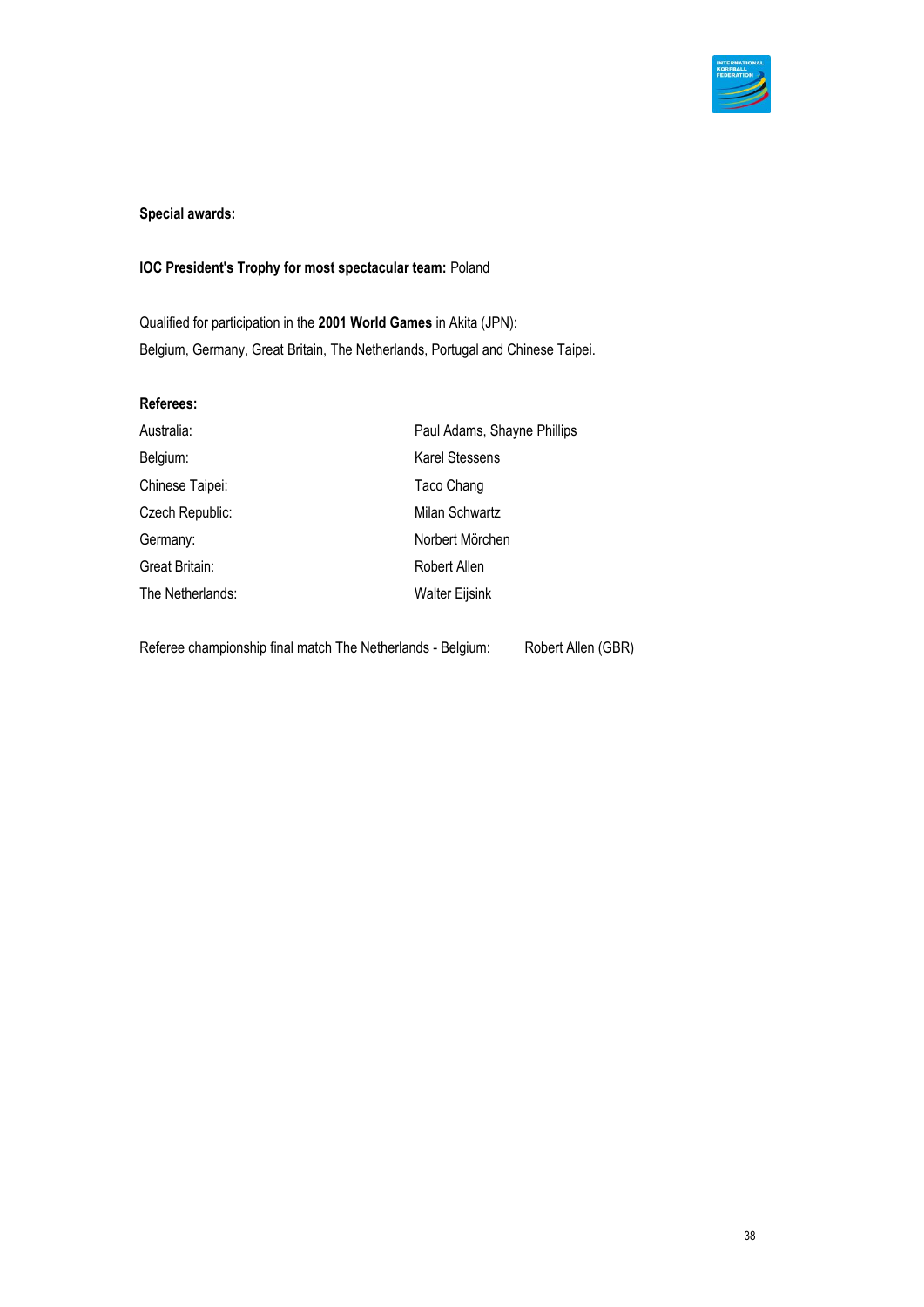

# <span id="page-40-0"></span>**Appendix VII**

## <span id="page-40-1"></span>**Results and final rankings of the seventh IKF World Korfball Championship in 2003 (The Netherlands)**

| Preliminary round results: |            |                      |                |                         |                             |           |           |
|----------------------------|------------|----------------------|----------------|-------------------------|-----------------------------|-----------|-----------|
| 27 October:<br>Vlissingen  |            | Pool-I               |                | Hungary - Great Britain |                             | $12 - 17$ |           |
|                            |            |                      | Pool-II        |                         | Catalonia - South Africa    |           | $15 - 14$ |
| 28 October:                | Middelburg |                      | Pool-I         |                         | Hungary - India             |           | $21 - 13$ |
|                            |            |                      | Pool-II        |                         | South Africa - Portugal     |           | $11 - 22$ |
| 29 October:                | Goes       |                      | Pool-I         |                         | Great Britain - India       |           |           |
|                            |            |                      | Pool-II        |                         | Catalonia - Portugal        |           | $13 - 20$ |
| Final ranking:             |            |                      |                |                         |                             |           |           |
| Pool-I:                    |            |                      |                |                         | Pool-II                     |           |           |
| <b>Great Britain</b>       | $2 - 6$    | $36 - 24$            |                |                         | Portugal                    | $2 - 6$   | $42 - 24$ |
| Hungary                    | $2 - 3$    | $33 - 30$            |                |                         | Catalonia                   | $2 - 3$   | $28 - 34$ |
| India                      | $2 - 0$    | $25 - 40$            |                |                         | South Africa                | $2 - 0$   | $25 - 37$ |
|                            |            |                      |                |                         |                             |           |           |
| Pool $A - I$               |            |                      |                |                         |                             |           |           |
| 2 November:                |            |                      |                |                         |                             |           |           |
| Germany                    |            | <b>Great Britain</b> |                |                         | 16 - 17 (after Golden Goal) |           |           |
| Netherlands                |            | Chinese Taipei       |                | $25 - 10$               |                             |           |           |
| 4 November:                |            |                      |                |                         |                             |           |           |
| Chinese Taipei             |            | Germany              |                | $16 - 14$               |                             |           |           |
| <b>Great Britain</b>       |            | Netherlands          |                | $6 - 25$                |                             |           |           |
| 6 November:                |            |                      |                |                         |                             |           |           |
| Chinese Taipei             |            | <b>Great Britain</b> |                | $13 - 12$               |                             |           |           |
| Netherlands                |            | Germany              |                | $29 - 6$                |                             |           |           |
|                            |            |                      |                |                         |                             |           |           |
| Final rankings Pool A-I    |            |                      |                |                         |                             |           |           |
| The Netherlands            | 3          | 3                    | 0              | 79 - 22                 | 9                           |           |           |
| Chinese Taipei             | 3          | $\overline{2}$       | $\mathbf{1}$   | $39 - 51$               | 6                           |           |           |
| <b>Great Britain</b>       | 3          | $\mathbf{1}$         | $\overline{2}$ | $35 - 54$               | $\mathbf{2}$                |           |           |
| Germany                    | 3          | 0                    | 3              | $36 - 62$               | 1                           |           |           |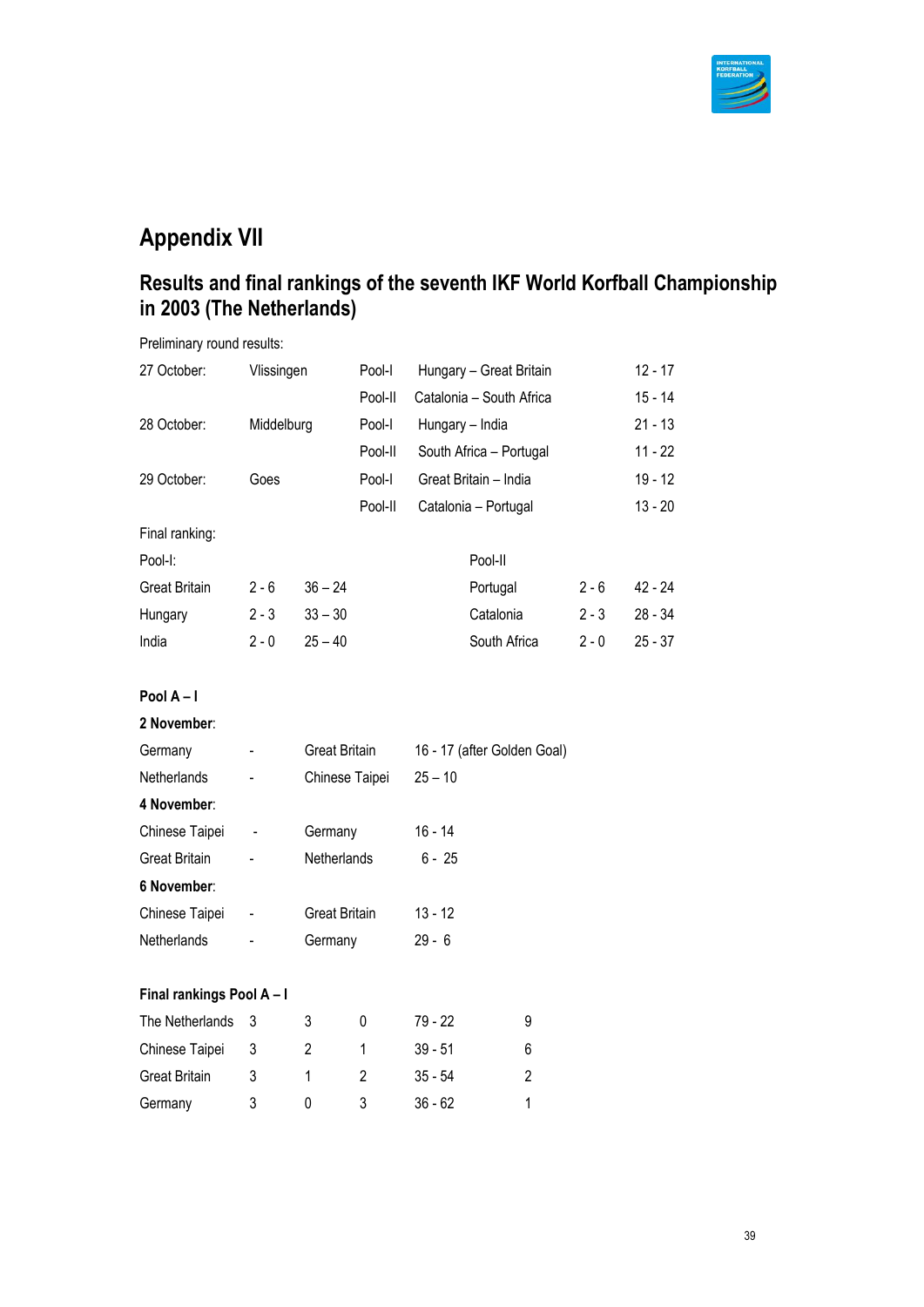

| Pool A-II                  |   |                |              |           |                             |
|----------------------------|---|----------------|--------------|-----------|-----------------------------|
| 2 November:                |   |                |              |           |                             |
| Czech Republic             |   | Australia      |              | $21 - 13$ |                             |
| Belgium                    |   | Portugal       |              | $25 - 15$ |                             |
| 4 November:                |   |                |              |           |                             |
| Australia                  | - | Belgium        |              | $5 - 24$  |                             |
| Portugal                   |   |                | Czech Rep.   | $9 - 12$  |                             |
| 6 November:                |   |                |              |           |                             |
| Portugal                   |   | Australia      |              | $17 - 15$ |                             |
| Czech Republic             |   | Belgium        |              | $17 - 20$ |                             |
| Final rankings Pool A - II |   |                |              |           |                             |
| Belgium                    | 3 | 3              |              | $69 - 37$ | 9                           |
| Czech Republic             | 3 | 2              | 1            | $50 - 42$ | 6                           |
| Portugal                   | 3 | 1              | 2            | $41 - 52$ | 3                           |
| Australia                  | 3 | 0              | 3            | $33 - 62$ | 0                           |
| Pool $B - I$               |   |                |              |           |                             |
| 1 November:                |   |                |              |           |                             |
| Japan                      |   | Hungary        |              | $5 - 20$  |                             |
| Slovakia                   |   | South Africa   |              |           | 15 - 16 (after golden goal) |
| 3 November:                |   |                |              |           |                             |
| South Africa               |   | Japan          |              | $11 - 10$ |                             |
| Hungary                    |   | Slovakia       |              | $19 - 12$ |                             |
| 5 November:                |   |                |              |           |                             |
| Japan                      |   | Slovakia       |              | $6 - 27$  |                             |
| Hungary                    |   |                | South Africa | $17 - 14$ |                             |
| Final rankings Pool B-I    |   |                |              |           |                             |
| Hungary                    | 3 | 3              |              | $56 - 31$ | 9                           |
| South Africa               | 3 | $\overline{c}$ | 1            | $41 - 42$ | 5                           |
| Slovakia                   | 3 | 1              | 2            | $54 - 41$ | 4                           |
| Japan                      | 3 | 0              | 3            | $21 - 58$ | 0                           |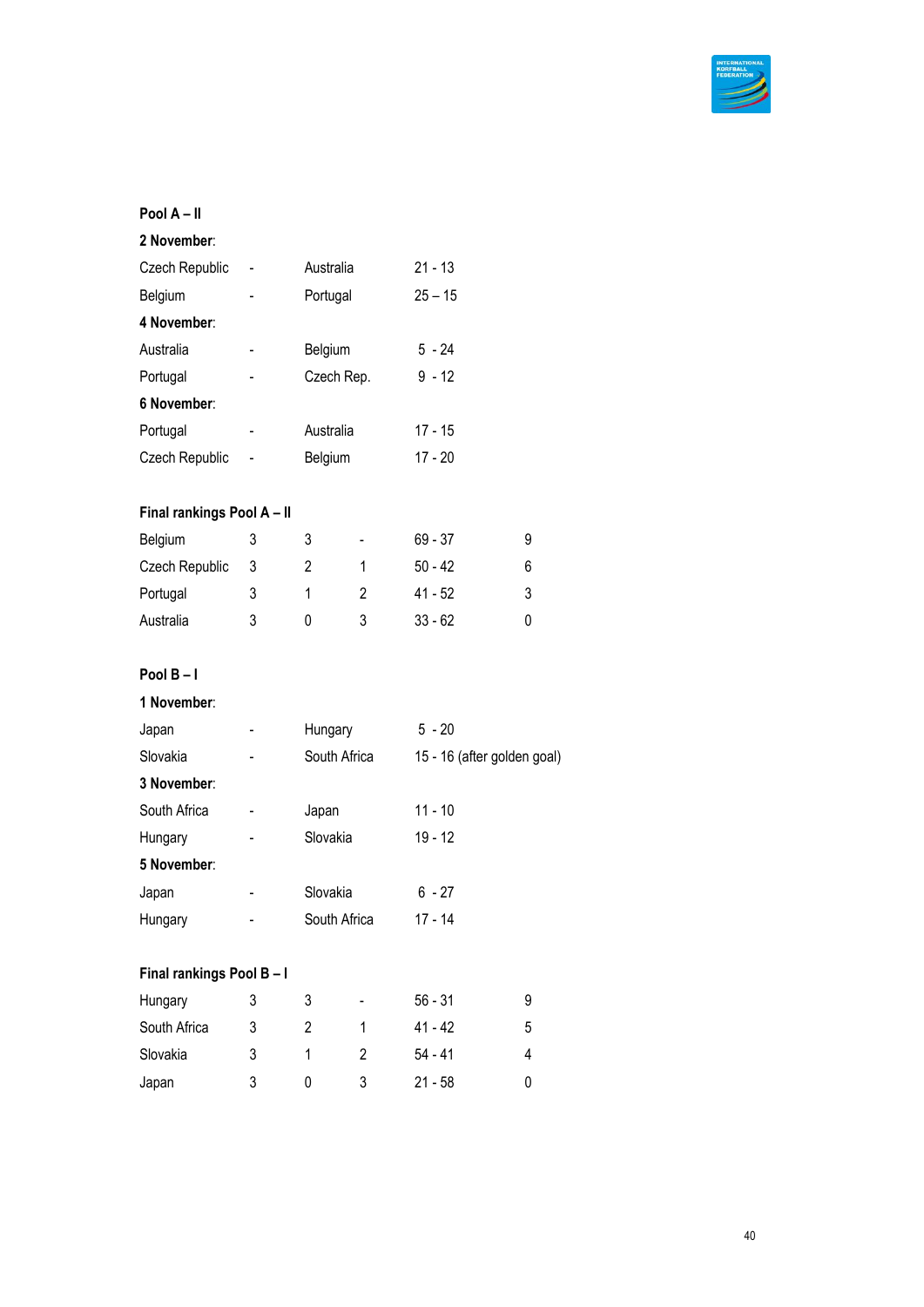

| Pool B-II                   |   |                      |   |                                                    |                                               |
|-----------------------------|---|----------------------|---|----------------------------------------------------|-----------------------------------------------|
| 1 November:                 |   |                      |   |                                                    |                                               |
| Armenia                     |   | India                |   | $14 - 17$                                          |                                               |
| Poland                      |   | Catalonia            |   | $10 - 14$                                          |                                               |
| 3 November:                 |   |                      |   |                                                    |                                               |
| India                       |   | Poland               |   | $10 - 23$                                          |                                               |
| Catalonia                   |   | Armenia              |   | $17 - 9$                                           |                                               |
| 5 November:                 |   |                      |   |                                                    |                                               |
| Armenia                     |   | Poland               |   | $10 - 15$                                          |                                               |
| India                       |   | Catalonia            |   | $10 - 17$                                          |                                               |
| Final Rankings Pool B - II  |   |                      |   |                                                    |                                               |
| Catalonia                   | 3 | 3                    | 0 | 48 - 29                                            | 9                                             |
| Poland                      | 3 | 2                    | 1 | 48 - 34                                            | 6                                             |
| India                       | 3 | 1                    | 2 | $37 - 54$                                          | 3                                             |
| Armenia                     | 3 | 0                    | 3 | $33 - 49$                                          | 0                                             |
|                             |   |                      |   |                                                    |                                               |
| <b>Finals Group B</b>       |   |                      |   |                                                    |                                               |
| 7 November:                 |   |                      |   |                                                    |                                               |
| Japan                       |   | Armenia              |   | 12 - 13 (15 <sup>th</sup> /16 <sup>th</sup> place) |                                               |
| Slovakia                    |   | India                |   |                                                    | 21 - 20 (after golden goal) (13th/14th place) |
| South Africa                |   | Poland               |   | 19 - 15 (11 <sup>th</sup> /12 <sup>th</sup> place) |                                               |
| Hungary                     |   | Catalonia            |   |                                                    | 13 - 14 (after golden goal) (9th/10th place)  |
| <b>Cross finals Group A</b> |   |                      |   |                                                    |                                               |
| 8 November:                 |   |                      |   |                                                    |                                               |
| <b>Great Britain</b>        |   | Australia            |   | $15 - 13$                                          |                                               |
| Germany                     |   | Portugal             |   | $12 - 19$                                          |                                               |
| Chinese Taipei              |   | Belgium              |   | $10 - 23$                                          |                                               |
| Netherlands                 |   | Czech Republic       |   | $23 - 12$                                          |                                               |
| <b>Finals Group A</b>       |   |                      |   |                                                    |                                               |
| 9 November:                 |   |                      |   |                                                    |                                               |
| Australia                   |   | Germany              |   | 14 - 13 (7 <sup>th</sup> /8 <sup>th</sup> place)   |                                               |
| Portugal                    |   | <b>Great Britain</b> |   | 17 - 18 (5 <sup>th</sup> /6 <sup>th</sup> place)   |                                               |
| Chinese Taipei              |   | Czech Republic       |   | 15 - 21 (3rd/4th place)                            |                                               |
| Netherlands                 |   | Belgium              |   | 22 - 9 (1st/2nd place)                             |                                               |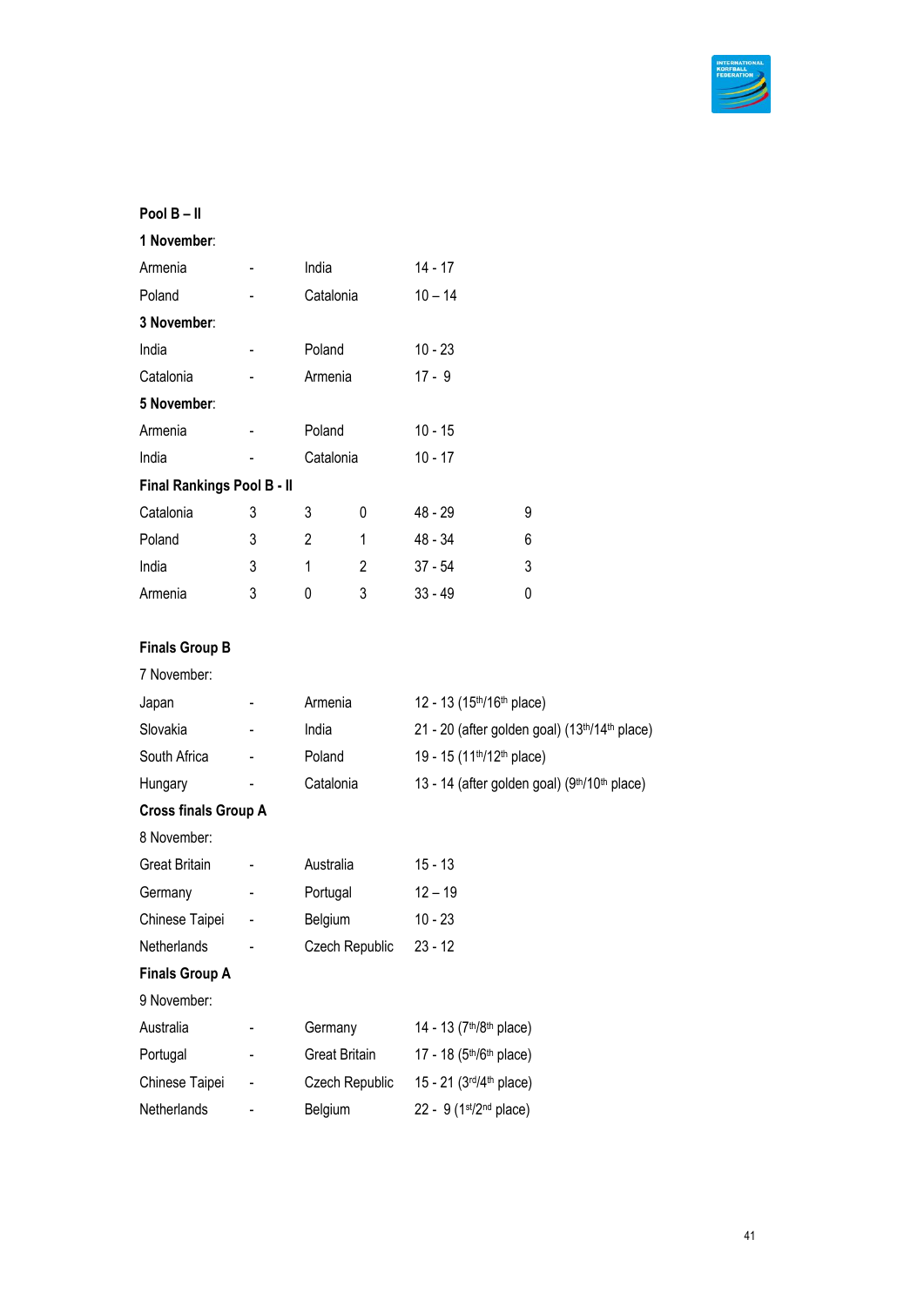

#### **Final rankings:**

|     |                      | $\underline{\mathsf{M}}$ | $\underline{\mathsf{W}}$ | Ļ              | GF - GA    |
|-----|----------------------|--------------------------|--------------------------|----------------|------------|
| 1.  | The Netherlands      | 5                        | 5                        | 0              | $124 - 43$ |
| 2.  | Belgium              | 5                        | 4                        | 1              | $101 - 69$ |
| 3.  | Czech Republic       | 5                        | 3                        | $\overline{2}$ | $83 - 80$  |
| 4.  | Chinese Taipei       | 5                        | $\overline{2}$           | 3              | $64 - 95$  |
| 5.  | <b>Great Britain</b> | 5                        | 3                        | $\overline{2}$ | 68 - 84    |
| 6.  | Portugal             | 5                        | $\overline{2}$           | 3              | $77 - 82$  |
| 7.  | Australia            | 5                        | 1                        | 4              | $60 - 90$  |
| 8.  | Germany              | 5                        | 0                        | 5              | $61 - 95$  |
| 9.  | Catalonia            | 4                        | 4                        | 0              | $62 - 42$  |
| 10. | Hungary              | 4                        | 3                        | 1              | $69 - 45$  |
| 11. | South Africa         | 4                        | 3                        | 1              | $60 - 57$  |
| 12. | Poland               | 4                        | $\overline{2}$           | $\overline{2}$ | $63 - 53$  |
| 13. | Slovakia             | 4                        | $\overline{2}$           | $\overline{2}$ | $75 - 61$  |
| 14. | India                | 4                        | 1                        | 3              | $57 - 75$  |
| 15. | Armenia              | 4                        | 1                        | 3              | $46 - 61$  |
| 16. | Japan                | $\overline{4}$           | $\underline{0}$          | $\overline{4}$ | $33 - 71$  |
|     |                      | 72                       |                          |                | 1103-1103  |
|     |                      |                          |                          |                |            |

**Special awards: IOC President's trophy (Fair Play Trophy)**: Germany **Best female player**: Heleen van der Wilt (NED) **Best male player**: Wim Scholtmeijer (NED)

Qualified for participation in the 2005 World Games in Duisburg (GER): Belgium, Czech Republic, Great Britain, The Netherlands, Chinese Taipei and Germany (host country).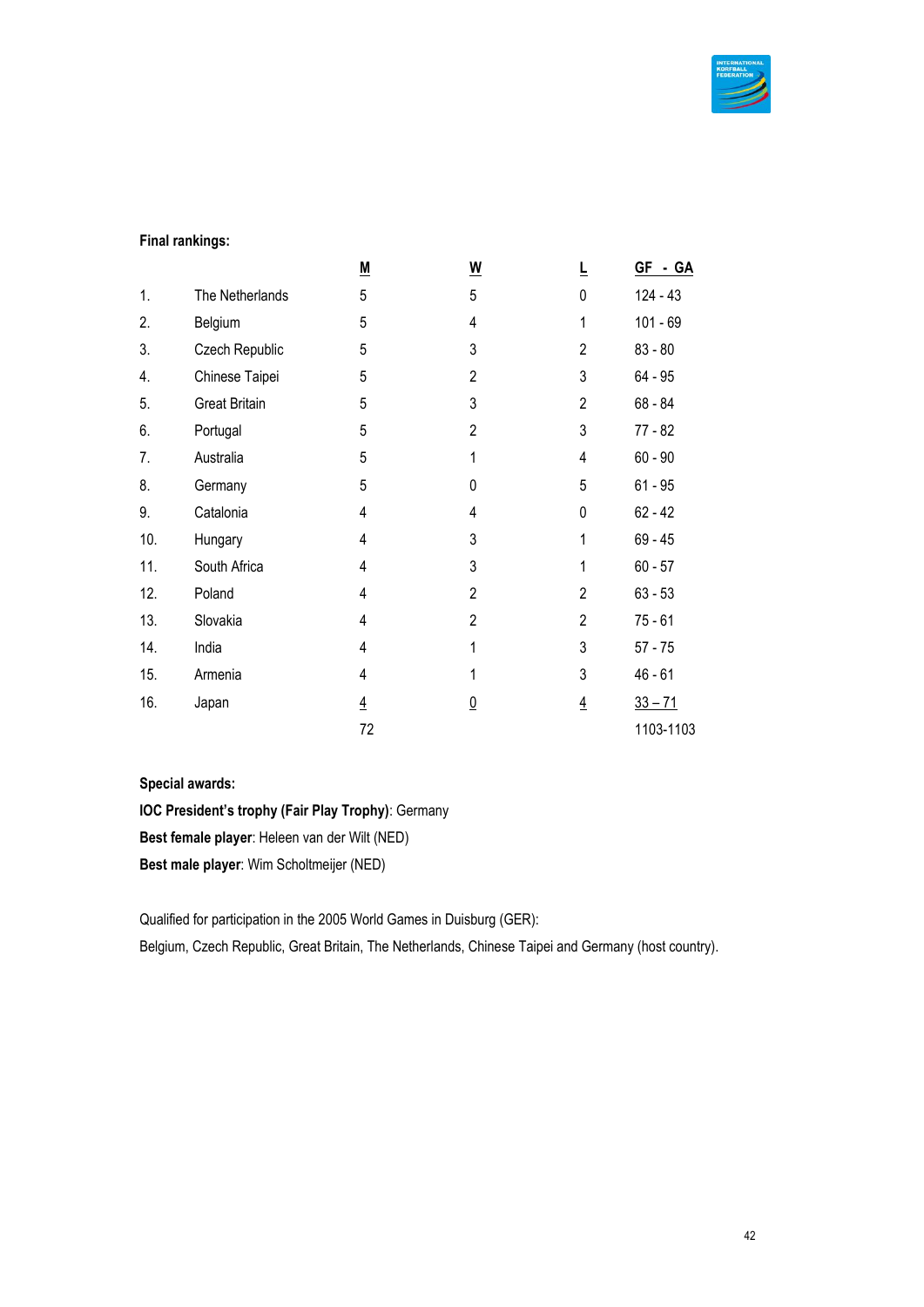

Referees first round: Dick Hoegen, Alle Visser (NED); Dirk van Heertum, Geoffrey Picqueur (BEL)

Referees main tournament: Australia: Shayne Phillips Belgium: Biorn Elewaut Catalonia: Mrs. Nuria Hernandes Chinese Taipei: Mrs. Pei-Ling Cheng Czech Republic: Lukas Filip, Tomas Voda Great Britain: Paul Jeanes The Netherlands: Berthold Komduur Portugal: **Discription Portugal:** Jorge Alves, Francisco Ponciano

Referee Championship final match The Netherlands – Belgium: Jorge Alves (POR)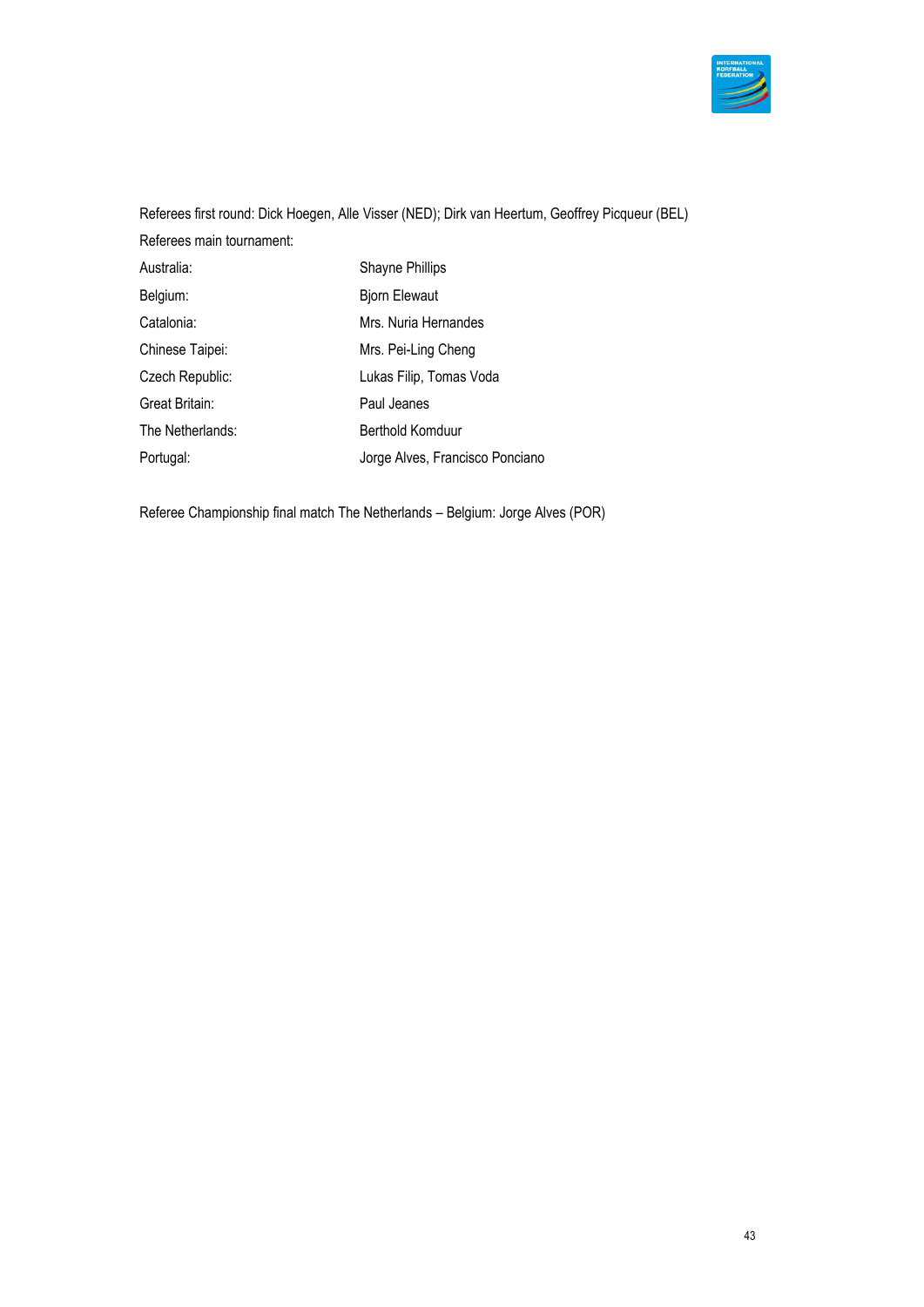

## <span id="page-45-0"></span>**Appendix VIII**

## <span id="page-45-1"></span>**Results and final rankings of the eigth IKF World Korfball Championship in 2007 (Brno, Czech Republic)**

On the basis of their rankings in continental korfball championships the following sixteen countries were invited to participate in the 8<sup>th</sup> World Korfball Championship in Brno (Czech Republic):

- Host country: Czech Republic
- Champion country of the American continent: USA
- Champion country of the African continent: South Africa
- Top four countries of the IKF Asia/Oceania korfball championship: Chinese Taipei, Australia, India and Hong Kong
- Nine more countries from the European continent: The Netherlands, Belgium, Germany, England, Catalonia, Russia, Portugal, Poland and Hungary

Hong Kong, however, declined the invitation and was replaced by the Republic of China, the number 5 of the IKF Asia/Oceania Korfball Championship.

#### **Pool A**

| 1 November:             |   |           |           |            |   |  |
|-------------------------|---|-----------|-----------|------------|---|--|
| Netherlands - Catalonia |   |           |           | $29 - 11$  |   |  |
| Portugal - China        |   |           | $32 - 7$  |            |   |  |
| 2 November:             |   |           |           |            |   |  |
| Catalonia - China       |   | $23 - 11$ |           |            |   |  |
| Netherlands - Portugal  |   |           |           | $30 - 10$  |   |  |
| 3 November:             |   |           |           |            |   |  |
| Netherlands - China     |   |           | $42 - 10$ |            |   |  |
| Portugal - Catalonia    |   |           | $17 - 10$ |            |   |  |
| Final ranking pool A    |   |           |           |            |   |  |
| Netherlands             | 3 | 3         | 0         | $101 - 31$ | 9 |  |
| Portugal                | 3 | 2         | 1         | $59 - 47$  | 6 |  |
| Catalonia               | 3 | 1         | 2         | $44 - 57$  | 3 |  |
| China                   | 3 | 0         | 3         | $28 - 97$  | 0 |  |
|                         |   |           |           |            |   |  |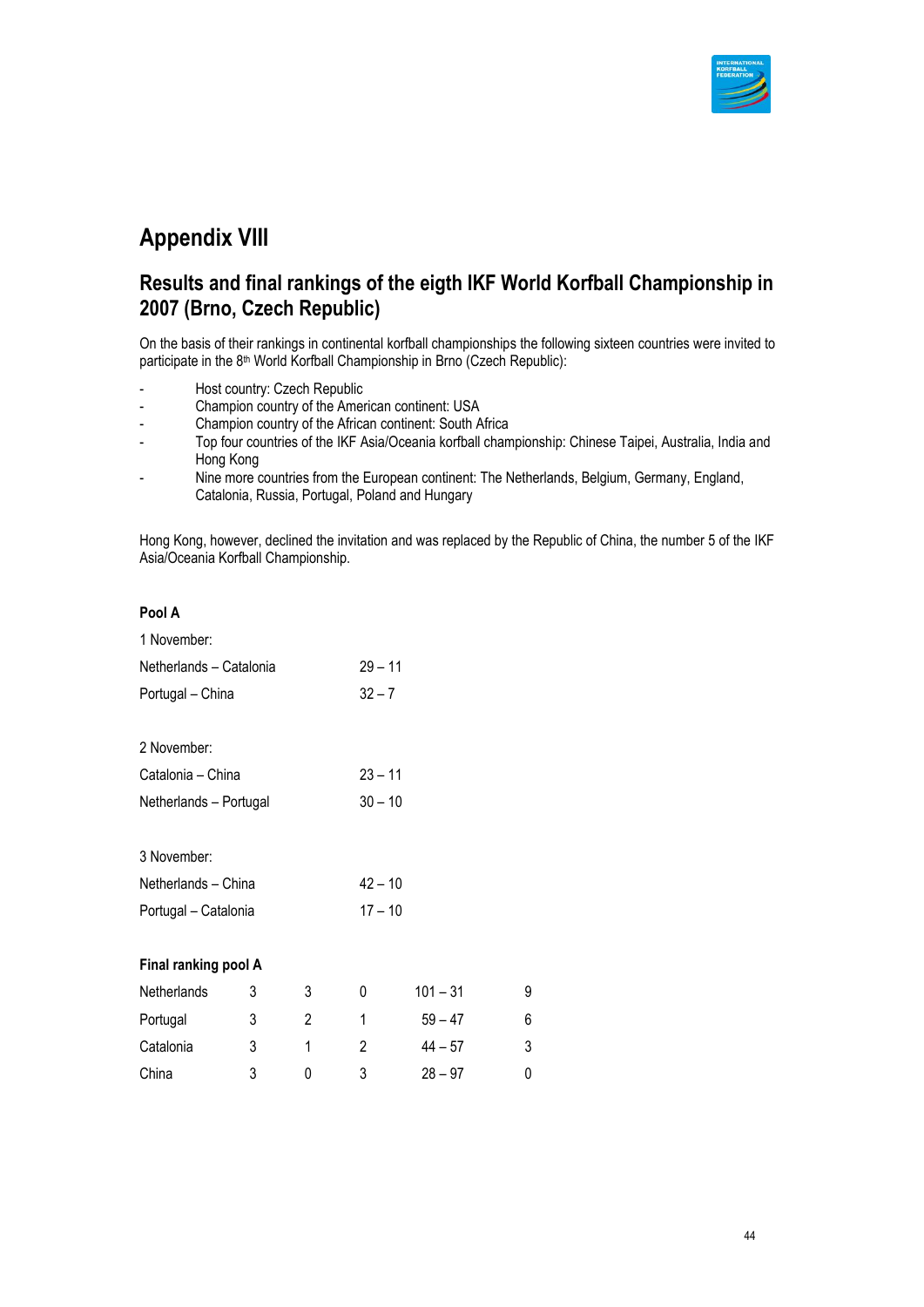

#### **Pool B**

| 1 November             |           |
|------------------------|-----------|
| Belgium – South Africa | $32 - 7$  |
| Australia – Poland     | $12 - 18$ |
|                        |           |

## 2 November

| South Africa – Poland | $22 - 15$ |
|-----------------------|-----------|
| Belgium - Australia   | $32 - 6$  |

### 3 November

| Belgium - Poland         | $28 - 5$  |
|--------------------------|-----------|
| Australia – South Africa | $22 - 13$ |

### **Final ranking pool B**

| Belgium      | 3 | 3 | $92 - 18$ | 9 |
|--------------|---|---|-----------|---|
| Australia    | 3 |   | $40 - 63$ | 3 |
| Poland       | 3 |   | $38 - 62$ | 3 |
| South Africa |   |   | $42 - 69$ |   |

### **Pool C**

| 1 November               |           |
|--------------------------|-----------|
| England – India          | $20 - 13$ |
| Czech Republic - Hungary | $14 - 13$ |

### 2 November

| Hungary – India          | $19 - 7$                    |
|--------------------------|-----------------------------|
| Czech Republic - England | 12 – 11 (after golden goal) |

#### 3 November

| England - Hungary      | $7 - 6$   |
|------------------------|-----------|
| Czech Republic – India | $24 - 14$ |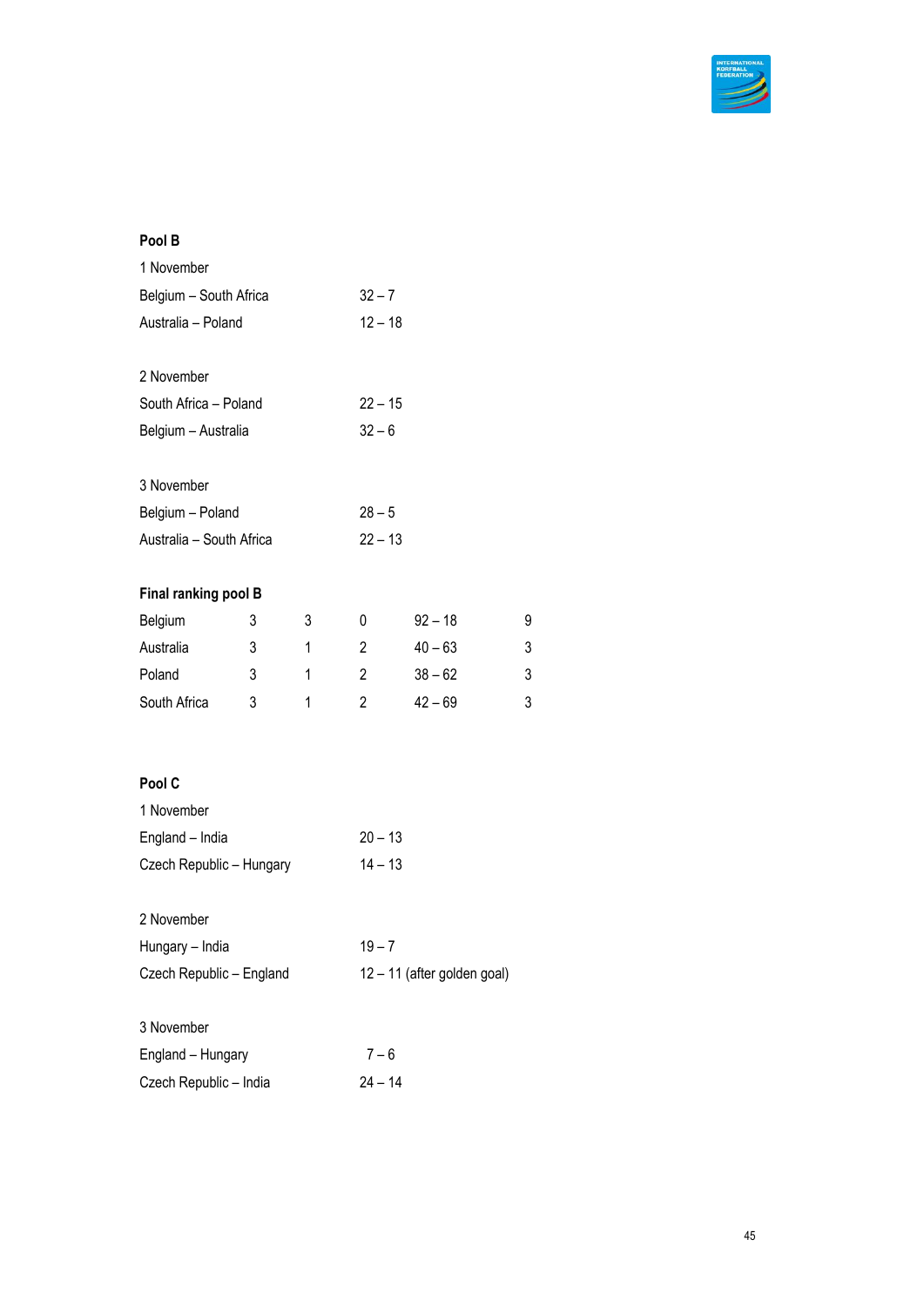

### **Final ranking pool C**

| Czech Republic | -3 | 3 | 0 | $50 - 38$ | 8 |
|----------------|----|---|---|-----------|---|
| England        | 3  | 2 |   | $38 - 31$ |   |
| Hungary        | 3  |   | 2 | $38 - 28$ | 3 |
| India          | 3  | 0 | 3 | $34 - 63$ | 0 |
|                |    |   |   |           |   |
| Pool D         |    |   |   |           |   |

| 1 November              |           |
|-------------------------|-----------|
| Chinese Taipei - Russia | $20 - 16$ |
| Germany - USA           | $24 - 10$ |

| 2 November   |          |
|--------------|----------|
| Russia – USA | $19 - 9$ |

| Chinese Taipei - Germany | $21 - 16$ |
|--------------------------|-----------|
|                          |           |

### 3 November

| Chinese Taipei - USA | $28 - 13$ |
|----------------------|-----------|
| Germany – Russia     | $12 - 13$ |

### **Final Ranking pool D**

| Chinese Taipei | 3 |  | $69 - 45$ | 9 |
|----------------|---|--|-----------|---|
| Russia         | 3 |  | $48 - 41$ | 6 |
| Germany        | 3 |  | $52 - 44$ | 3 |
| <b>USA</b>     |   |  | $32 - 71$ |   |

### **QUARTER FINAL POOL MATCHES (first round results stand)**

| Pool E (places 1-8)          |           |
|------------------------------|-----------|
| 5 November                   |           |
| Netherlands – Russia         | $30 - 6$  |
| Portugal - Chinese Taipei    | 17 – 15   |
| 6 November                   |           |
| Portugal – Russia            | $14 - 12$ |
| Netherlands - Chinese Taipei | $28 - 9$  |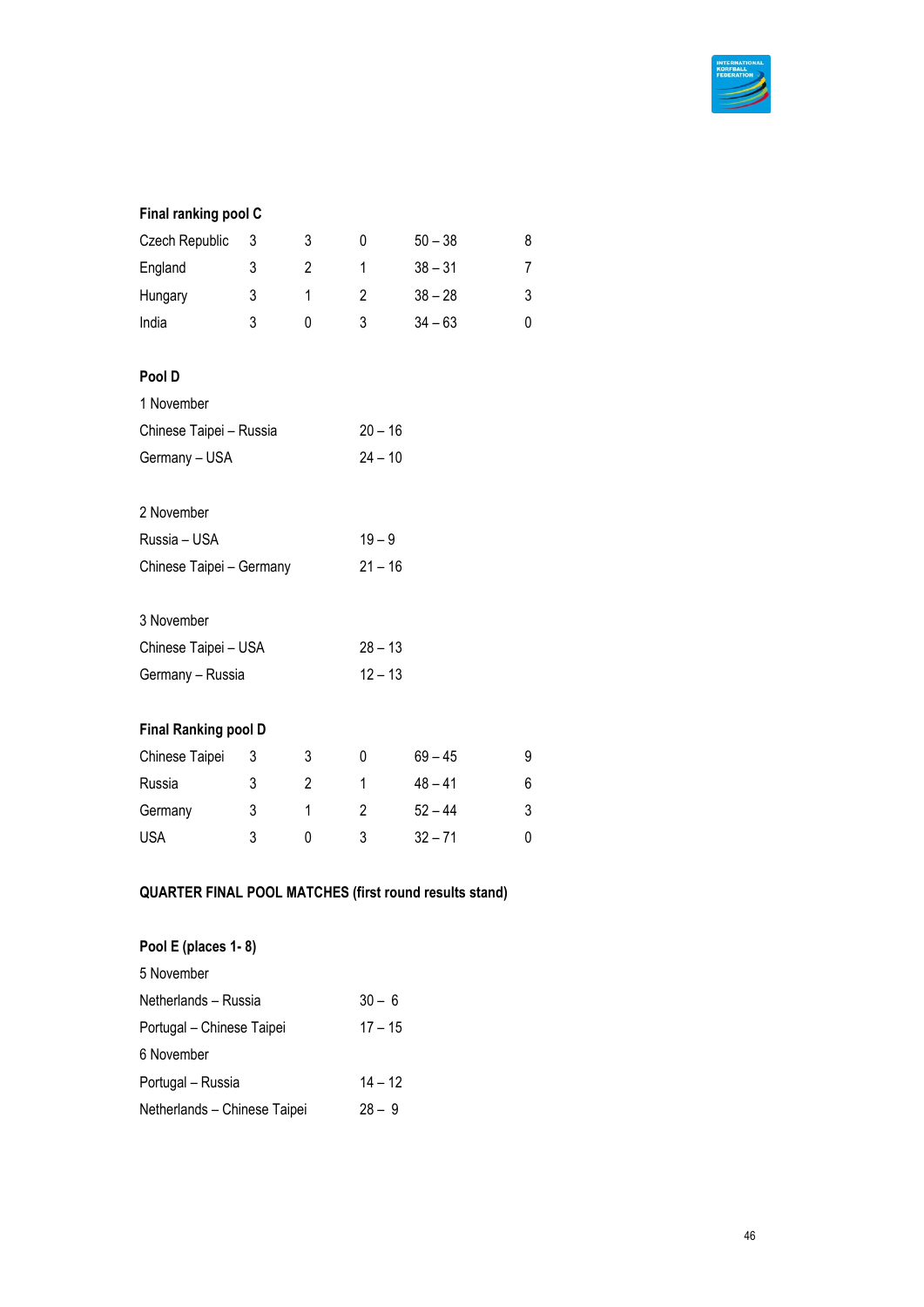

### **Final ranking pool E**

| Netherlands    |   | 3 | $88 - 25$ |  |
|----------------|---|---|-----------|--|
| Portugal       |   |   | $41 - 57$ |  |
| Chinese Taipei | 3 |   | $44 - 61$ |  |
| Russia         |   |   | $34 - 64$ |  |

## **Pool F (places 1- 8)**

| 5 November                 |                             |
|----------------------------|-----------------------------|
| Belgium - England          | $14 - 10$                   |
| Australia - Czech Republic | $9 - 18$                    |
| 6 November                 |                             |
| Australia - England        | 12 - 13 (after golden Goal) |
| Belgium - Czech Republic   | $23 - 12$                   |
|                            |                             |

#### **Final ranking pool F**

| Belgium        | 3 |  | $69 - 28$ | 9 |
|----------------|---|--|-----------|---|
| Czech Republic | 3 |  | $42 - 43$ |   |
| England        |   |  | $34 - 38$ |   |
| Australia      |   |  | $27 - 63$ |   |

## **Pool G (places 9 – 16)**

| $14 - 1$  |  |
|-----------|--|
| $9 - 17$  |  |
|           |  |
| $16 - 1$  |  |
| $13 - 11$ |  |
|           |  |

## **Final ranking pool G**

| Catalonia  | 3 |  | $50 - 23$ | 9 |
|------------|---|--|-----------|---|
| Germany    | 3 |  | $52 - 32$ | 6 |
| China      | 3 |  | $36 - 53$ | 3 |
| <b>USA</b> |   |  | $24 - 54$ |   |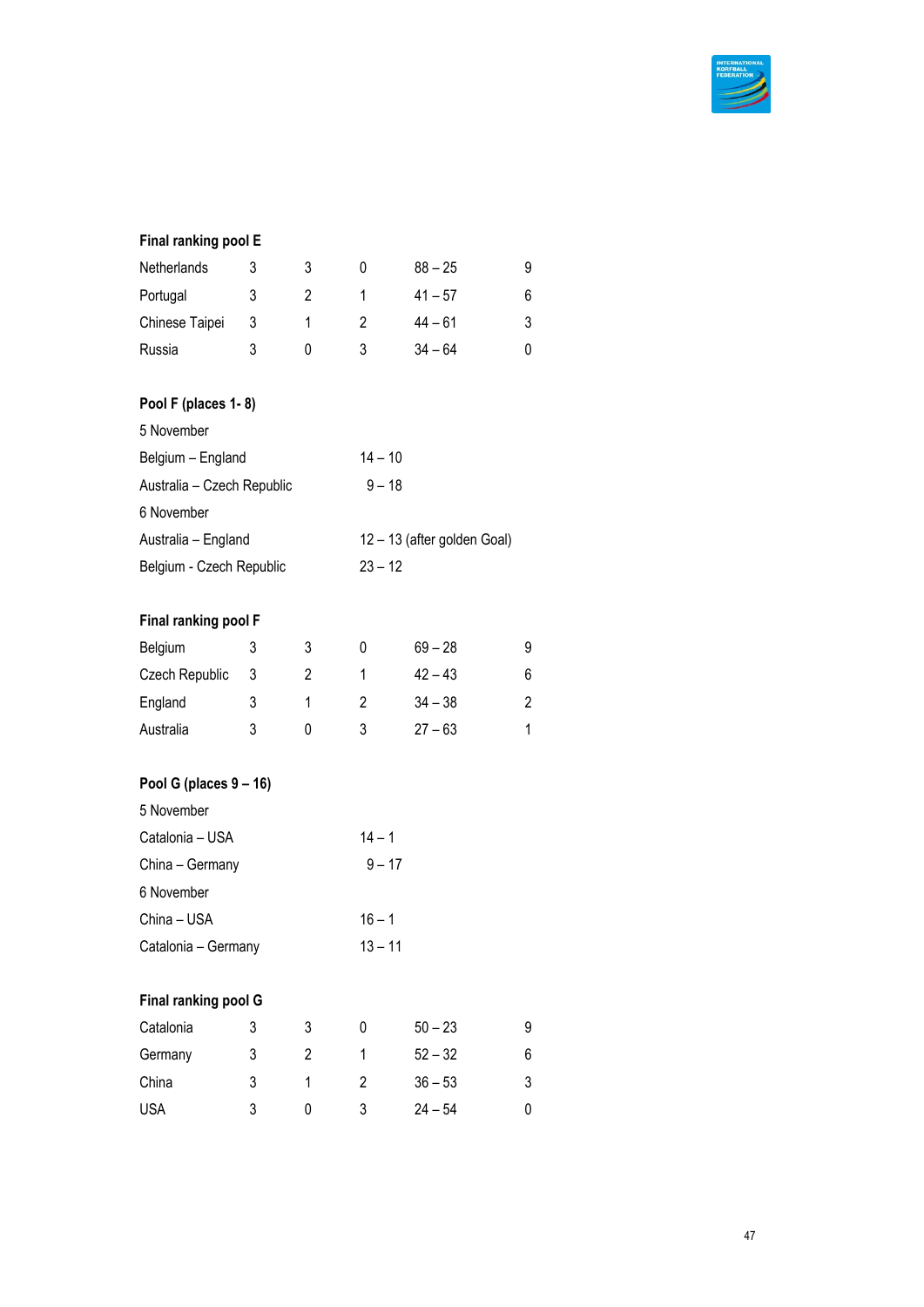

### **Pool H (places 9 -16)**

| 5 November             |                             |
|------------------------|-----------------------------|
| Poland - India         | 16 - 17 (after Golden Goal) |
| South Africa - Hungary | $10 - 22$                   |
| 6 November             |                             |
| South Africa - India   | $19 - 26$                   |
| Poland - Hungary       | 8 – 14                      |

### **Final ranking pool H**

| Hungary      | 3 | 3 | $55 - 25$ | 9 |
|--------------|---|---|-----------|---|
| India        | 3 |   | $50 - 54$ | 5 |
| South Africa | 3 |   | $51 - 63$ | 3 |
| Poland       | 2 |   | $39 - 53$ |   |

### **SEMIFINAL MATCHES**

| For places $9 - 16$ |                            |
|---------------------|----------------------------|
| 7 November          |                            |
| China - Poland      | $15 - 17$                  |
| South Africa - USA  | 9 - 10 (after Golden Goal) |
| Catalonia – India   | $12 - 10$                  |
| Hungary - Germany   | $17 - 16$                  |

### **For places 1 – 8**

| 8 November                   |           |
|------------------------------|-----------|
| Chinese Taipei - Australia   | $21 - 13$ |
| England – Russia             | $9 - 13$  |
| Netherlands - Czech Republic | $22 - 9$  |
| Belgium - Portugal           | $19 - 6$  |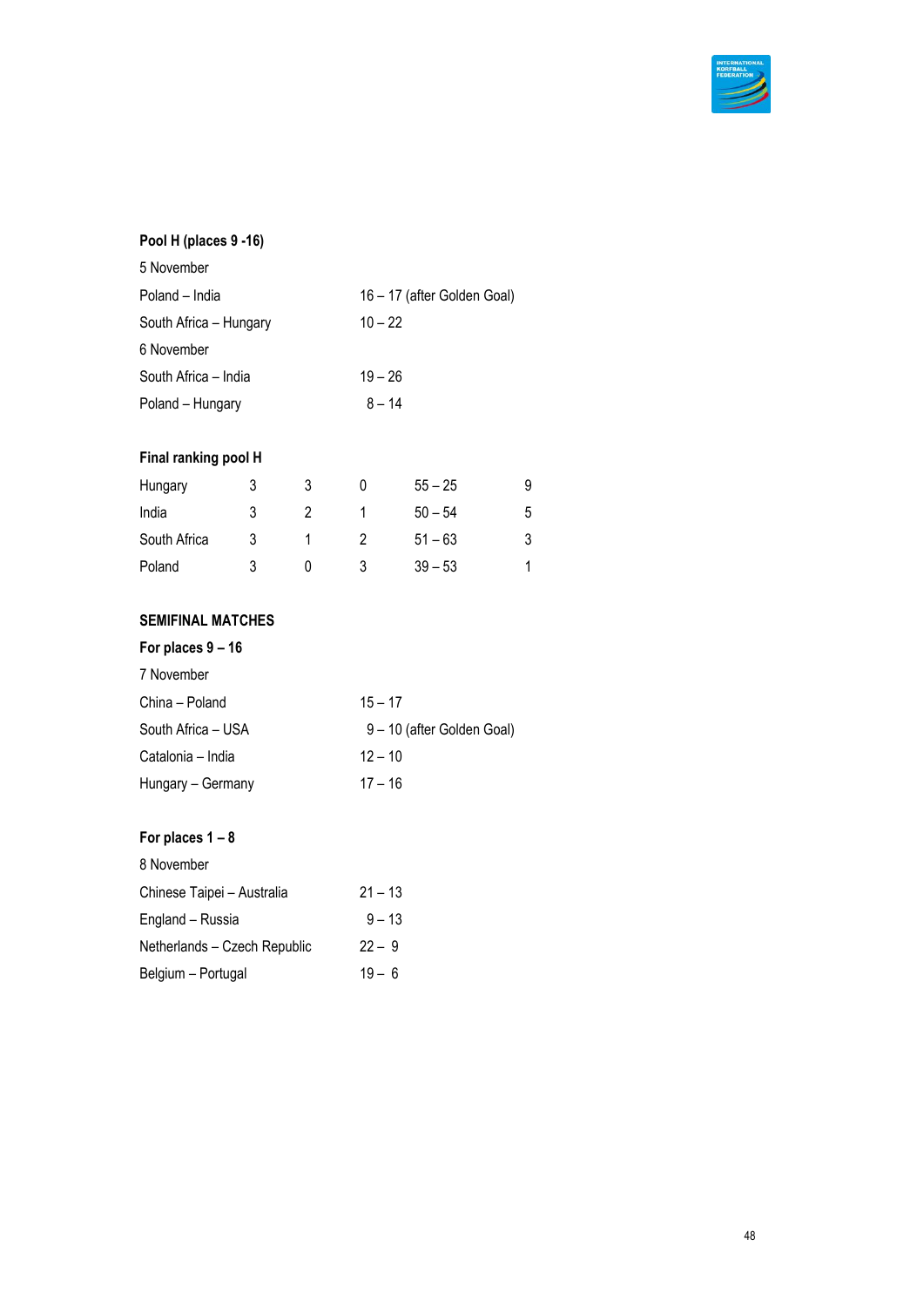

### **FINAL MATCHES**

| For places 9 - 16    |                             |
|----------------------|-----------------------------|
| 9 November           |                             |
| China - South Africa | 16 - 17 (after Golden Goal) |
| Poland – USA         | $12 - 13$                   |
| India - Germany      | $9 - 19$                    |
| Catalonia – Hungary  | 13 - 12 (after Golden Goal) |

## **For places 1 – 8**

| 10 November               |           |
|---------------------------|-----------|
| Australia - England       | $11 - 12$ |
| Russia – Chinese Taipei   | $8 - 13$  |
| Czech Republic - Portugal | $19 - 14$ |
| Netherlands - Belgium     | $23 - 10$ |

### **Final rankings**

|                    | <u>M</u> | $\underline{\mathsf{W}}$ | Ē              | GF - GA     |
|--------------------|----------|--------------------------|----------------|-------------|
| 1. The Netherlands | 7        | 7                        | 0              | $204 - 65$  |
| 2. Belgium         | 7        | 6                        | 1              | $158 - 69$  |
| 3. Czech Republic  | 7        | 5                        | $\overline{2}$ | $108 - 106$ |
| 4. Portugal        | 7        | 4                        | 3              | $110 - 112$ |
| 5. Chinese Taipei  | 7        | 5                        | $\overline{2}$ | $127 - 111$ |
| 6. Russia          | 7        | 3                        | 4              | $87 - 107$  |
| 7. England         | 7        | 4                        | 3              | $82 - 81$   |
| 8. Australia       | 7        | 1                        | 6              | $85 - 127$  |
| 9. Catalonia       | 7        | 5                        | $\overline{2}$ | $96 - 91$   |
| 10. Hungary        | 7        | 4                        | 3              | $103 - 75$  |
| 11. Germany        | 7        | 3                        | 4              | $115 - 92$  |
| 12. India          | 7        | 2                        | 5              | $96 - 129$  |
| 13. USA            | 7        | $\overline{2}$           | 5              | $69 - 122$  |
| 14. Poland         | 7        | $\overline{2}$           | 5              | $91 - 121$  |
| 15. South Africa   | 7        | $\overline{2}$           | 5              | $97 - 143$  |
| 16. China          | 7        | 1                        | 6              | $84 - 161$  |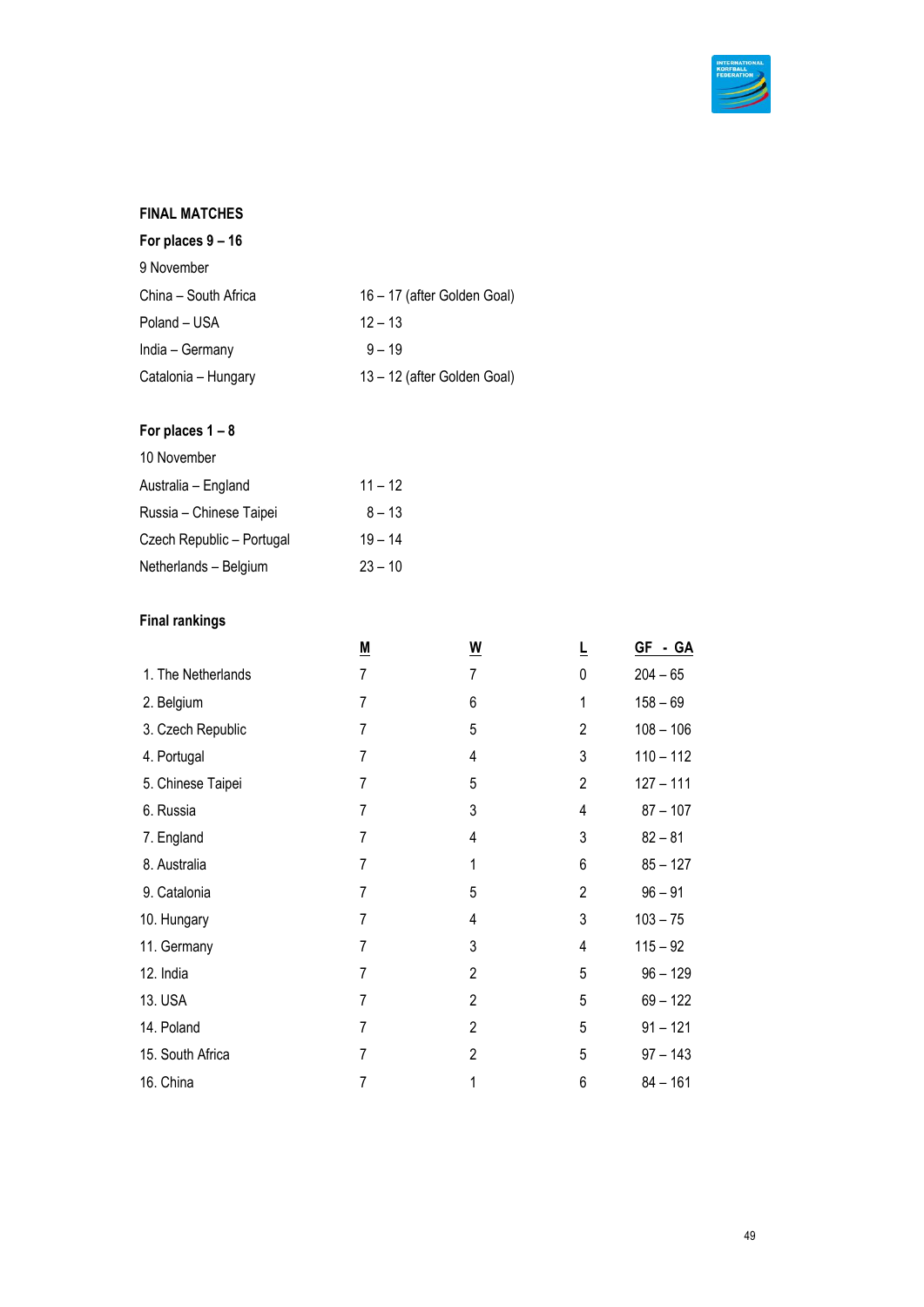

**Qualified for the 2009 World Games** in Kaohsiung (TPE): the numbers 1 – 8 in the final ranking.

#### **Referees**

| Paul Adams (Australia)         | Jorge Alves (Portugal)       | Chih Wei Chen (Chinese Taipei)  |
|--------------------------------|------------------------------|---------------------------------|
| Deepak Dutta (India)           | Lukas Filip (Czech Republic) | Dirk van Heertum (Belgium)      |
| Paul Jeanes (England)          | Steve Jones (England)        | Henry van Meerten (Netherlands) |
| Karel Mwala (South Africa)     | Piotr Osinski (Poland)       | Geoffrey Picqueur (Belgium)     |
| Martin Uherka (Czech Republic) | Alle Visser (Netherlands)    | Wing Hung Lee (Hong Kong)       |

**Referee championship final match** Netherlands - Belgium: Lukas Filip (Czech Republic)

| <b>Referee Assessors</b>           |                               |                             |
|------------------------------------|-------------------------------|-----------------------------|
| Gerrit van der Beek (Netherlands)  | Walter Eijsink (Netherlands)  | Teun Lepelaar (Netherlands) |
|                                    |                               |                             |
| <b>Jury Members</b>                |                               |                             |
| Ton Tieleman (Netherlands) (chair) | Karen Banninga (South Africa) | Marc Breugelmans (Belgium)  |
| Milan Cejka (Czech Republic)       | Warman Cheng (Hong Kong)      | Pierre Coppens (Belgium)    |
| Steve Wright (England)             | Susan Wright (England)        |                             |
|                                    |                               |                             |

**Top three male scorers**: Michiel Gerritsen (NED) 35; Werner Basson (RSA) 31; Bart Cleyman (BEL) 30 **Top three female scorers**: Ines Biocas (POR) 17; Qian Cui (CHN) 16; Megan O'Keefe (AUS) 15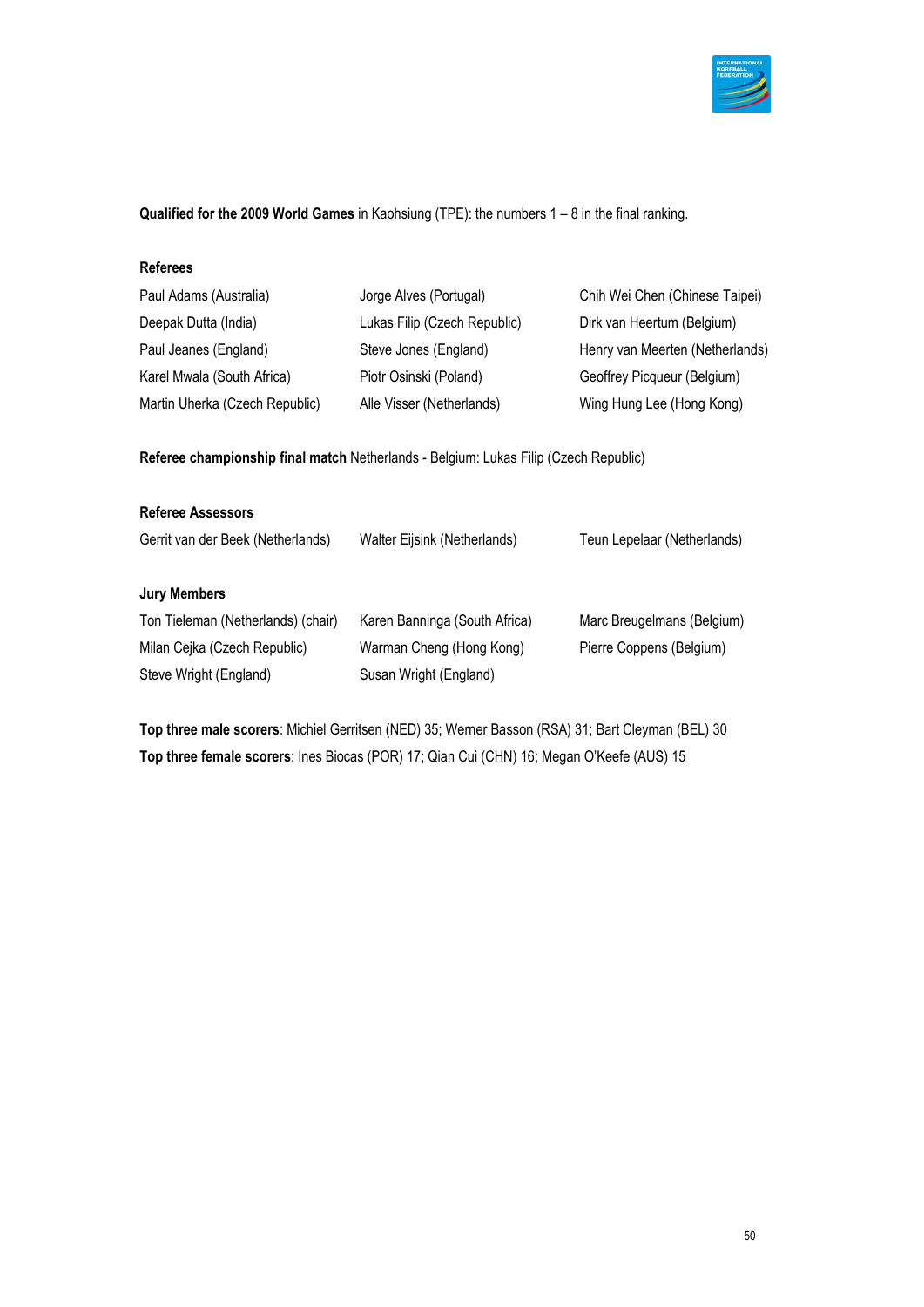

## <span id="page-52-0"></span>**Appendix IX**

## <span id="page-52-1"></span>**Results and final rankings of the ninth IKF World Korfball Championship in 2011 (Shaoxing, China)**

On the basis of their rankings in continental korfball championships the following sixteen countries were invited to participate in the 9<sup>th</sup> World Korfball Championship in Shaoxing (China):

- Host country: China
- Champion country of the African continent: South Africa
- Top four countries of the IKF Asia/Oceania korfball championship: Chinese Taipei, Australia, India and Hong Kong
- Ten more countries from the European continent: The Netherlands, Belgium, Germany, England, Catalonia, Russia, Portugal, Poland, Hungary and Czech Republic.

Hungary, however, declined the invitation and was replaced by Wales.

#### **Pool A**

| 27 October 2011:       |   |   |                |            |   |
|------------------------|---|---|----------------|------------|---|
| Netherlands - Portugal |   |   | $34 - 13$      |            |   |
| Germany - India        |   |   | $25 - 19$      |            |   |
|                        |   |   |                |            |   |
| 28 October 2011:       |   |   |                |            |   |
| Netherlands - German   |   |   | $24 - 10$      |            |   |
| Portugal – India       |   |   | $40 - 14$      |            |   |
| 29 October 2011:       |   |   |                |            |   |
| Netherlands - India    |   |   | $60 - 11$      |            |   |
| Germany - Portugal     |   |   | $11 - 16$      |            |   |
| Final ranking pool A   |   |   |                |            |   |
|                        |   |   |                |            |   |
| Netherlands            | 3 | 3 | 0              | $118 - 34$ | 9 |
| Portugal               | 3 | 2 | 1              | $69 - 59$  | 6 |
| Germany                | 3 | 1 | $\overline{c}$ | $46 - 59$  | 3 |
| India                  | 3 | 0 | 3              | $44 - 125$ | 0 |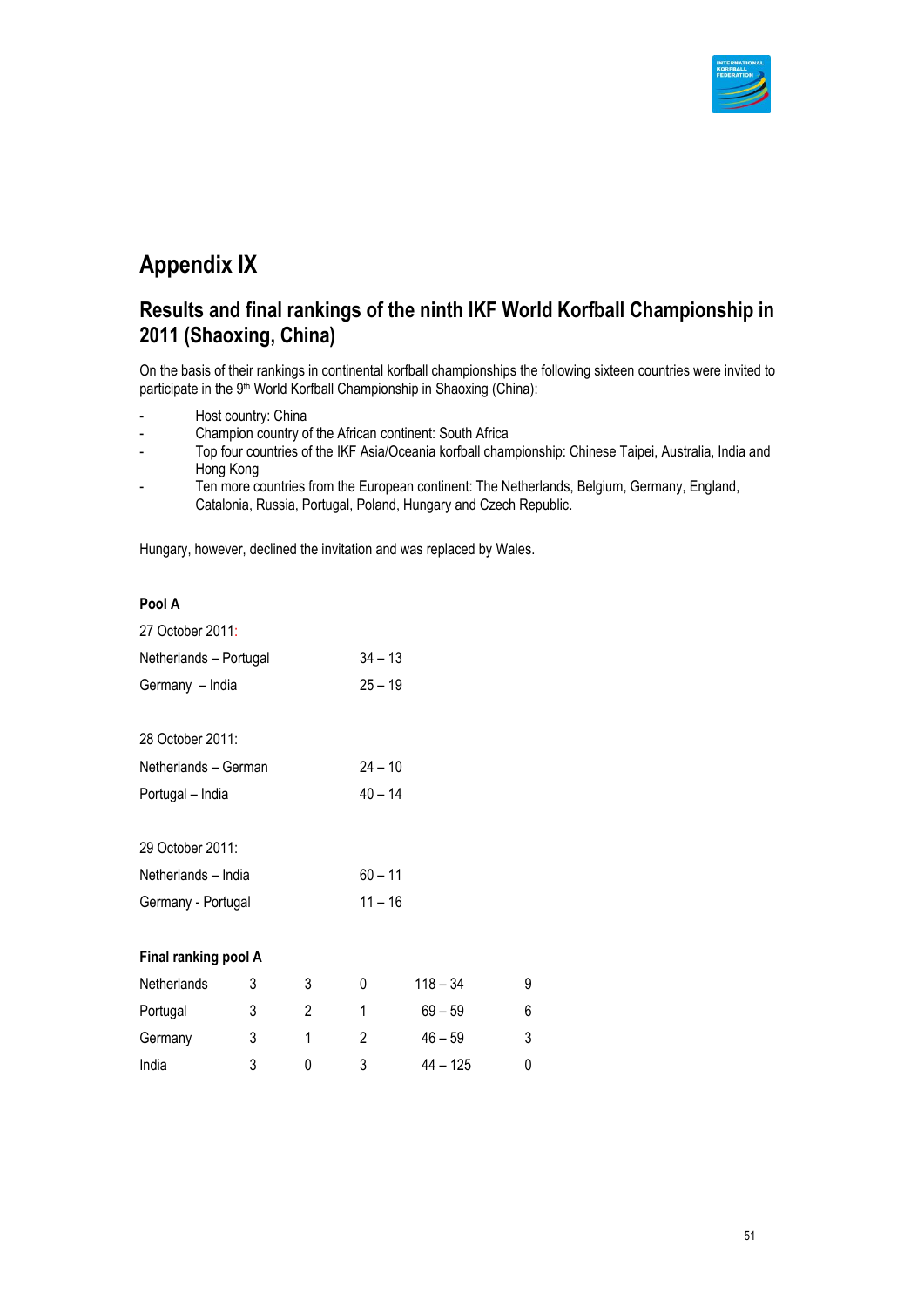

# **Pool B** 27 October 2011: Belgium – South Africa 46 – 10 Russia – Hong Kong 33 – 17 28 October 2011: Belgium – Russia 35 – 11 South Africa – Hong Kong 12 – 23 29 October 2011: Belgium – Hong Kong  $56 - 6$ Russia - South Africa 35 – 9 **Final ranking pool B** Belgium 3 3 0 137–27 9 Russia 3 2 1 79 – 61 6 Hong Kong 3 1 2 46 – 101 3 South Africa 3 0 31–84 0

| Pool C |  |
|--------|--|

| 27 October 2011:           |           |
|----------------------------|-----------|
| England - Poland           | $23 - 14$ |
| Chinese Taipei - Australia | $32 - 21$ |
|                            |           |
| 28 October 2011:           |           |
| England - Australia        | $23 - 17$ |
| Chinese Taipei - Poland    | $36 - 13$ |
|                            |           |
| 29 October 2011:           |           |
| Australia – Poland         | $21 - 24$ |
| Chinese Taipei - England   | $25 - 20$ |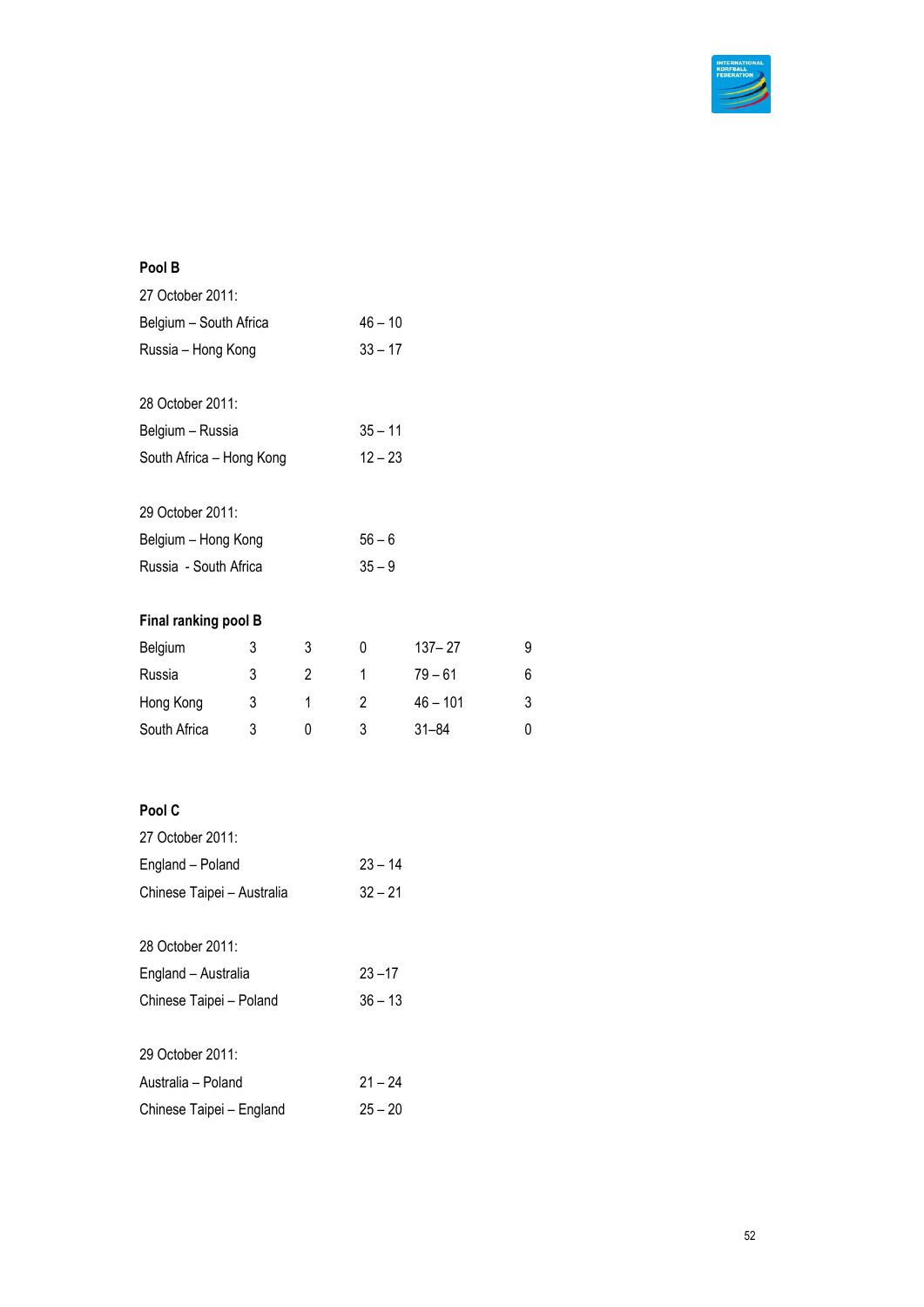

### **Final ranking pool C**

| Chinese Taipei | 3 | 3 | $93 - 54$ | 9 |
|----------------|---|---|-----------|---|
| England        | 3 |   | $66 - 56$ | 6 |
| Poland         | ર |   | $51 - 80$ | 3 |
| Australia      | 2 |   | $59 - 79$ |   |

#### **Pool D**

| 27 October 2011:           |           |
|----------------------------|-----------|
| Czech Republic – Catalonia | $16 - 21$ |
| China – Wales              | $17 - 13$ |
|                            |           |

## 28 October 2011:

| Catalonia – Wales      | $28 - 6$  |
|------------------------|-----------|
| China – Czech Republic | $16 - 25$ |

### 29 October 2011:

| Czech Republic – Wales | $29 - 4$  |
|------------------------|-----------|
| China – Catalonia      | $17 - 27$ |

### **Final Ranking pool D**

| Catalonia      |   |  | $76 - 39$ | 9 |
|----------------|---|--|-----------|---|
| Czech Republic | 3 |  | $70 - 41$ | 6 |
| China          | ર |  | $50 - 65$ | 3 |
| Wales          |   |  | $23 - 74$ | 0 |

### **QUARTER FINAL POOL MATCHES (first round results stand)**

**Pool E (places 1- 8)** 31 October 2011: Czech Republic – Netherlands 18 – 38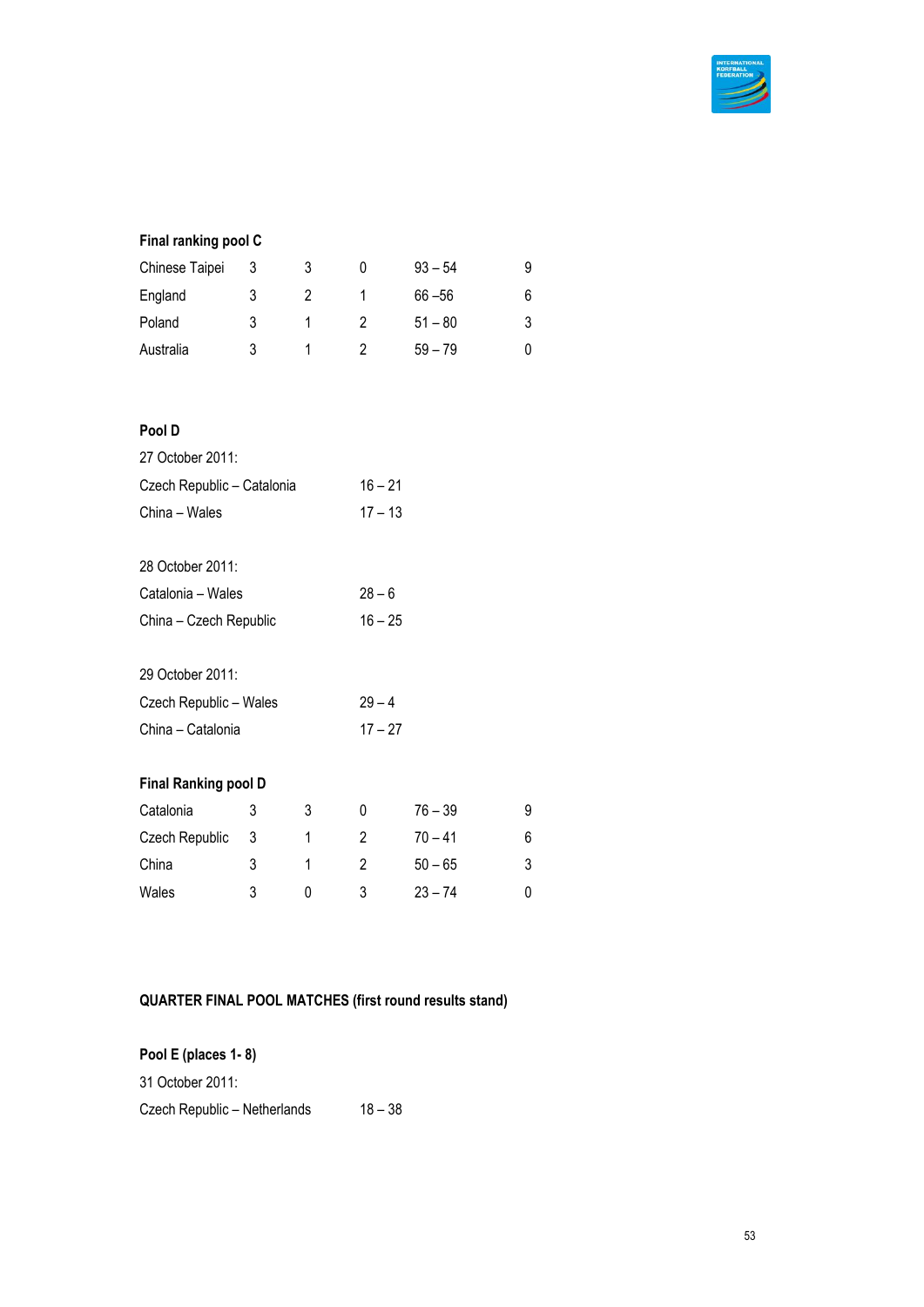| Catalonia - Portugal      |   |   | $18 - 15$ |           |   |
|---------------------------|---|---|-----------|-----------|---|
| 1 November 2011:          |   |   |           |           |   |
| Catalonia - Netherlands   |   |   | $11 - 32$ |           |   |
| Czech Republic - Portugal |   |   | $20 - 18$ |           |   |
|                           |   |   |           |           |   |
| Final ranking pool E      |   |   |           |           |   |
| Netherlands               | 3 | 3 | 0         | $70 - 29$ | 9 |
| Catalonia                 | 3 | 2 | 1         | $29 - 26$ | 6 |
| Czech Republic            | 3 | 1 | 1         | $38 - 56$ | 3 |
| Portugal                  | 3 | 0 | 2         | $33 - 38$ | 0 |
|                           |   |   |           |           |   |
| Pool F (places 1-8)       |   |   |           |           |   |
| 31 October 2011:          |   |   |           |           |   |
| England - Belgium         |   |   | $16 - 31$ |           |   |
| Cinese Taipei - Russia    |   |   | $25 - 12$ |           |   |
| 1 November 2011:          |   |   |           |           |   |
|                           |   |   |           |           |   |
| Cinese Taipei - Belgium   |   |   | $17 - 21$ |           |   |
| England - Russia          |   |   | $22 - 21$ |           |   |
|                           |   |   |           |           |   |
| Final ranking pool F      |   |   |           |           |   |
| Belgium                   | 3 | 3 | 0         | $42 - 29$ | 9 |
| Chinese Taipei            | 3 | 2 | 1         | $42 - 33$ | 6 |
| England                   | 3 | 1 | 1         | $38 - 52$ | 3 |
| Russia                    | 3 | 0 | 2         | $33 - 47$ | 0 |
|                           |   |   |           |           |   |
| Pool G (places 9 - 16)    |   |   |           |           |   |
| 31 October 2011:          |   |   |           |           |   |
| Wales - Germany           |   |   | $12 - 24$ |           |   |
| China - India             |   |   | $34 - 26$ |           |   |
| 1 November 2011:          |   |   |           |           |   |
| China - Germany           |   |   | $16 - 25$ |           |   |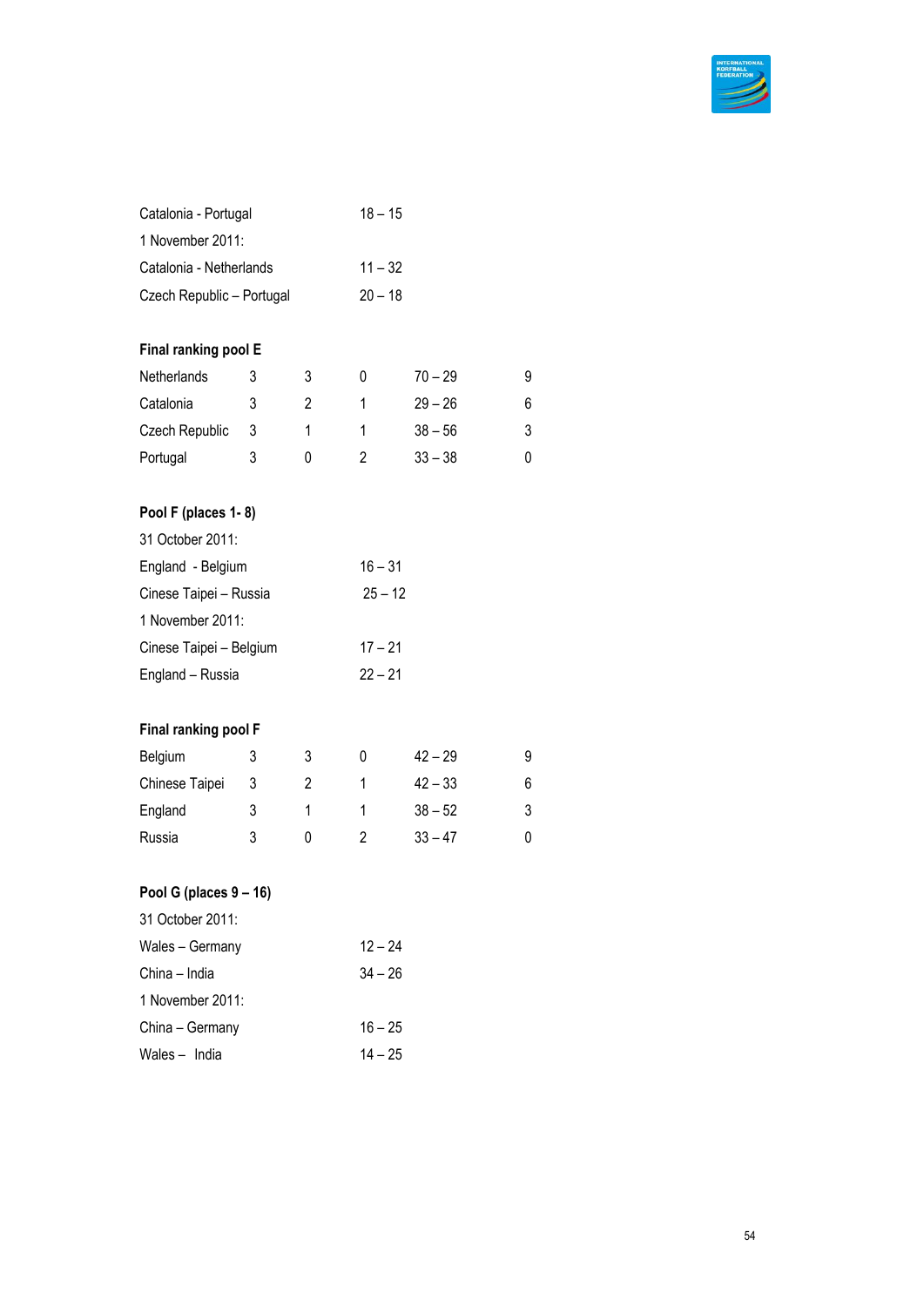

### **Final ranking pool G**

| 3 | 3 | $49 - 28$ | 9 |
|---|---|-----------|---|
| 3 |   | $50 - 51$ | 6 |
| 3 |   | $51 - 48$ | 3 |
| 3 |   | $26 - 49$ |   |
|   |   |           |   |

## **Pool H (places 9 -16)**

| 31 October 2011:         |           |
|--------------------------|-----------|
| Australia – Hong Kong    | $29 - 21$ |
| Poland - South Africa    | $21 - 14$ |
| 1 November 2011:         |           |
| Australia - South Africa | $31 - 14$ |
| Poland – Hong Kong       | $31 - 20$ |
|                          |           |

#### **Final ranking pool H**

| Poland       | 3 |  | $52 - 34$ | 9 |
|--------------|---|--|-----------|---|
| Australia    | 3 |  | $60 - 35$ |   |
| Hong Kong    | 3 |  | $41 - 60$ |   |
| South Africa |   |  | $28 - 52$ |   |

#### **SEMIFINAL MATCHES**

| For places $9 - 16$  |           |
|----------------------|-----------|
| 2 November 2011      |           |
| India - South Africa | $28 - 16$ |
| Wales - Hong Kong    | $15 - 19$ |
| Germany - Australia  | $26 - 15$ |
| China - Poland       | $20 - 21$ |

### **For places 1 – 8**

| 3 November 2011              |           |
|------------------------------|-----------|
| Czech Republic - Russia      | $21 - 23$ |
| Portugal - England           | $23 - 24$ |
| Netherlands - Chinese Taipei | $27 - 17$ |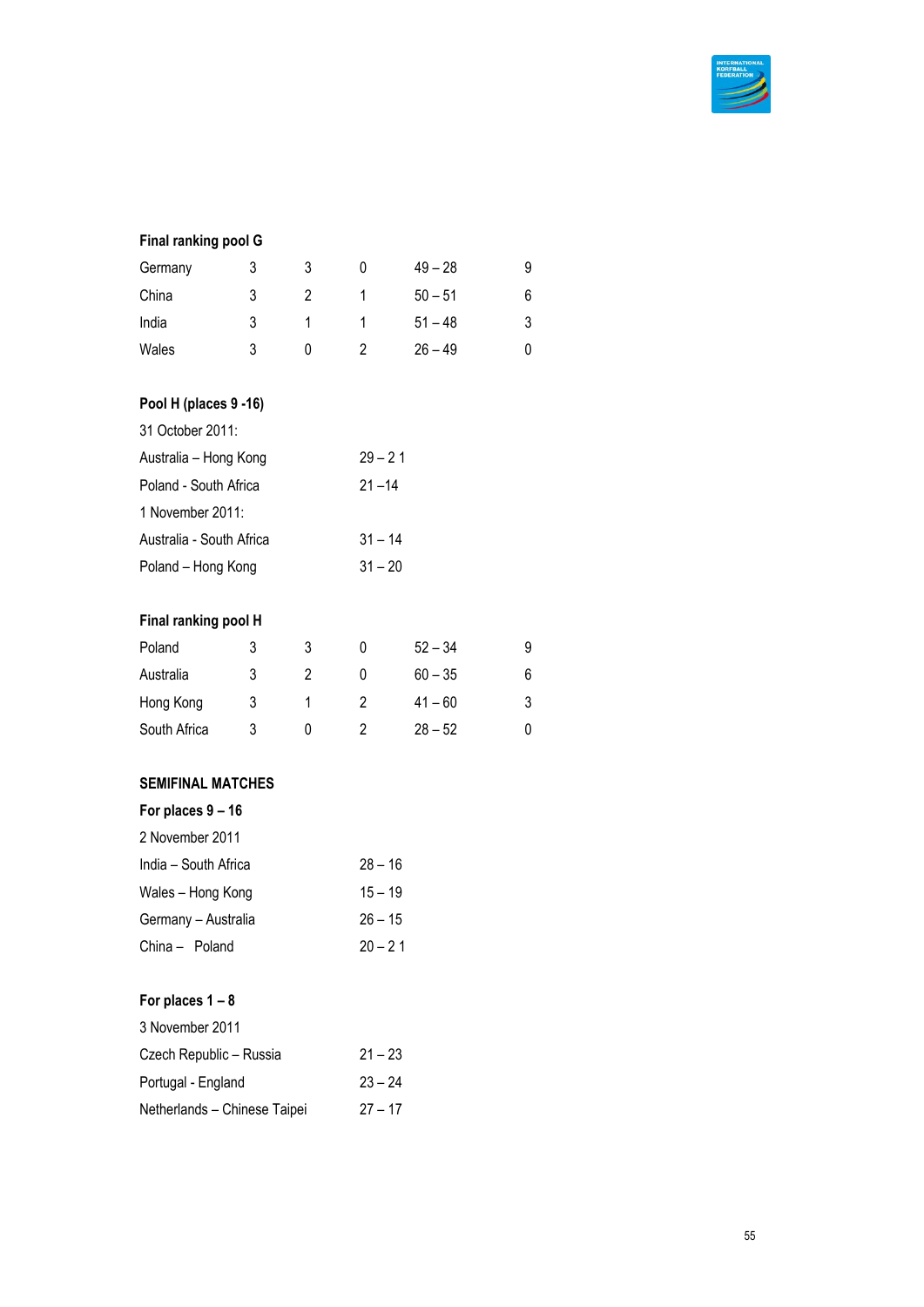| Catalonia - Belgium | $14 - 27$ |
|---------------------|-----------|
|                     |           |

#### **FINAL MATCHES For places 9 – 16**

| For places 9 – 16    |           |
|----------------------|-----------|
| 4 November 2011      |           |
| South Africa - Wales | $13 - 14$ |
| India – Hong Kong    | $20 - 24$ |
| China – Australia    | $23 - 20$ |
| Poland – Germany     | $18 - 23$ |

## **For places 1 – 8**

| 5 November 2011            |           |
|----------------------------|-----------|
| Czech Republic – Portugal  | $12 - 16$ |
| Russia – England           | $22 - 29$ |
| Catalonia - Chinese Taipei | $16 - 33$ |
| Belgium - Netherlands      | $26 - 32$ |

Bronze medal match

World Korfball Championship Final Match

### **Final rankings**

|                    | <b>Match</b> | Win            | Loss           | $GF - GA$   |
|--------------------|--------------|----------------|----------------|-------------|
| 1. The Netherlands | 7            | 7              | 0              | $247 - 106$ |
| 2. Belgium         | 7            | 6              | 1              | $242 - 106$ |
| 3. Chinese Taipei  | 7            | 5              | $\overline{2}$ | $185 - 130$ |
| 4. Catalonia       | 7            | 4              | 3              | $135 - 146$ |
| 5. England         | 7            | 4              | 3              | $157 - 153$ |
| 6. Russia          | 7            | 3              | 4              | $157 - 158$ |
| 7. Portugal        | 7            | 3              | 4              | $141 - 133$ |
| 8. Czech Republic  | 7            | 3              | 4              | $141 - 136$ |
| 9. Germany         | 7            | 5              | 2              | 144 - 120   |
| 10. Poland         | 7            | 4              | 3              | $142 - 157$ |
| 11. China          | 7            | 3              | 4              | $146 - 157$ |
| 12. Australia      | 7            | 3              | 4              | $154 - 163$ |
| 13. India          | 7            | $\overline{2}$ | 5              | $143 - 206$ |
| 14. Hong Kong      | 7            | 3              | 4              | $120 - 196$ |
| 15. Wales          | 7            |                | 6              | $78 - 155$  |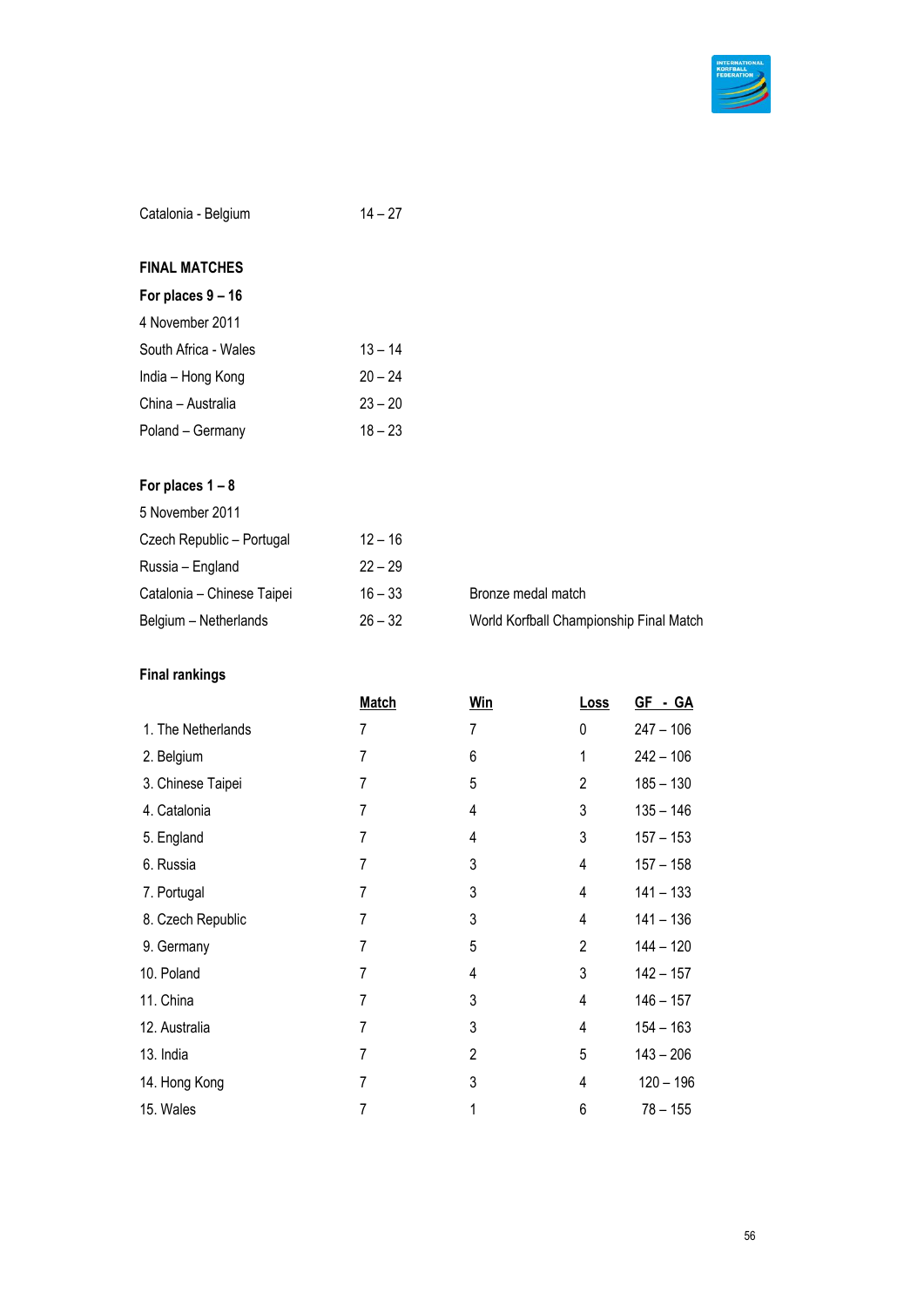

| 16. South Africa |  | 7 88 – 198 |
|------------------|--|------------|
|                  |  |            |

#### **Referees**

| Steve JONES (Wales)<br>Sandra ANUS (Germany) | Rajesh SAINI (India)<br>Andre MOSTERDIJK (Netherlands) | Vincent van der BEKEN (Belgium)<br>Luke ROSIE (Australia) |
|----------------------------------------------|--------------------------------------------------------|-----------------------------------------------------------|
| Alle VISSER (Netherlands)                    | Ondřej FRIDRICH (Czech Republic)                       | Tamas ELEKES (Hungary)                                    |
| Chi Hon TSANG (Hong Kong)                    | Geoffrey PICQUEUR (Belgium)                            | Jon Chiang CHIU (Chinaese Taipei)                         |

**Referee IKF World Korfball Championship final match** Belgium - Netherlands: Steve JONES (Wales)

#### **Referee Assessors**

| Gerrit van der BEEK (Netherlands)                          | Walter EIJSINK (Netherlands) | Theo van der LINDE (Netherlands) |
|------------------------------------------------------------|------------------------------|----------------------------------|
| Jury                                                       |                              |                                  |
| Gert DIJKSTRA (Netherlands) (chair) Tim MILLER (Australia) |                              | Chun Fu CHUNG (Hongkong)         |
| Yee Wa LAM (Hong Kong)                                     | Steve WRIGHT (England)       | Kerry WILSON (NZL)               |
| Deirdre MACK (Sputh Africa)                                |                              |                                  |

#### **ICT**

Pierre COPPENS (Belgium)

**Top three male scorers**: [Bart CLEYMAN](http://www.worldkorfball.org/players/cleyman-bart.html) (BEL) 49; [Maciej ZAK](http://www.worldkorfball.org/players/maciej-zak.html) (POL) 49; [Nick JANSSENS](http://www.worldkorfball.org/players/nick-janssens.html) (BEL) 47 **Top three female scorers**: Celin[e Szu-Yu LIN](http://www.worldkorfball.org/players/szu-yu-lin.html) (TPE) 26; [Ines BIOCAS](http://www.worldkorfball.org/players/ines-biocas.html) (POR) 22[; Shu-Ping CHU](http://www.worldkorfball.org/players/shu-ping-chu.html) (TPE) 21

| "All Stars" tournament team:<br>Females: | Males:                             |
|------------------------------------------|------------------------------------|
| Celine Szu-Yu LIN, Chinese Taipei        | Bart CLEYMAN, Belgium              |
| Mady TIMS, Netherlands                   | Ben Ling-Fan HUANG, Chinese Taipei |
| Amy TURNER, England                      | Sergi Gabriel GIRALT, Catalonia    |
| Yan ZHANG, China                         | André KUIPERS, Netherlands         |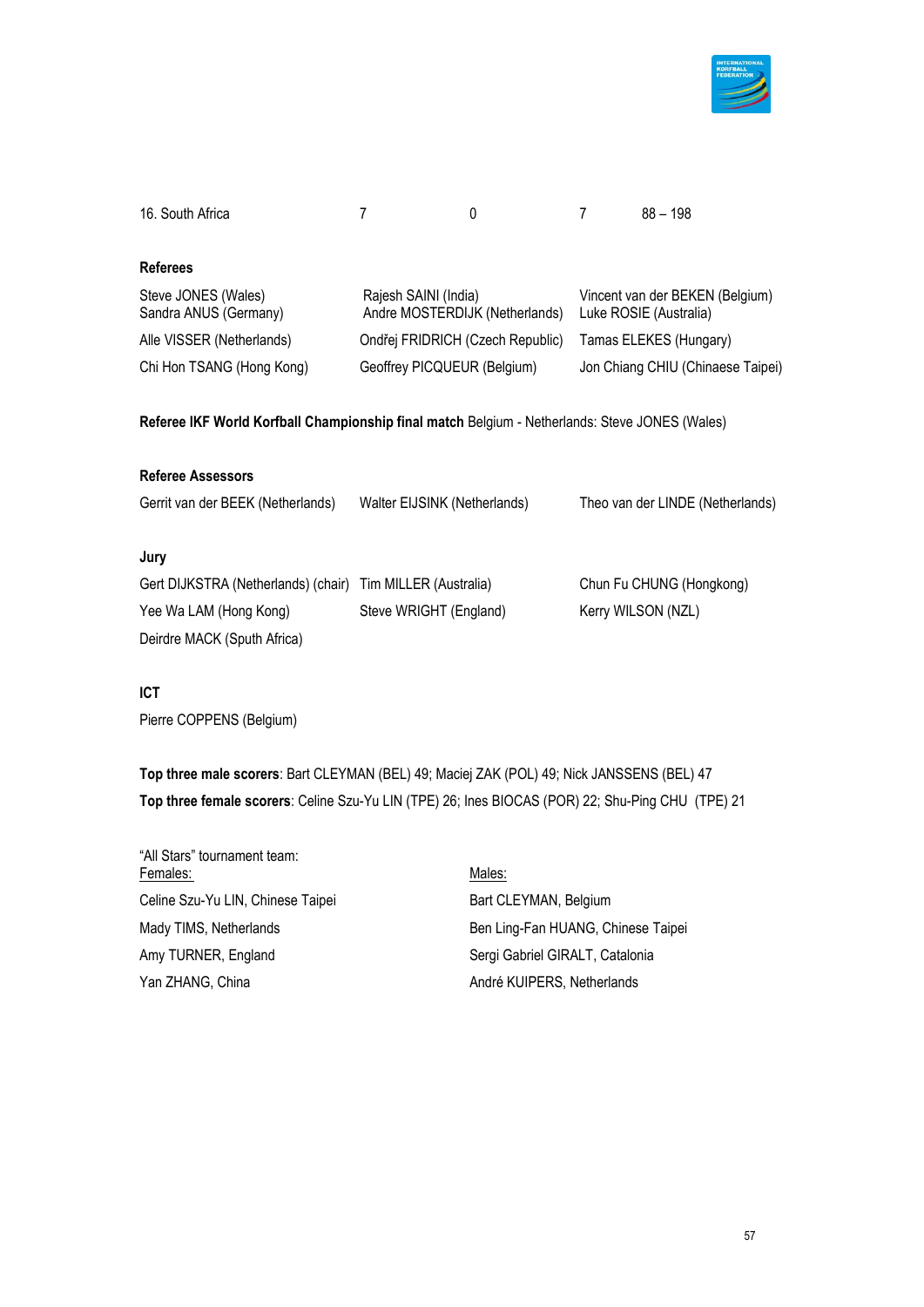

# <span id="page-59-0"></span>**Appendix X**

# <span id="page-59-1"></span>**Review of participating countries and their final rankings**

| <b>IKF World Korfball Championship</b> | 1978                     | 1984                     | 1987           | 1991                     | 1995                     | 1999                     | 2003                     | 2007                     | 2011                     |
|----------------------------------------|--------------------------|--------------------------|----------------|--------------------------|--------------------------|--------------------------|--------------------------|--------------------------|--------------------------|
| The Netherlands                        | $\mathbf 1$              | $\mathbf 1$              | 1              | $\overline{2}$           | $\mathbf{1}$             | 1                        | $\mathbf{1}$             | 1                        | $\mathbf{1}$             |
| Belgium                                | $\overline{2}$           | $\overline{2}$           | $\overline{2}$ | $\overline{1}$           | $\overline{2}$           | $\overline{2}$           | $\overline{2}$           | $\overline{2}$           | $\overline{2}$           |
| Chinese Taipei                         | $\overline{a}$           | $\overline{a}$           | $\overline{4}$ | $\overline{3}$           | $\overline{5}$           | 6                        | $\overline{4}$           | $\overline{5}$           | $\overline{3}$           |
| Catalonia                              | $\overline{6}$           | 5                        | 11             | $\overline{a}$           | L.                       | $\overline{8}$           | $\overline{9}$           | 9                        | $\overline{4}$           |
| England (Great Britain before 2007)    | 4                        | 4                        | $\overline{3}$ | $\overline{5}$           | $\overline{8}$           | $\overline{3}$           | $\overline{5}$           | $\overline{7}$           | $\overline{5}$           |
| Russia                                 | ä,                       | $\overline{\phantom{a}}$ | $\overline{a}$ | $\mathbf{r}$             | $\Box$                   | $\mathbf{r}$             | $\mathbf{r}$             | $\overline{6}$           | 6                        |
| Portugal                               | $\blacksquare$           | ä,                       | $\overline{9}$ | $\overline{6}$           | $\overline{3}$           | $\overline{5}$           | 6                        | 4                        | $\overline{7}$           |
| <b>Czech Republic</b>                  | $\blacksquare$           | $\Box$                   | $\mathbf{r}$   | $\overline{a}$           | $\overline{7}$           | $\overline{a}$           | $\overline{3}$           | $\overline{3}$           | $\overline{8}$           |
| Germany                                | 3                        | $\overline{3}$           | $\overline{5}$ | 4                        | $\overline{6}$           | $\overline{4}$           | $\overline{8}$           | 11                       | $\overline{9}$           |
| Poland                                 | ä,                       | $\Box$                   | $\overline{a}$ | $\overline{\phantom{a}}$ | $\Box$                   | $\overline{9}$           | 12                       | 14                       | 10                       |
| China                                  | ä,                       | ä,                       | $\blacksquare$ | $\mathbf{r}$             | $\blacksquare$           | $\blacksquare$           | $\overline{a}$           | 16                       | 11                       |
| Australia                              | $\blacksquare$           | $\overline{7}$           | 6              | $\overline{9}$           | $\overline{4}$           | $\overline{7}$           | $\overline{7}$           | $\overline{8}$           | 12                       |
| India                                  | ä,                       | $\Box$                   | $\overline{a}$ | 11                       | 12                       | 11                       | 14                       | 12                       | 13                       |
| Hong Kong                              | $\blacksquare$           | $\blacksquare$           | ä,             | L.                       | $\overline{\phantom{a}}$ | $\blacksquare$           | ä,                       | $\blacksquare$           | 14                       |
| Wales                                  | $\blacksquare$           | $\blacksquare$           | $\blacksquare$ | $\mathbf{r}$             | $\blacksquare$           | $\blacksquare$           | $\blacksquare$           | ä,                       | 15                       |
| South Africa                           | $\blacksquare$           | $\blacksquare$           | ä,             | $\Box$                   | 11                       | 10                       | $\overline{11}$          | $\overline{15}$          | 16                       |
| Hungary                                | $\blacksquare$           | $\blacksquare$           | $\blacksquare$ | $\blacksquare$           | $\blacksquare$           | $\blacksquare$           | 10                       | 10                       | $\overline{\phantom{a}}$ |
| United States of America               | $\overline{5}$           | $\overline{6}$           | $\overline{7}$ | $\overline{7}$           | $\blacksquare$           | $\overline{\phantom{a}}$ | $\blacksquare$           | 13                       | $\blacksquare$           |
| Slovakia                               | $\blacksquare$           | $\blacksquare$           | $\blacksquare$ | $\overline{\phantom{a}}$ | 10                       | $\blacksquare$           | $\overline{13}$          | $\blacksquare$           |                          |
| Armenia                                | $\blacksquare$           | $\blacksquare$           | $\blacksquare$ | $\overline{8}$           | $\overline{9}$           | $\overline{a}$           | 15                       | ÷.                       | $\blacksquare$           |
| Japan                                  | $\blacksquare$           | $\blacksquare$           | $\blacksquare$ | $\Box$                   | $\overline{\phantom{a}}$ | 12                       | 16                       | $\blacksquare$           | $\overline{\phantom{a}}$ |
| Aruba                                  | $\blacksquare$           | $\blacksquare$           | $\overline{8}$ | 10                       | $\blacksquare$           | $\blacksquare$           | $\blacksquare$           | $\overline{\phantom{a}}$ | $\blacksquare$           |
| Indonesia                              | $\blacksquare$           | $\blacksquare$           | 10             | 12                       | $\Box$                   | $\overline{\phantom{a}}$ | $\overline{\phantom{a}}$ | $\blacksquare$           | $\blacksquare$           |
| France                                 | $\overline{\phantom{a}}$ | $\overline{8}$           | 12             | $\overline{\phantom{a}}$ | $\Box$                   | $\blacksquare$           | $\blacksquare$           | $\blacksquare$           | ä,                       |
| Papua New Guinea                       | $\overline{7}$           | $\blacksquare$           | $\frac{1}{2}$  | $\blacksquare$           | $\blacksquare$           | $\blacksquare$           | $\blacksquare$           | $\blacksquare$           | $\blacksquare$           |
| Luxemburg                              | $\overline{8}$           | $\blacksquare$           | ä,             | $\blacksquare$           | $\blacksquare$           | $\blacksquare$           | $\blacksquare$           | $\blacksquare$           | $\blacksquare$           |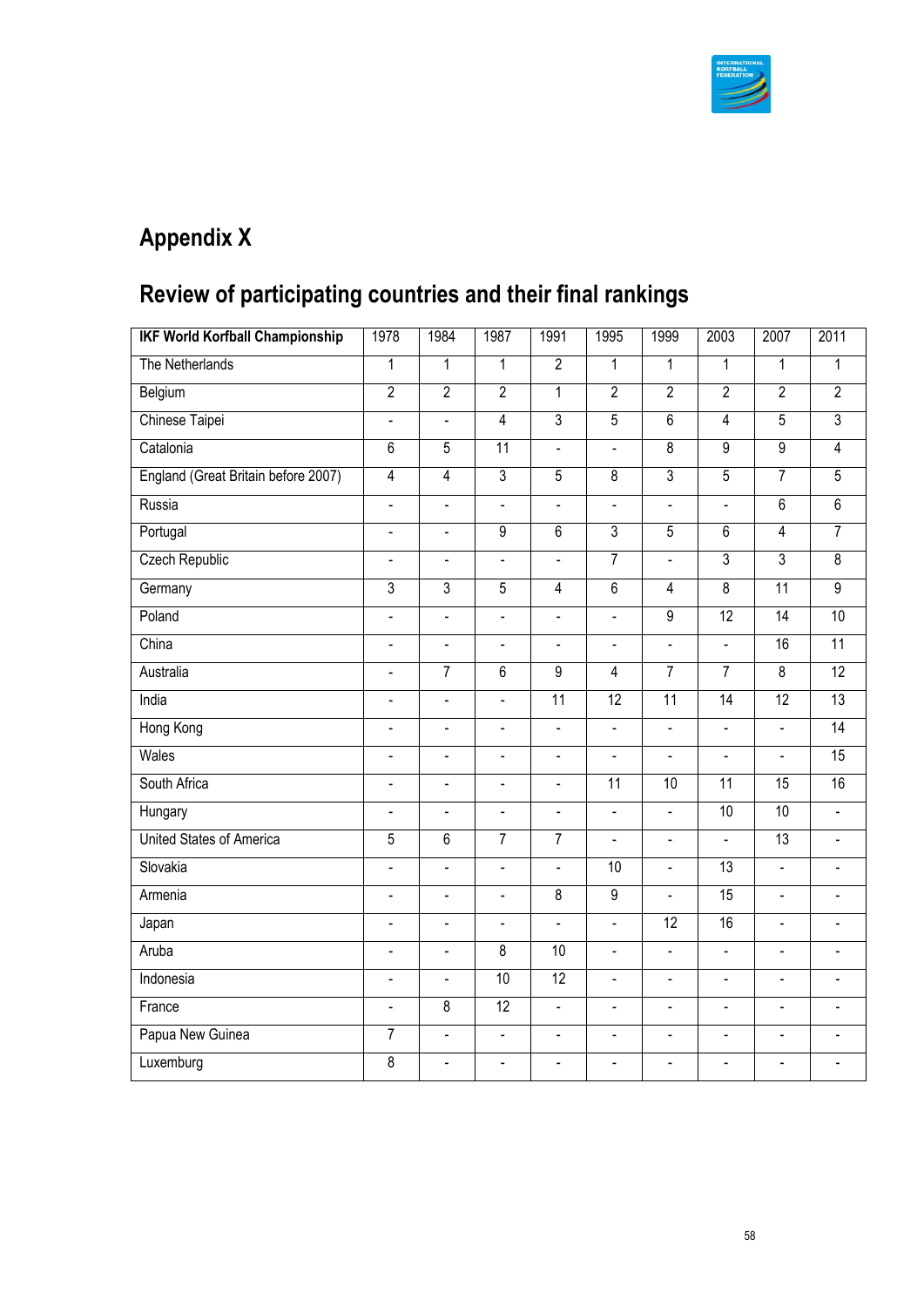